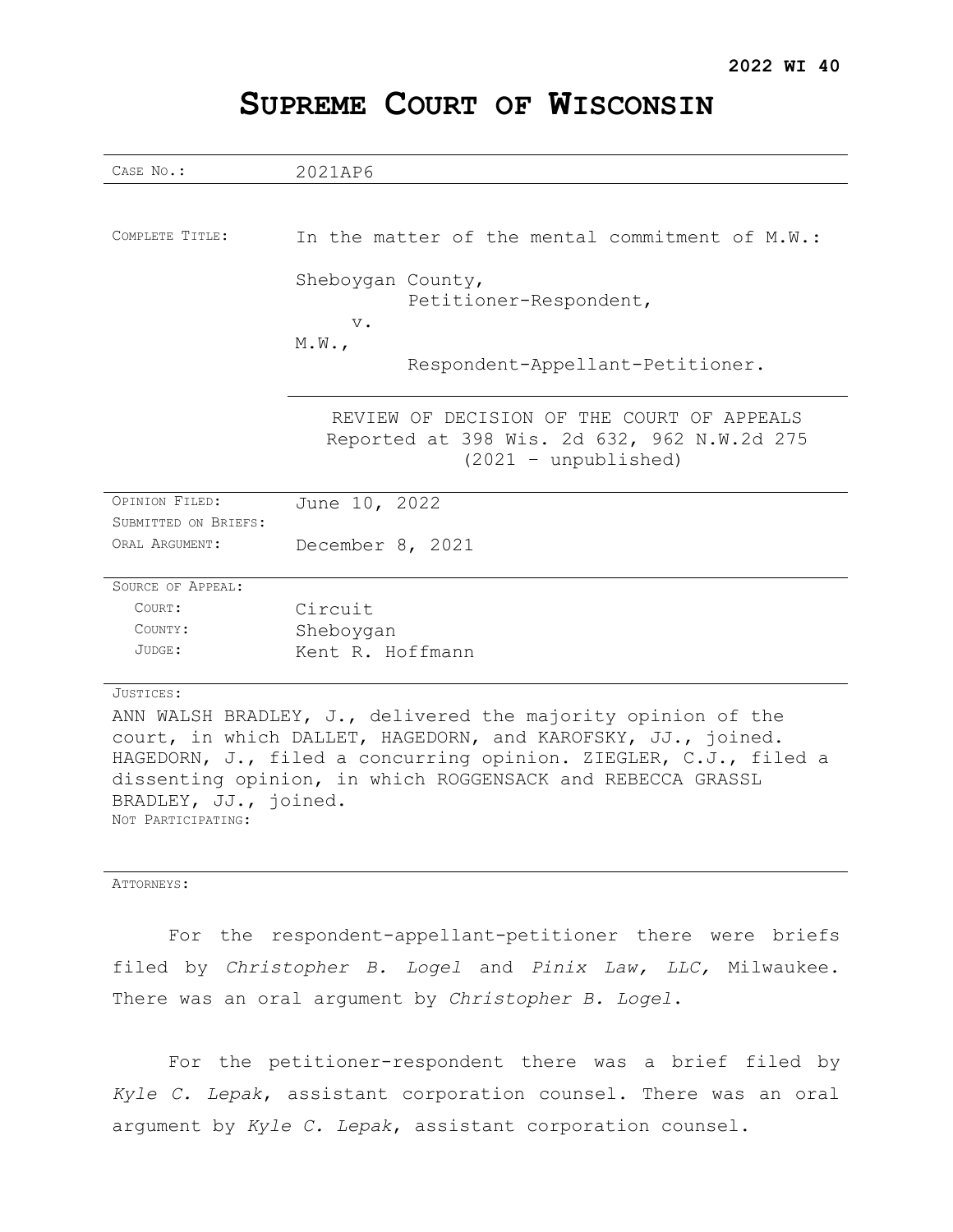An amicus curiae brief was filed by *Colleen D. Ball,* assistant state public defender and *Kelli S. Thompson*, state public defender for the Office of the Wisconsin State Public Defender.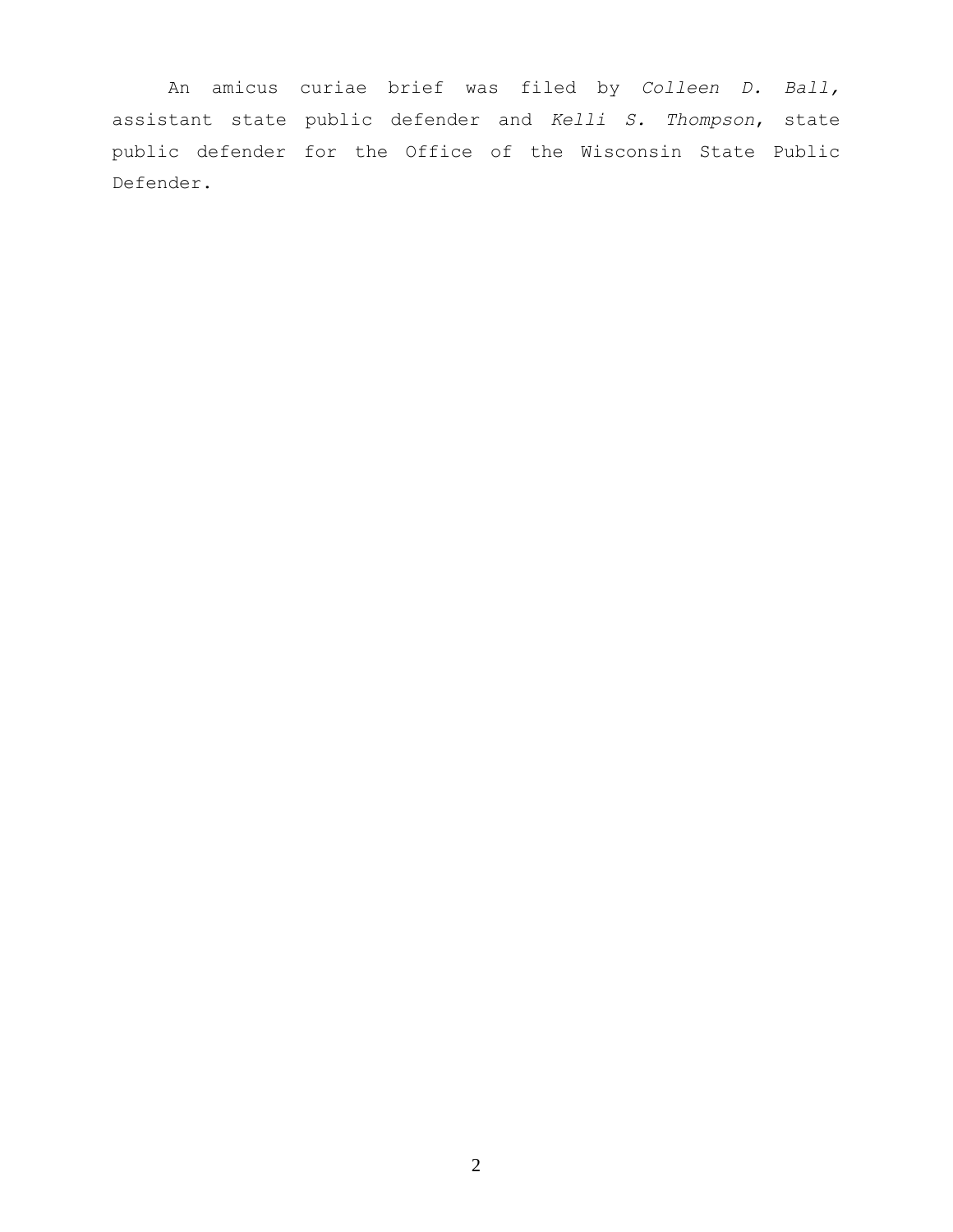#### **2022 WI 40**

NOTICE

**This opinion is subject to further editing and modification. The final version will appear in the bound volume of the official reports.** 

No. 2021AP6 (L.C. No. 2006ME163)

STATE OF WISCONSIN  $\cdot$  : IN SUPREME COURT

**In the matter of the mental commitment of M.W.:**

**Sheboygan County,**

 **Petitioner-Respondent,**

 **v.**

**M.W.,**

 **Respondent-Appellant-Petitioner.**

ANN WALSH BRADLEY, J., delivered the majority opinion of the Court, in which DALLET, HAGEDORN, and KAROFSKY, JJ., joined. HAGEDORN, J., filed a concurring opinion. ZIEGLER, C.J., filed a dissenting opinion, in which ROGGENSACK and REBECCA GRASSL BRADLEY, JJ., joined.

REVIEW of a decision of the Court of Appeals. *Reversed.*

¶1 ANN WALSH BRADLEY, J. The petitioner, M.W., seeks review of an unpublished, authored decision of the court of appeals reversing the circuit court's order extending her involuntary commitment and remanding to the circuit court for

**FILED**

**JUN 10, 2022**

Sheila T. Reiff Clerk of Supreme Court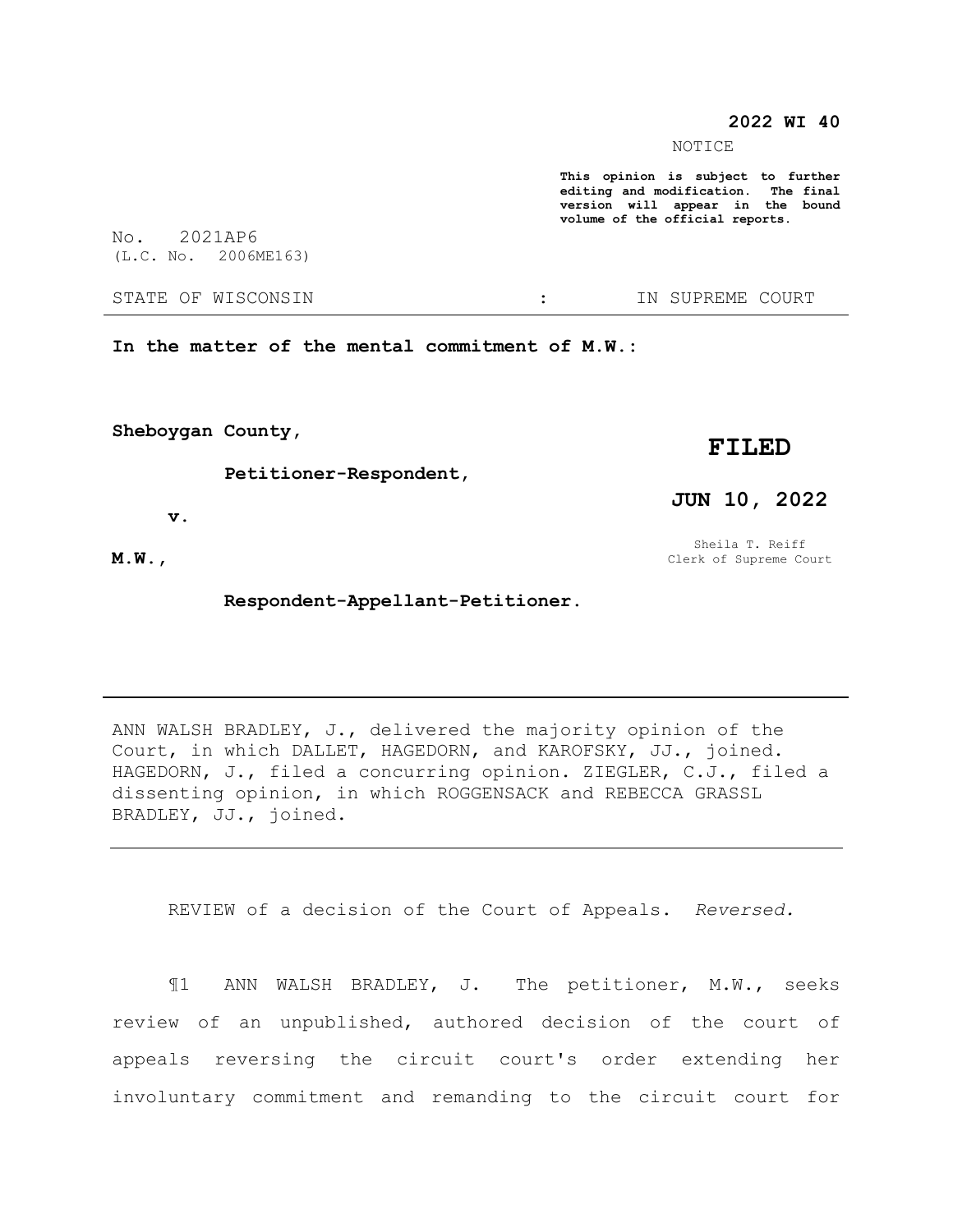further proceedings.1 She argues that the court of appeals erred by remanding to the circuit court, and that outright reversal is the proper remedy.

¶2 We are circumscribed in our review by the narrow issue presented. In Langlade County v. D.J.W., 2020 WI 41, ¶3, 391 Wis. 2d 231, 942 N.W.2d 277, this court announced a new directive that "going forward circuit courts in recommitment proceedings are to make specific factual findings with reference to the subdivision paragraph of Wis. Stat. § 51.20(1)(a)2. on which the recommitment is based." The court of appeals here determined that the circuit court failed to make such findings and Sheboygan County (the County) has not requested review of that determination. What remains for our review is an issue of remedy. In D.J.W., we did not specify the remedy to be implemented when the circuit court runs afoul of the D.J.W. directive.

¶3 M.W. contends that outright reversal is the proper remedy for a D.J.W. violation. In contrast, the County asserts that it is more appropriate to remand the case to the circuit court for it to make the missing findings.

 $\overline{a}$ 

<sup>1</sup> Sheboygan County v. M.W., No. 2021AP6, unpublished slip op. (Wis. Ct. App. May 12, 2021) (reversing and remanding the order of the circuit court for Sheboygan County, Kent R. Hoffman, Judge). The appeal was decided by one judge, Judge Mark Gundrum, pursuant to Wis. Stat. § 752.31(2)(d) (2019-20).

All subsequent references to the Wisconsin Statutes are to the 2019-20 version unless otherwise indicated.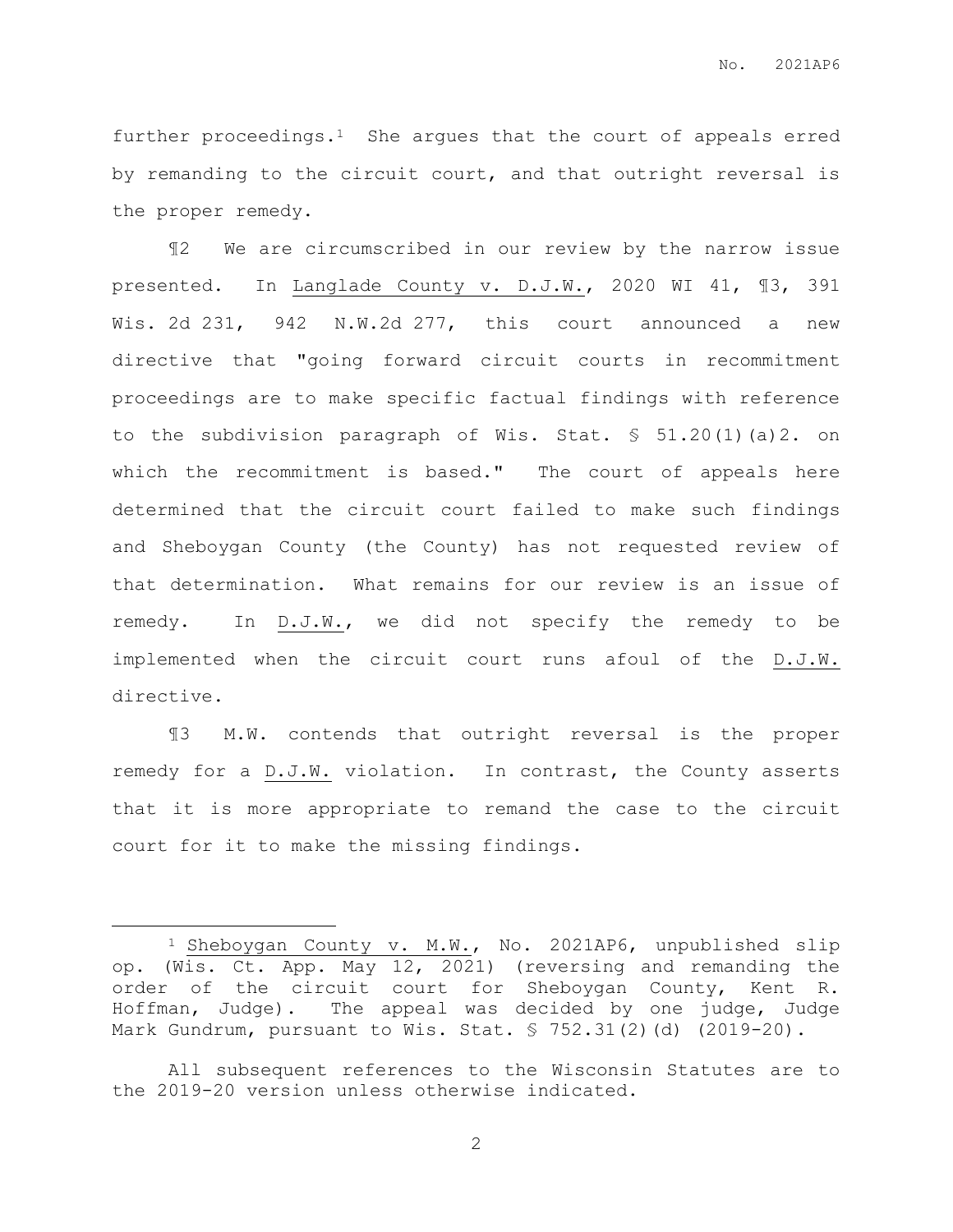¶4 We conclude that the recommitment order at issue here has expired and as a consequence the circuit court lacks competency to conduct any proceedings on remand. Therefore, reversal is the appropriate remedy in this case.

¶5 Accordingly, we reverse the decision of the court of appeals.<sup>2</sup>

I

¶6 M.W. has been under ch. 51 mental health commitment orders since 2006. In August of 2020, the County again filed a petition to extend her commitment.3 Additionally, it sought an order for involuntary medication and treatment.

¶7 The circuit court held a hearing on the County's petition, at which three witnesses testified. Those witnesses called by the County were Dr. Marshall Bales, who examined M.W., and Emilee Sesing, a case worker assigned to M.W. Additionally, M.W. testified on her own behalf.

¶8 Ultimately, the circuit court granted the County's petition to extend M.W.'s commitment and entered an order for

 $\overline{a}$ 

<sup>3</sup> Throughout this opinion, we use the terms "extension of a commitment" and "recommitment" interchangeably, as does Wis. Stat. § 51.20. See Portage County v. J.W.K., 2019 WI 54, ¶1 n.1, 386 Wis. 2d 672, 927 N.W.2d 509.

<sup>2</sup> The County did not file a petition for cross-review of the court of appeals' conclusion that the circuit court violated Langlade County v. D.J.W., 2020 WI 41, 391 Wis. 2d 231, 942 N.W.2d 277, and we thus leave that conclusion of the court of appeals undisturbed. See Betchkal v. Willis, 127 Wis. 2d 177, 183 n.4, 378 N.W.2d 684 (1985) (explaining that where an issue "was not raised in the . . . petition for review and no crosspetition was filed . . . the issue is not before us"). We reverse the court of appeals on the issue of remedy only.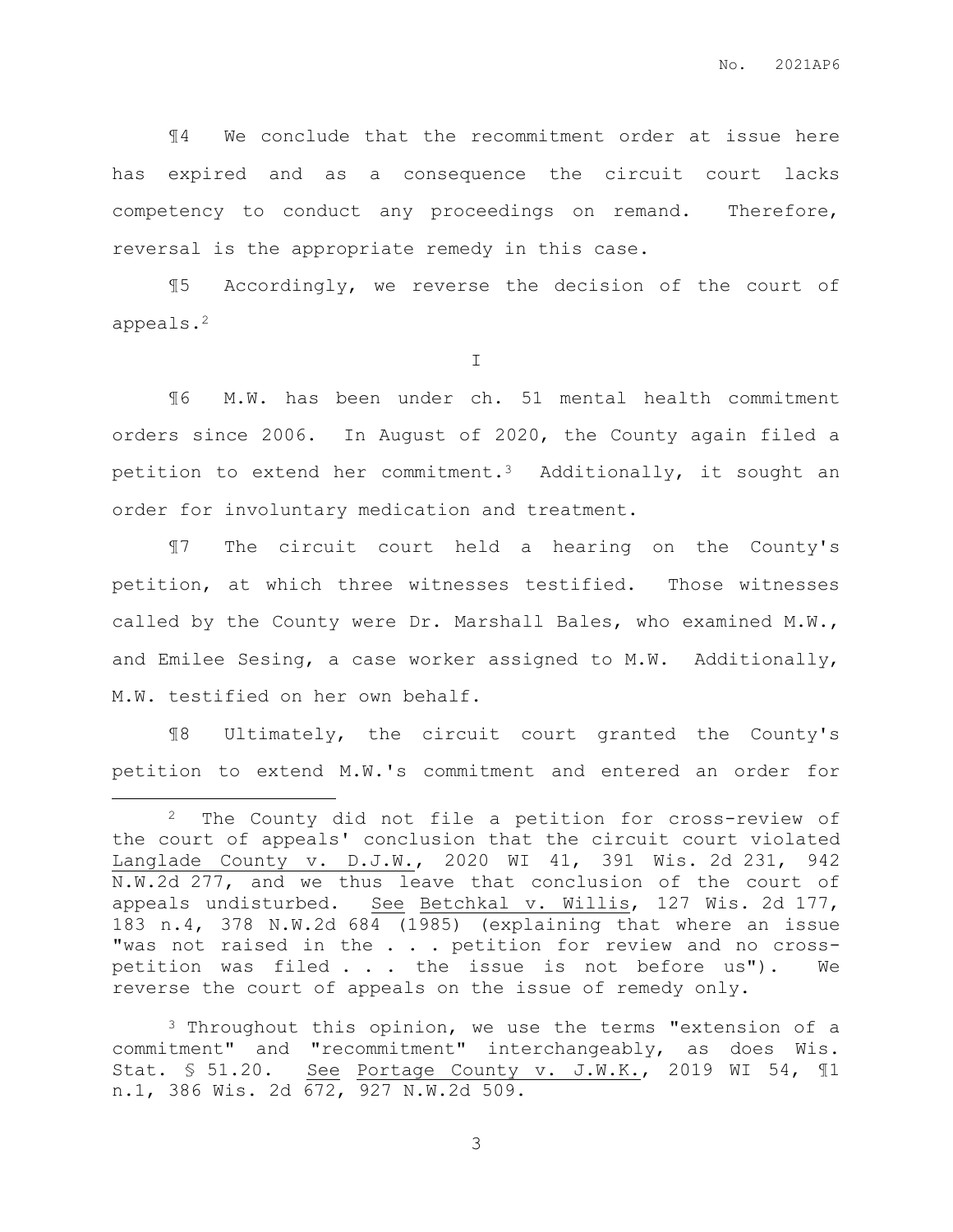involuntary medication and treatment. It determined that M.W. suffers from a mental illness, is a proper subject for treatment, and that M.W. would be a proper subject for commitment if treatment were withdrawn.

¶9 The circuit court further concluded that M.W. is dangerous to herself or others. It supported this determination by referring to M.W.'s statement to Dr. Bales that she would not pursue treatment absent recommitment and to a recent incident where M.W. left a group home and traveled to New Mexico without her belongings or medications.

¶10 M.W. appealed the circuit court's recommitment order. She argued, among other things, that the circuit court failed to adhere to D.J.W.'s directive that it make specific factual findings with reference to the subdivision paragraph of Wis. Stat. §  $51.20(1)(a)2$ . on which the recommitment is based.<sup>4</sup>

¶11 The court of appeals agreed with M.W. on this point and reversed the recommitment order. Sheboygan County v. M.W., No. 2021AP6, unpublished slip op. (Wis. Ct. App. May 12, 2021). It observed that "the record shows, and the County acknowledges that the circuit court failed to state the subdivision paragraph of Wis. Stat.  $$ 51.20(1)(a)2$ . on which it based M.W.'s recommitment." Id., ¶10. Additionally, "in its ruling, the [circuit] court failed to clearly track the necessary elements

 $\overline{a}$ 

<sup>4</sup> M.W. additionally contended that the County did not present sufficient evidence that she is dangerous and that the County failed to provide notice of the standard of dangerousness under Wis. Stat. § 51.20(1)(a)2. on which it was proceeding. M.W., No. 2021AP6, at ¶5.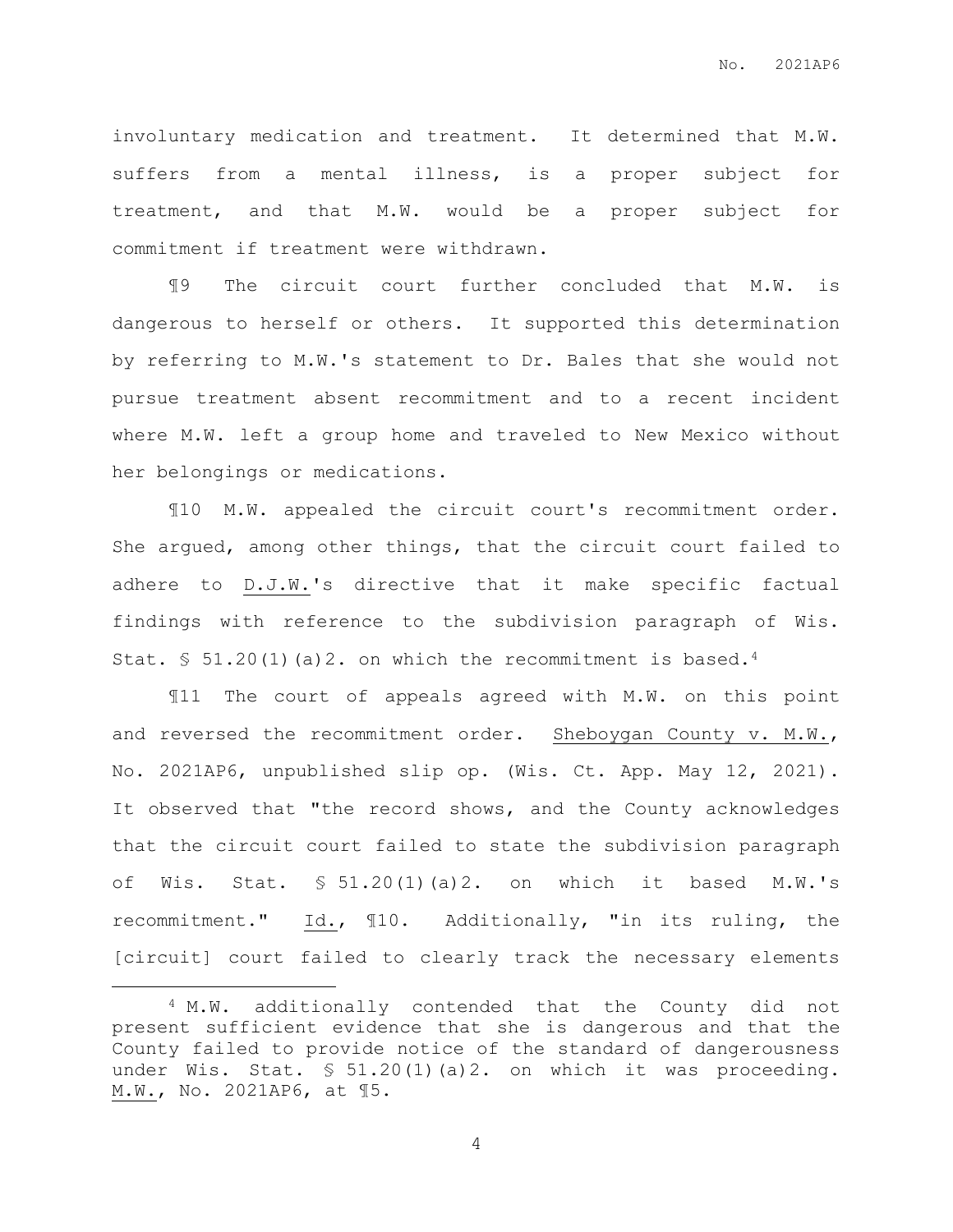of any particular subdivision paragraph and state how the evidence satisfied those elements." Id.

¶12 Finding "clarity and specificity . . . lacking in the [circuit] court's ruling in this case," the court of appeals refused to "engage in guesswork to determine whether the County provided sufficient evidence to satisfy the dangerousness requirement of [Wis. Stat. § 51.20(1)(a)2.]" Id. It further reasoned: "D.J.W. made it clear that it is not the job of an appellate court to try to piece together court comments like pieces of a jigsaw puzzle in an effort to figure out what the picture is." Id., ¶11.

¶13 After determining that a D.J.W. violation occurred, the court of appeals moved to briefly address the remedy for that violation. Citing a prior unpublished court of appeals opinion dealing with a similar issue, the court of appeals reversed and remanded to the circuit court with directions to follow the directive of D.J.W. Id., ¶14 (citing Rock Cnty. Dep't of Human Servs. v. J.E.B., No. 2020AP1954-FT, unpublished slip op., ¶27 (Wis. Ct. App. Apr. 7, 2021)). Further following the lead of the J.E.B. court, the court of appeals added:

If, on remand, and after further review of the evidence, D.J.W., and the five dangerousness standards in Wis. Stat.  $\frac{1}{2}$  51.20(1)(a)2.a.-e., the circuit court again determines that the County has met its burden of showing current dangerousness under  $\$ 51.20(1)(a)2.,$ then the court must "make specific factual findings with reference to the subdivision paragraph of Wis. Stat.  $\text{\$} 51.20(1)(a)2$ . on which the recommitment is based" as required by D.J.W.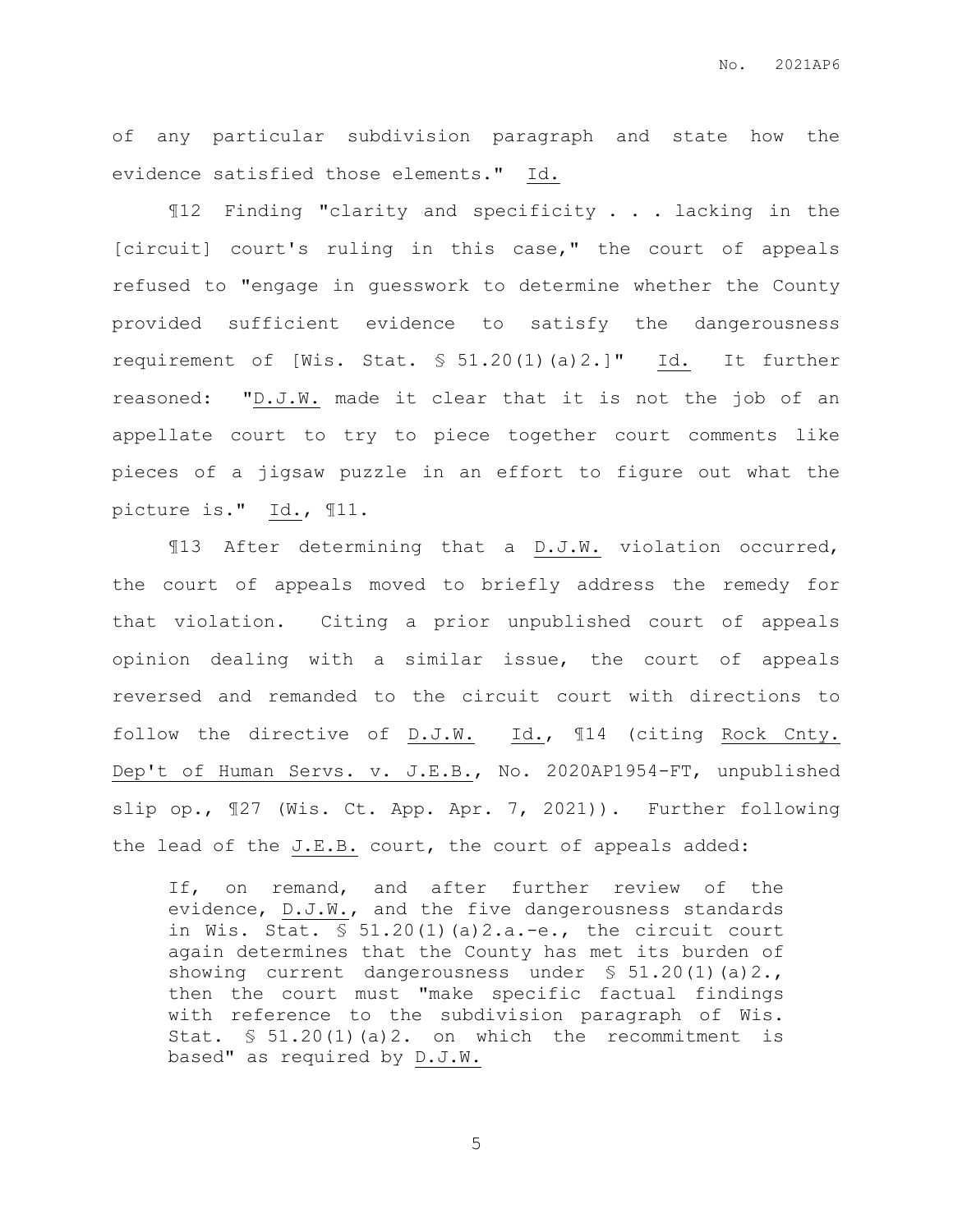M.W., No. 2021AP6, at ¶14 (quoting J.E.B., No. 2020AP1954-FT, at ¶27).

¶14 M.W. petitioned for this court's review of the remedy issue only. The County did not file a petition for cross-review of the court of appeals' conclusion that the circuit court violated D.J.W. and accordingly that issue was not presented to this court.

II

¶15 We are called upon to resolve a question of appellate remedy. The selection of the proper remedy on appeal is a question of law that we review independently. See State v. Lentowski, 212 Wis. 2d 849, 853, 569 N.W.2d 758 (Ct. App. 1997).

#### III

¶16 We begin with the necessary background regarding recommitment proceedings and the directive established by this court in D.J.W. Subsequently, we address the question raised in the petition for review, i.e. the proper appellate remedy for a D.J.W. violation.

A

¶17 In order to involuntarily commit a person pursuant to ch. 51, the petitioner must demonstrate that three elements are fulfilled: the subject must be (1) mentally ill; (2) a proper subject for treatment; and (3) dangerous to themselves or others. Fond du Lac County v. Helen E.F., 2012 WI 50, ¶20, 340 Wis. 2d 500, 814 N.W.2d 179; Wis. Stat. § 51.20(1)(a)1.-2. In an initial commitment proceeding, the "dangerousness" element can be proven through any of five standards set forth by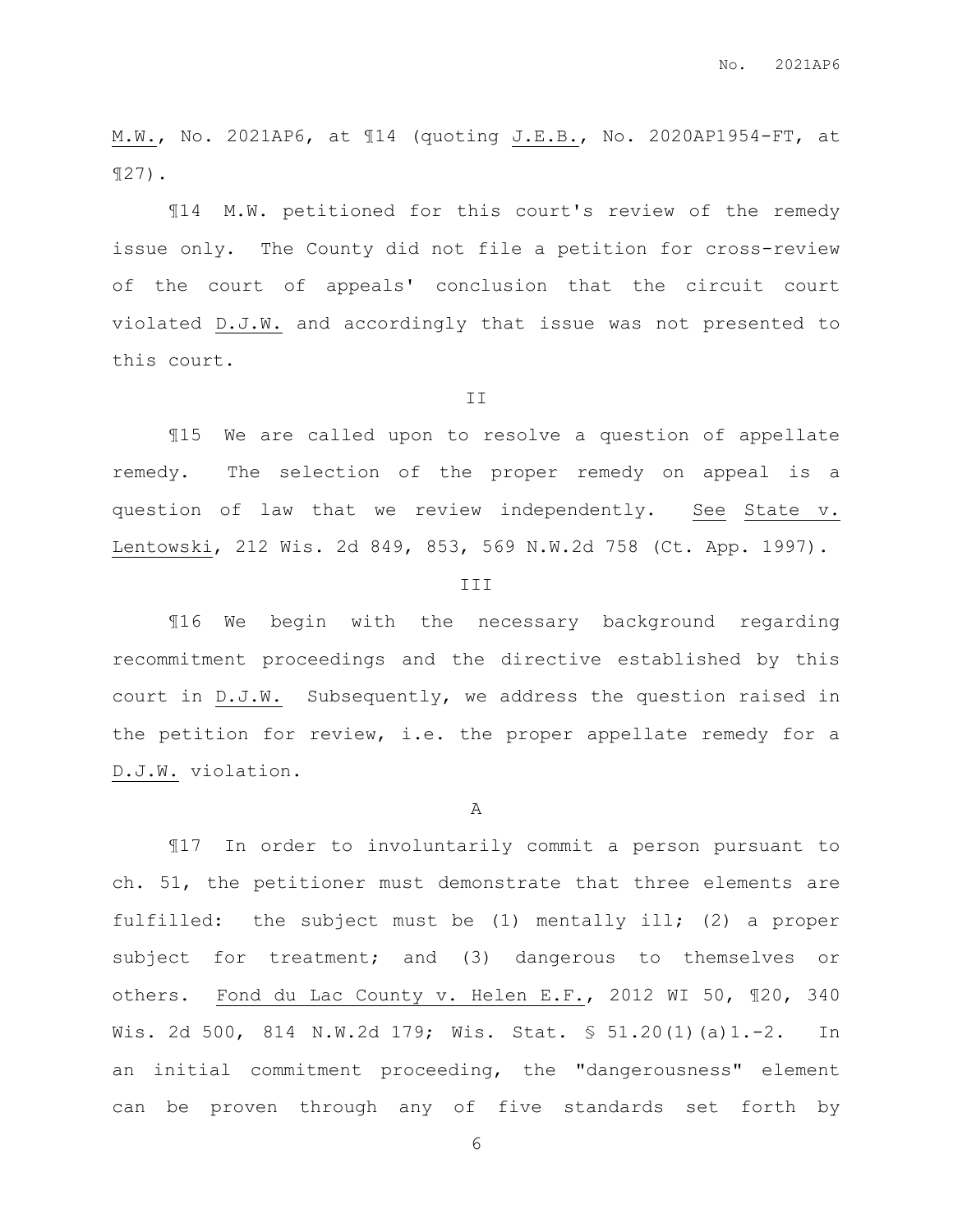statute. State v. Dennis H., 2002 WI 104, ¶14, 255 Wis. 2d 359, 647 N.W.2d 851; Wis. Stat. § 51.20(1)(a)2.<sup>5</sup>

 $5$  Pursuant to Wis. Stat. § 51.20(1)(a)2., an individual is "dangerous" if any of the following is fulfilled:

 $\overline{a}$ 

(1) Evidences a substantial probability of physical harm to himself or herself as manifested by evidence of recent threats of or attempts at suicide or serious bodily harm. § 51.20(1)(a)2.a.

(2) Evidences a substantial probability of physical harm to other individuals as manifested by evidence of recent homicidal or other violent behavior, or by evidence that others are placed in reasonable fear of violent behavior and serious physical harm to them, as evidenced by a recent overt act, attempt or threat to do serious physical harm. § 51.20(1)(a)2.b.

(3) Evidences such impaired judgment, manifested by evidence of a pattern of recent acts or omissions, that there is a substantial probability of physical impairment or injury to himself or herself or other individuals. § 51.20(1)(a)2.c.

(4) Evidences behavior manifested by recent acts or omissions that, due to mental illness, he or she is unable to satisfy basic needs for nourishment, medical care, shelter or safety without prompt and adequate treatment so that a substantial probability exists that death, serious physical injury, serious physical debilitation, or serious physical disease will imminently ensue unless the individual receives prompt and adequate treatment for this mental illness.  $$51.20(1)(a)2.d.$ 

(5) For an individual, other than an individual who is alleged to be drug dependent or developmentally disabled, after the advantages and disadvantages of and alternatives to accepting a particular medication or treatment have been explained to him or her and because of mental illness, evidences either incapability of expressing an understanding of the advantages and disadvantages of accepting medication or treatment and the alternatives, or substantial incapability of applying an understanding of the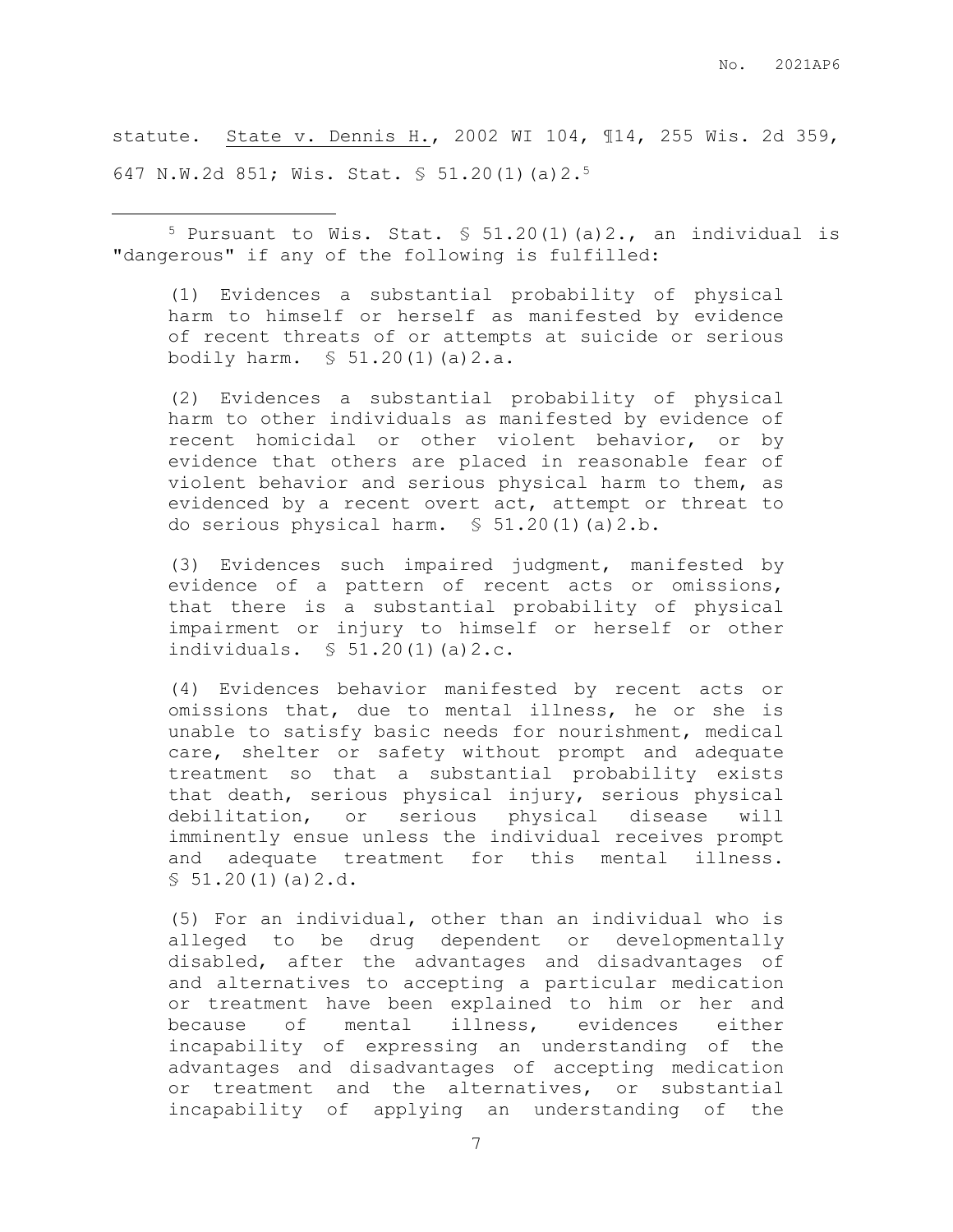¶18 Upon the impending expiration of an initial commitment, a petitioner may seek to extend the commitment for a period not to exceed one year. Wis. Stat. § 51.20(13)(g)1., (13)(g)3.; D.J.W., 391 Wis. 2d 231, ¶31. To prevail in a recommitment proceeding, the petitioner must demonstrate the same three elements necessary for the initial commitment. Waukesha County v. J.W.J., 2017 WI 57, ¶20, 375 Wis. 2d 542, 895 N.W.2d 783.

¶19 However, in a recommitment Wis. Stat. § 51.20(1)(am) provides an additional manner of proving dangerousness not available in the initial commitment. "Because an individual's behavior might change while receiving treatment, Wis. Stat. § 51.20(1)(am) provides a different avenue for proving dangerousness if the individual has been the subject of treatment for mental illness immediately prior to commencement

advantages, disadvantages, and alternatives to his or her mental illness in order to make an informed choice as to whether to accept or refuse medication or treatment; and evidences a substantial probability, as demonstrated by both the individual's treatment history and his or her recent acts or omissions, that the individual needs care or treatment to prevent further disability or deterioration and a substantial probability that he or she will, if left untreated, lack services necessary for his or her health or safety and suffer severe mental, emotional, or physical harm that will result in the loss of the individual's ability to function independently in the community or the loss of cognitive or volitional control over his or her thoughts or actions.  $$51.20(1)(a)2.e.$ 

D.J.W., 391 Wis. 2d 231, ¶30.

 $\overline{a}$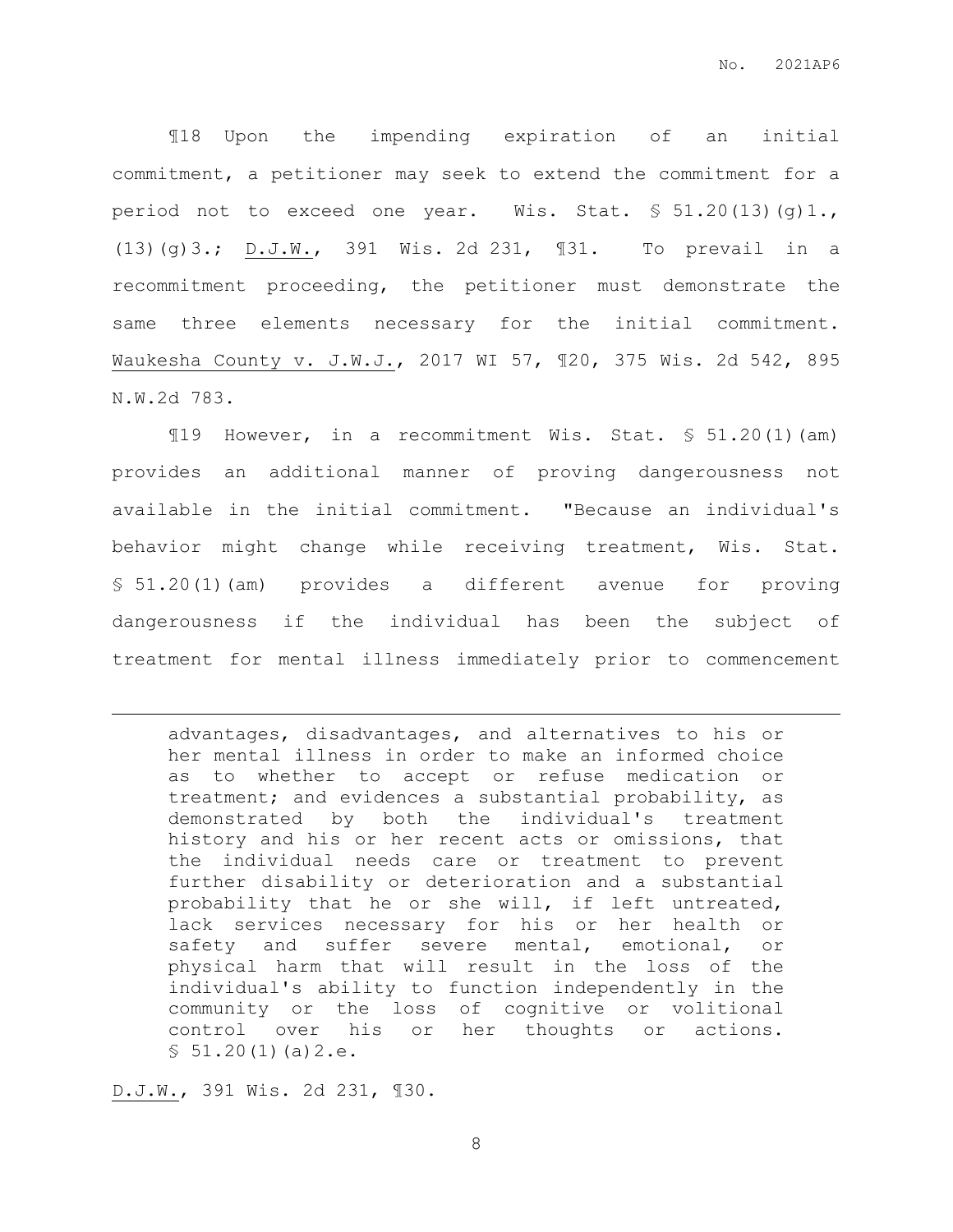of extension proceedings . . . . " Portage County v. J.W.K., 2019 WI 54, ¶19, 386 Wis. 2d 672, 927 N.W.2d 509.

 $$20$  Pursuant to Wis. Stat.  $$51.20(1)(am):$ 

If the individual has been the subject of inpatient treatment for mental illness . . . immediately prior to commencement of the proceedings as a result of . . . a commitment or protective placement ordered by a court under this section . . . or if the individual has been the subject of outpatient treatment for mental illness . . . immediately prior to commencement of the proceedings as a result of a commitment ordered by a court under this section, . . . the requirements of a recent overt act, attempt or threat to act under par. (a)2.a. or b., pattern of recent acts or omissions under par. (a)2.c. or e., or recent behavior under par. (a)2.d. may be satisfied by a showing that there is a substantial likelihood, based on the subject individual's treatment record, that the individual would be a proper subject for commitment if treatment were withdrawn.

This pathway to a recommitment "recognizes that an individual receiving treatment may not have exhibited any recent overt acts or omissions demonstrating dangerousness because the treatment ameliorated such behavior, but if treatment were withdrawn, there may be a substantial likelihood such behavior would recur." J.W.K., 386 Wis. 2d 672, ¶19.

¶21 D.J.W. arrived at this court for our review of a recommitment order. D.J.W., 391 Wis. 2d 231, ¶23. In that case, D.J.W. argued that the evidence was insufficient to support a conclusion that he was "dangerous" within the meaning of Wis. Stat. § 51.20.

¶22 The court approached the legal issues by first observing that "[t]he statutory basis for D.J.W.'s commitment in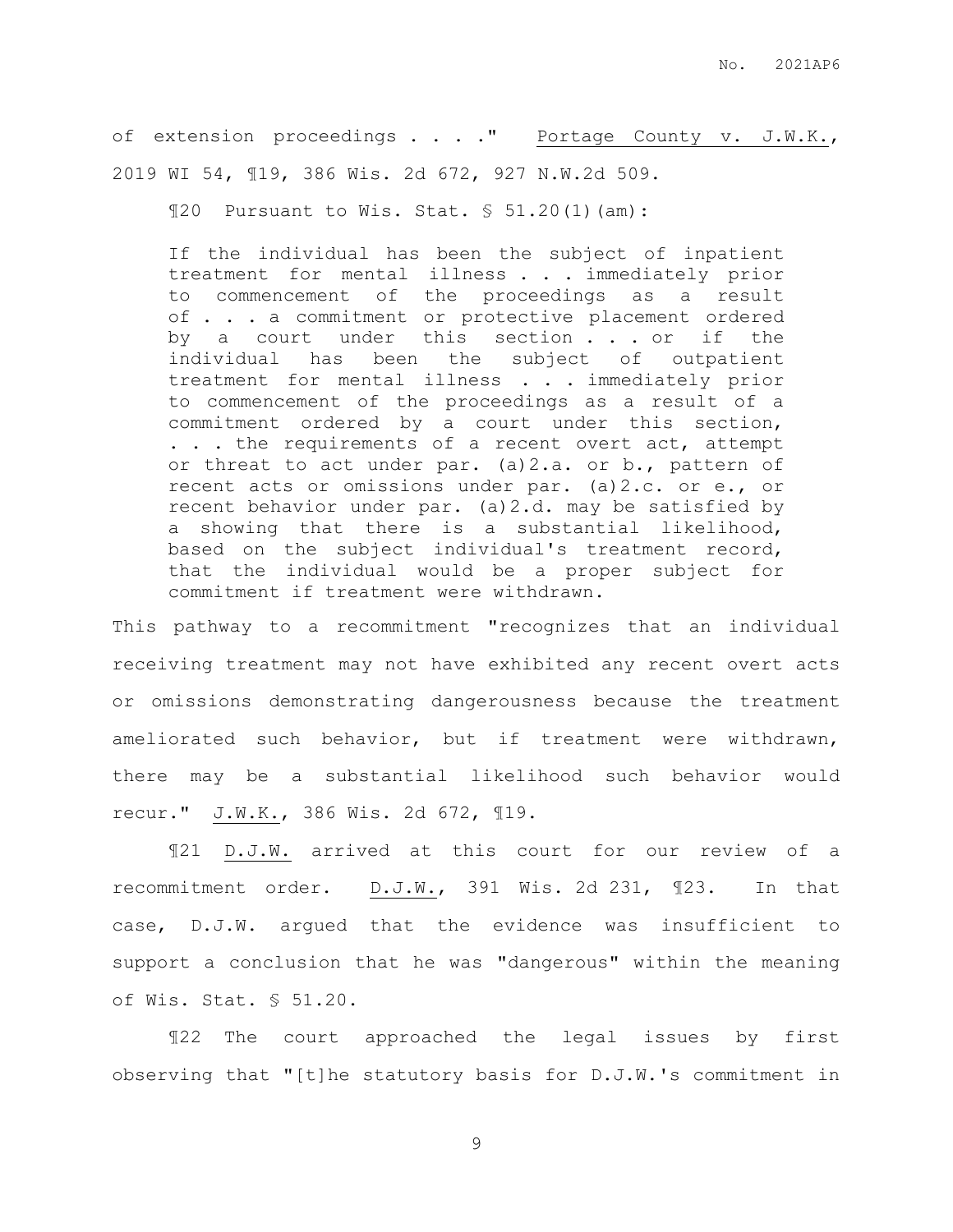this case has been somewhat of a moving target." Id., ¶36. Indeed, "It was not clear at either the initial commitment hearing or the extension hearing on which subdivision paragraph of Wis. Stat. § 51.20(1)(a)2. the commitment was based." Id.

¶23 With the parties and the record in the case providing no guideposts for the court's review, the D.J.W. court announced a new directive for circuit courts. Id., ¶40. Namely, the court stated "that going forward circuit courts in recommitment proceedings are to make specific factual findings with reference to the subdivision paragraph of  $\$ 51.20(1)(a)2$ . on which the recommitment is based." Id.

¶24 Such a directive is "manifest in the language of Wis. Stat. § 51.20(1)(am)," and serves two distinct purposes. Id., ¶¶41-42. "First, it provides clarity and extra protection to patients regarding the underlying basis for a recommitment." Id., ¶42. Concerns about a fair process are paramount when any deprivation of liberty, such as a civil commitment, is at issue. Id. (citing Addington v. Texas, 441 U.S. 418, 425 (1979)). "With such an important liberty interest at stake, the accompanying protections should mirror the serious nature of the proceeding." Id., ¶43. Accordingly, the directive of specific factual findings connected to a standard of dangerousness "provides increased protection to patients to ensure that recommitments are based on sufficient evidence." Id.; see also Waukesha County v. E.J.W., 2021 WI 85, ¶31, 399 Wis. 2d 471, 966 N.W.2d 590 (detailing ch. 51's "many provisions designed to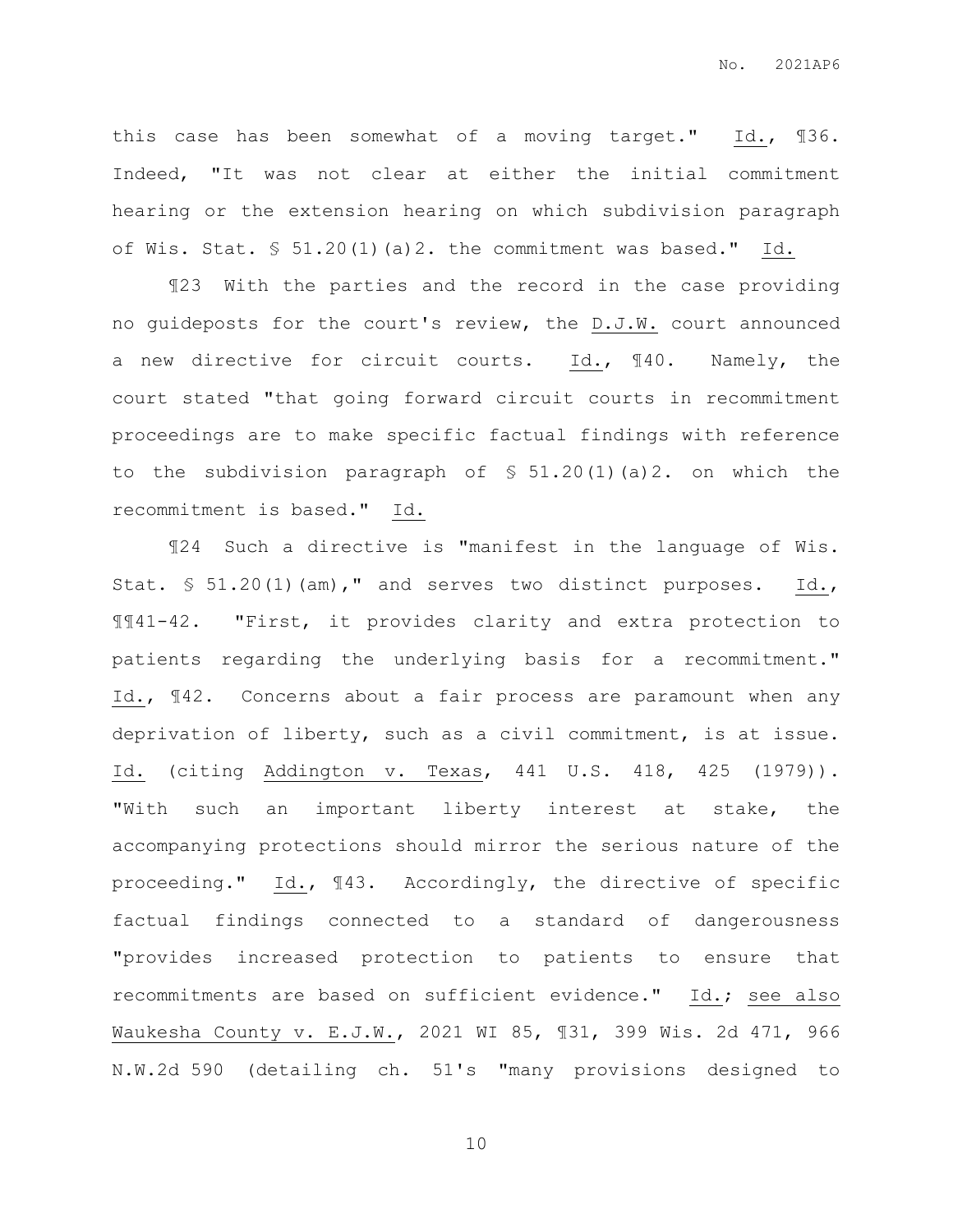offer procedural and substantive protections to the person subject to commitment").

¶25 Second, the D.J.W. directive was intended to "clarify issues raised on appeal of recommitment orders and ensure the soundness of judicial decision making, specifically with regard to challenges based on the sufficiency of the evidence." D.J.W., 391 Wis. 2d 231, ¶44. The court explained that "[a] more substantial record will better equip appellate courts to do their job, further ensuring meaningful appellate review of the evidence presented in recommitment proceedings." Id.

B

¶26 We turn now to the legal issue raised by the petition for review, i.e. the proper remedy for a D.J.W. violation.<sup>6</sup> In the time since this court issued the D.J.W. opinion, the court of appeals has been presented with a number of appeals raising the issue of whether the circuit court violated D.J.W.'s directive. When the court of appeals has determined that such a violation occurred, the remedy ordered has not been consistent. In some cases, the court of appeals has remanded to the circuit court, while in others it has reversed outright with no remand.

¶27 The court of appeals in this case reversed and remanded for the circuit court to, in essence, fill in the

 $\overline{a}$ 

<sup>6</sup> As the concurrence aptly explains, the dissent goes well outside the bounds of the narrow remedy issue raised in this case. Concurrence, ¶43. The merits of the commitment are not before us because the County did not ask us to review them. See supra, ¶5 n.2. We thus do not further address the dissent's assertion of harmless error.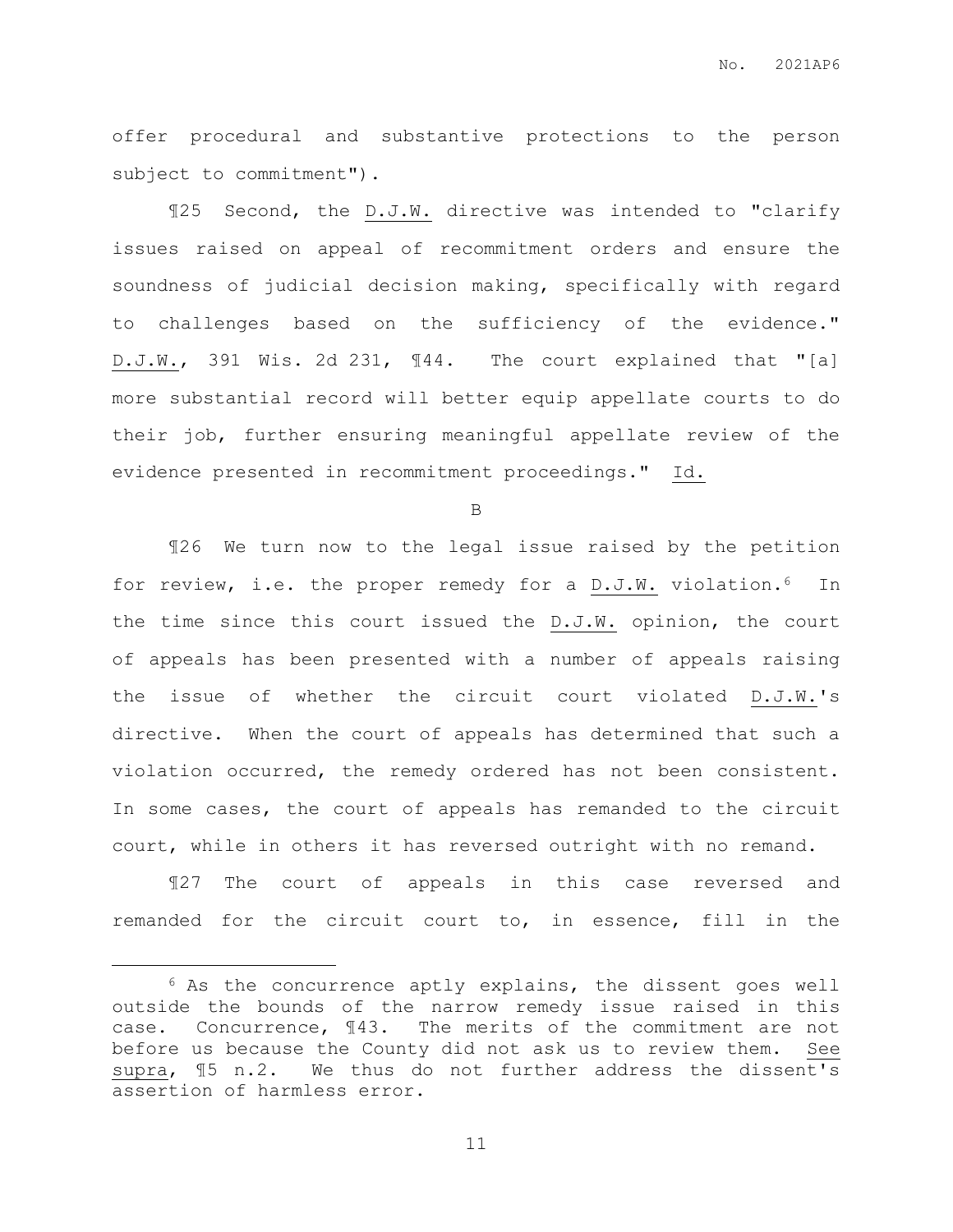missing findings. M.W., No. 2021AP6, at ¶14. In doing so, the court of appeals referenced J.E.B., No. 2020AP1954-FT, at ¶27. In J.E.B., despite an uncontested argument for outright reversal, the court of appeals ordered a remand to the circuit court. Its reasoning included precious little in the way of analysis of the remedy other than to say that "the more appropriate course of action is to remand this matter to the circuit court with directions to follow the dictates of D.J.W. discussed above." Id.

¶28 In contrast, other opinions by the court of appeals have indicated that outright reversal with no remand is the appropriate remedy. See, e.g., Outagamie County v. L.C.E., No. 2021AP324, unpublished slip op., ¶10 (Wis. Ct. App. Sept. 8, 2021); Shawano County v. S.L.V., No. 2021AP223, unpublished slip op., ¶20 (Wis. Ct. App. Aug. 17, 2021); Eau Claire County v. J.M.P., No. 2020AP2014-FT, unpublished slip op., ¶21 (Wis. Ct. App. June 22, 2021). In these cases, the court of appeals' rationale has focused on the circuit court's competency to conduct proceedings on remand and the lack of meaningful relief that would be afforded to a committed person in the event of a remand.

¶29 For example, the court in J.M.P. observed that "[a]lthough the circuit court held a hearing on the County's petition to extend [J.M.P.'s] commitment before [the expiration of the previous commitment], the court failed to enter a valid order extending [J.M.P.'s] commitment before his prior commitment order expired." J.M.P., No. 2020AP2014-FT, at 121.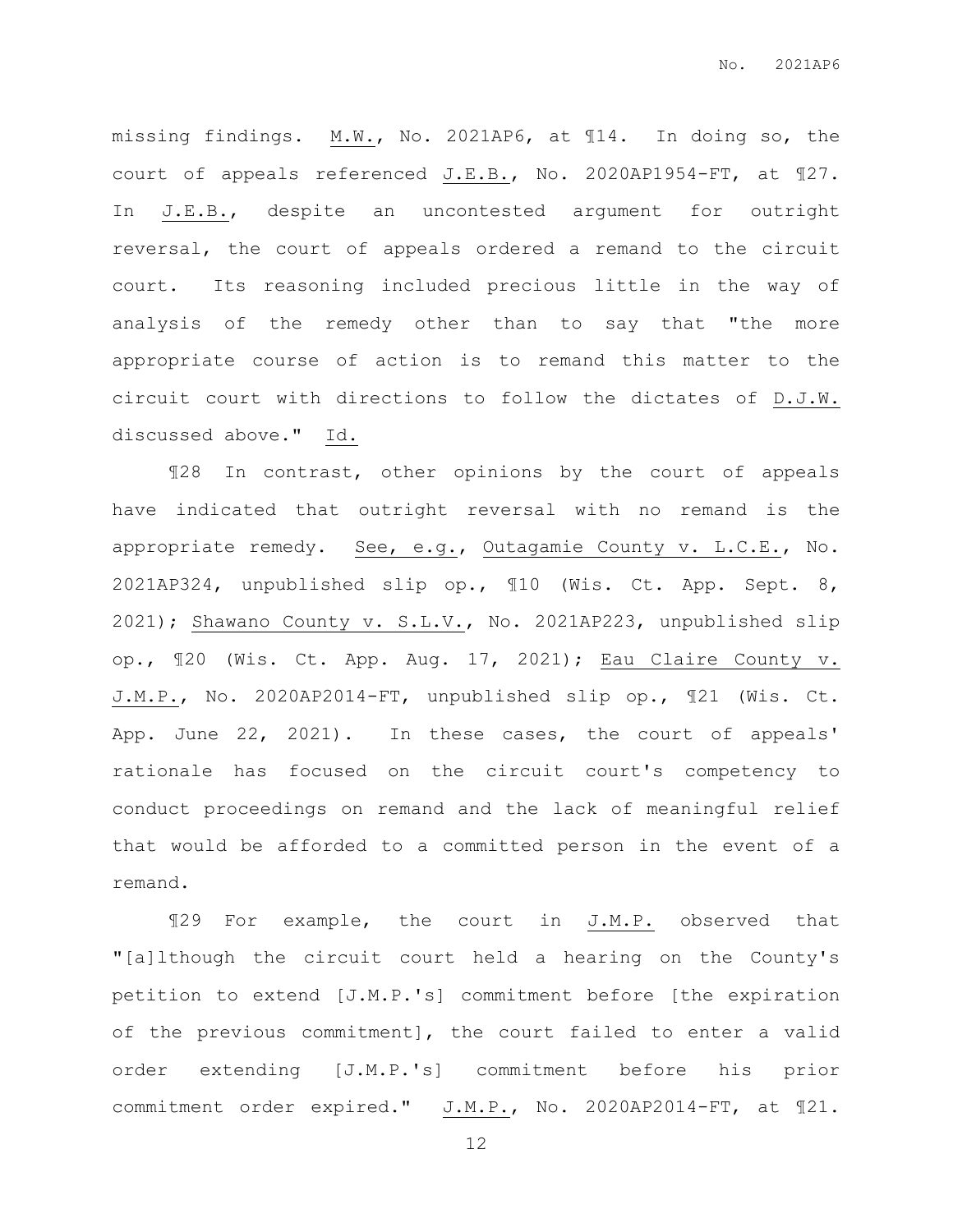Accordingly, "when the prior commitment order expired, the court lost competency to conduct further proceedings on the County's petition to extend [J.M.P.'s] commitment." Id. The court further referenced the purposes of the D.J.W. directive, determining that remanding to the circuit court for factual findings would cause the "clarity" and "extra protection" D.J.W. sought to engender to come "far too late to be meaningful." Id., ¶22.

¶30 Similarly, in S.L.V., the court of appeals wrote that a remand would serve no purpose because the circuit court lacked competency:

Here, the circuit court held a final hearing on the County's petition to involuntarily commit [S.L.V.] within the statutory time limits, but it failed to comply with its obligations under D.J.W. during that hearing, and it therefore failed to enter a valid commitment order. At this point, the statutory time limits for holding a final commitment hearing have long since passed, and, as a result, the court now lacks competency to conduct further proceedings on the County's petition. A remand for the court to comply with its obligations under D.J.W. would therefore serve no purpose, as the court now lacks competency to do so.

### S.L.V., No. 2021AP223, at ¶20.

¶31 The court of appeals in L.C.E. additionally highlighted in its analysis a remand's effect on the right to a meaningful appeal: "Because the recommitment order was entered almost a year ago, [L.C.E.] has not been afforded the clarity and additional protections guaranteed by D.J.W. for that entire period, and remedying the violation now would be far too late to be meaningful." L.C.E., No. 2021AP324, at ¶10 (quotation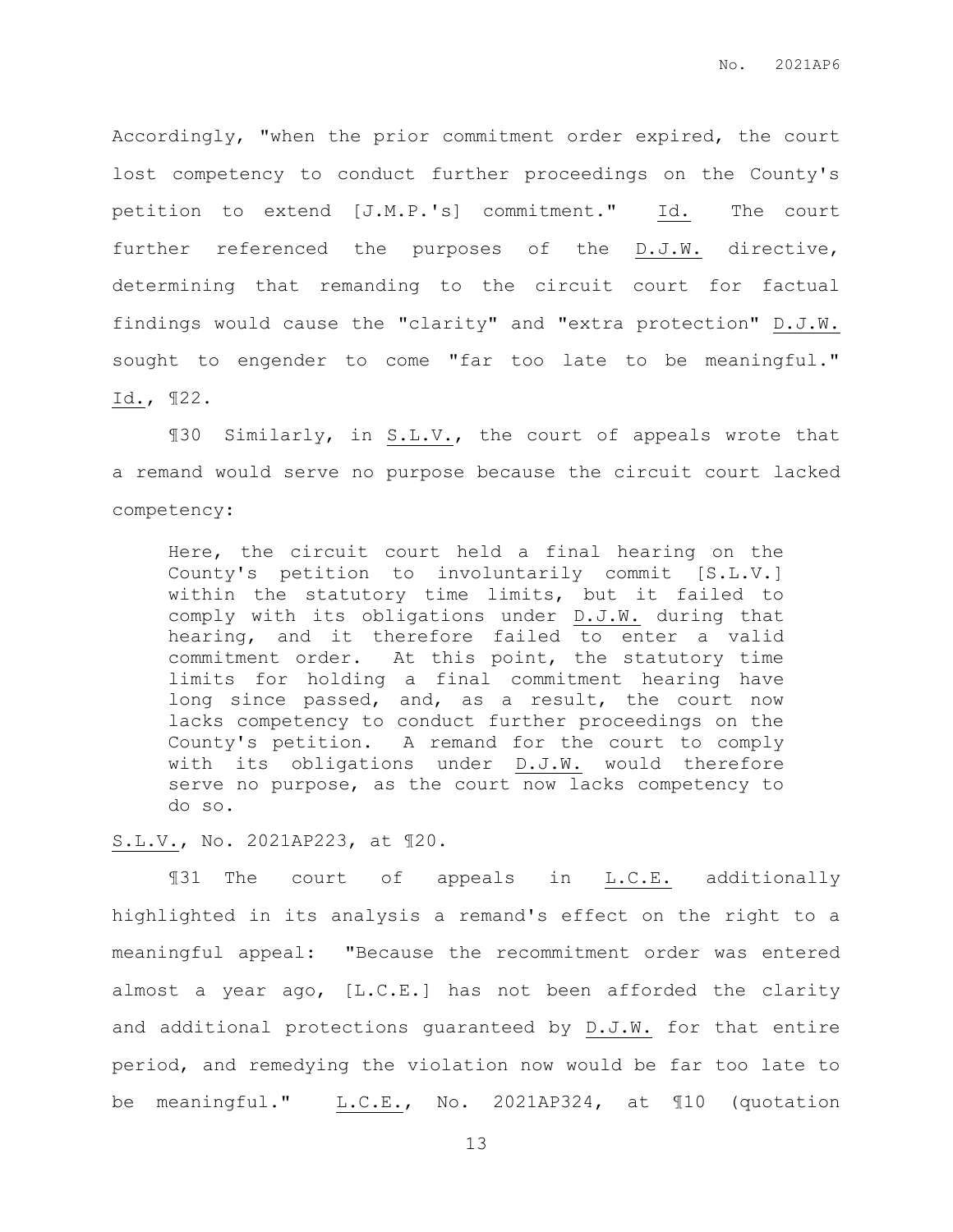omitted). It further explained: "The remedy of reversal also ensures that [L.C.E.] is not deprived of her right to a meaningful appeal, as it would be almost impossible for [L.C.E.] to appeal from the results of a new hearing, if necessary, before her current recommitment order likely becomes moot." Id.

¶32 The County urges us to follow the former set of cases, including the court of appeals' decisions in this case and J.E.B. In the County's view, a D.J.W. violation is a "minor procedural violation" akin to a failure to adhere to "magic words" or to provide a simple statutory citation. Such a procedural failing is not, according to the County, a reason to disregard the evidence that was presented at the hearing and risk releasing to the community a person who should properly be committed.

¶33 On the other hand, M.W. argues that the latter court of appeals cases arrived at the correct result, contending that outright reversal is the only way to ensure a meaningful appeal of a recommitment order where a D.J.W. violation is alleged. M.W. asserts that the result of remanding would consistently be that the circuit court merely rearticulates its previous conclusion in different terms, thereby delaying resolution of the appeal and rendering the protections offered by D.J.W. completely illusory. Further, M.W. argues that the purposes of the D.J.W. directive, as set out in that opinion, are best served by an outright reversal rather than a remand. Alternatively, M.W. asserts in passing that remand is inappropriate because the circuit court lacks competency to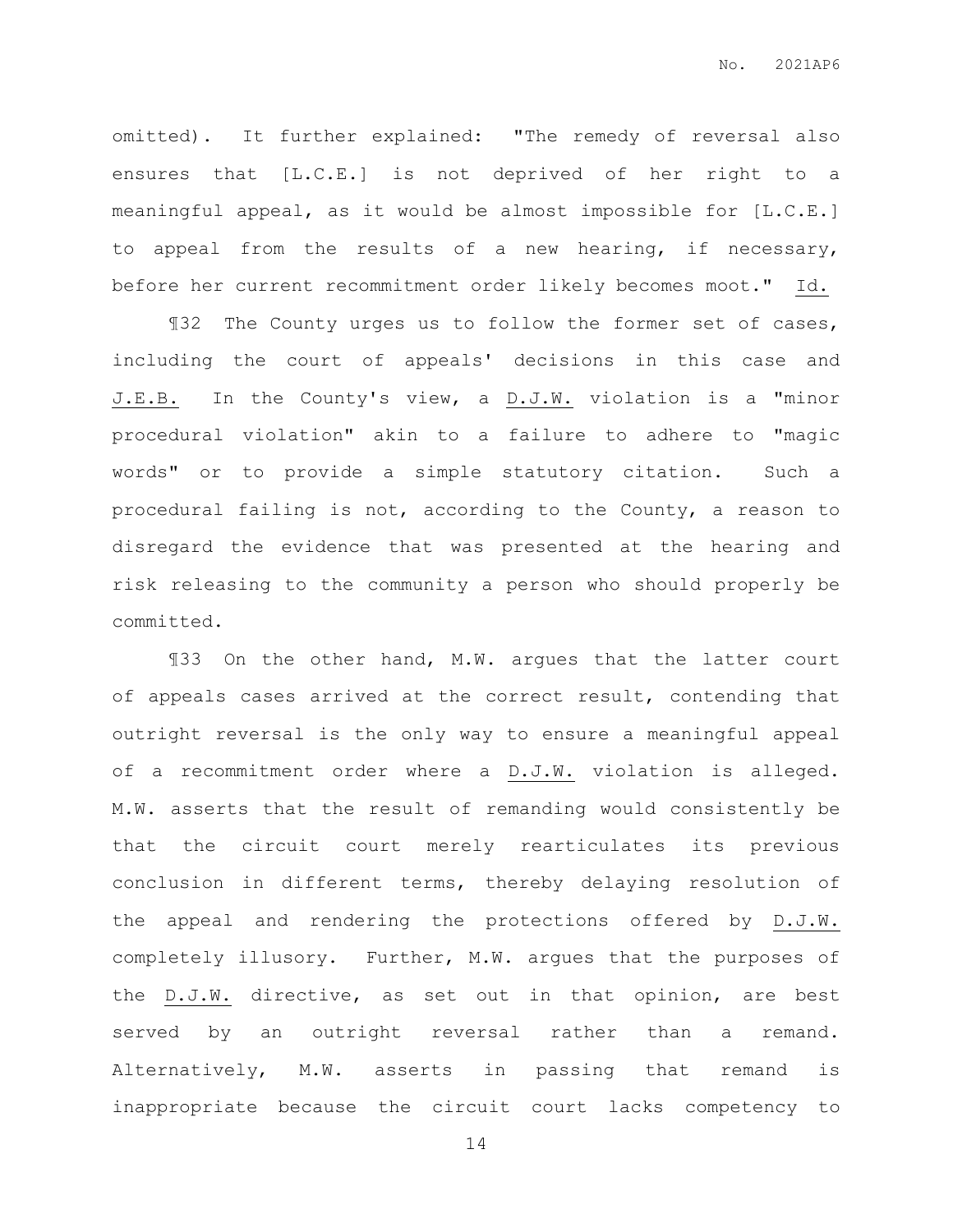proceed on remand. This argument is much more fully fleshed out by the State Public Defender as amicus. Having been raised, we cannot ignore such a fundamental concern as competency.

¶34 We agree with M.W. that outright reversal is the appropriate remedy. Our reasoning in reaching this conclusion focuses on the circuit court's lack of competency to conduct proceedings on remand.

¶35 A court's competency refers to the court's power to exercise its subject matter jurisdiction in a particular case. City of Eau Claire v. Booth, 2016 WI 65, ¶7, 370 Wis. 2d 595, 882 N.W.2d 738. Unlike a court's subject matter jurisdiction, which is established by the Wisconsin Constitution, $7$  competency may be affected by noncompliance with statutory requirements pertaining to the invocation of that jurisdiction in individual cases. Id.

¶36 In the specific area of ch. 51 commitments, our precedent establishes the premise that "[t]he circuit court must hold a hearing on the petition for extension before the previous order expires or it loses competency to extend the commitment." J.W.K., 386 Wis. 2d 672, ¶20. An example of this principle in practice is provided by Rock County v. G.O.T., 151 Wis. 2d 629, 631, 445 N.W.2d 697 (Ct. App. 1989). There, the circuit court erroneously concluded that G.O.T. was not entitled to a jury trial. The court of appeals accordingly reversed and determined that "G.O.T. was entitled to a jury trial, but that the court

 $\overline{a}$ 

<sup>7</sup> See Wis. Const. art. VII, § 8.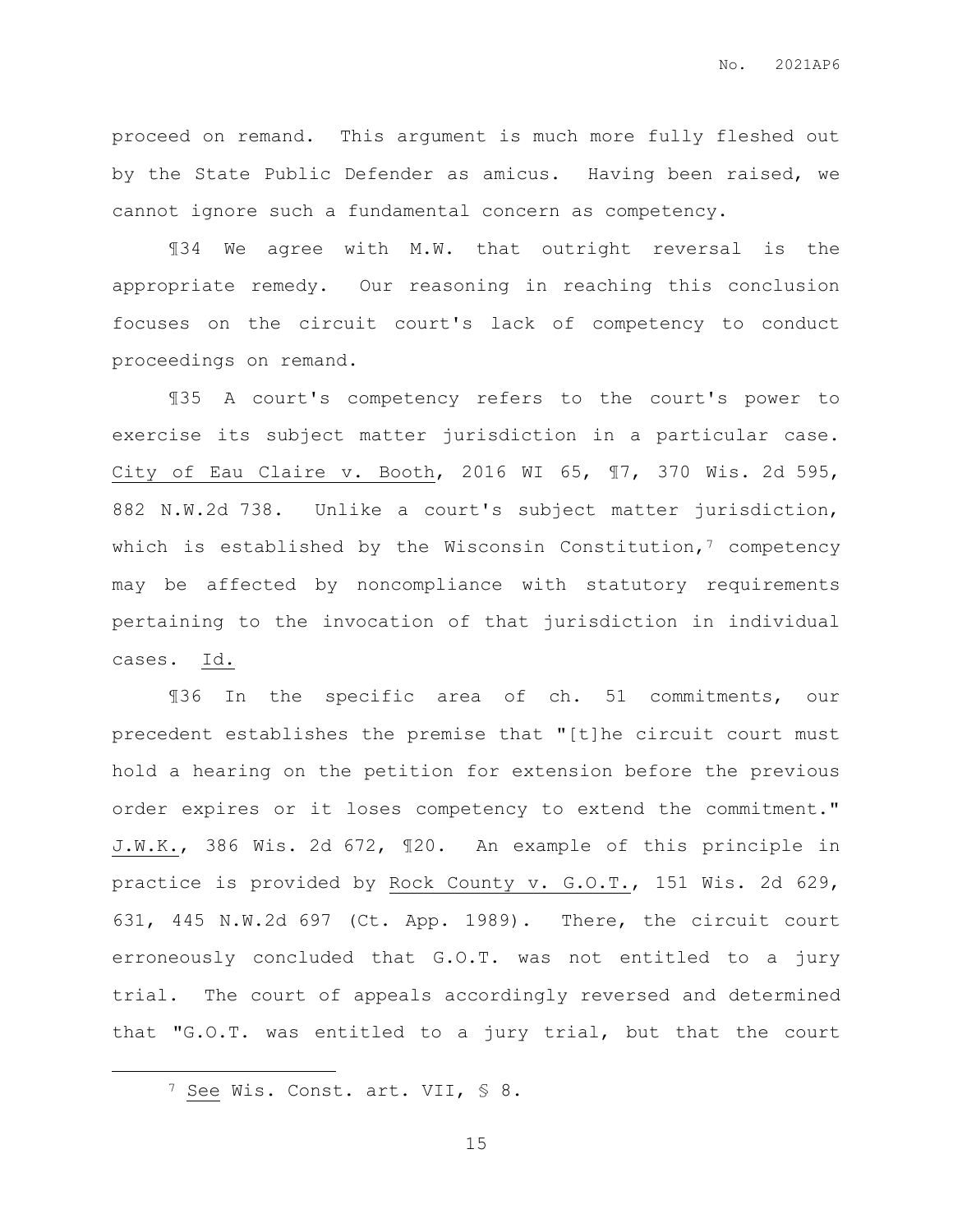lost competency by failing to hear and decide the petition before the commitment had expired." Id.; see also id. at 633 (explaining that "the trial court must hold the extension hearing before the initial commitment expires to determine whether the defendant is, in the words of sec.  $51.20(13)(g)3.$ , 'a proper subject for commitment'"). Consequently, the court simply vacated the recommitment order and remanded with directions to dismiss the petition. Id. at 631.

¶37 This court recently applied the same principle when addressing the remedy for a violation of a ch. 51 patient's right to a jury trial. See E.J.W., 399 Wis. 2d 471, ¶40 n.10. In E.J.W., we explained:

We simply reverse the decision of the court of appeals rather than remanding for a jury trial because the specific recommitment at issue in this case has expired and accordingly the circuit court has lost competency to act. See G.O.T., 151 Wis. 2d at 631 (determining that person subject to commitment extension was entitled to jury trial but that the circuit court lost competency by failing to hear and decide the petition before the commitment had expired and that as a result the petition should be dismissed); J.W.K., 386 Wis. 2d 672, ¶20 (explaining that "[t]he circuit court must hold a hearing on the petition for extension before the previous order expires or it loses competency to extend the commitment"). This determination does not affect the validity of any subsequent extensions of commitment. J.W.K., 386 Wis. 2d 672, ¶21 (setting forth that the reversal of a commitment order "does not retroactively deprive the circuit court that issued a subsequent commitment order of competency").

## E.J.W., 399 Wis. 2d 471, ¶40 n.10.

¶38 Likewise here, the recommitment order from which M.W. appealed has expired, as will often be the case. See J.W.K.,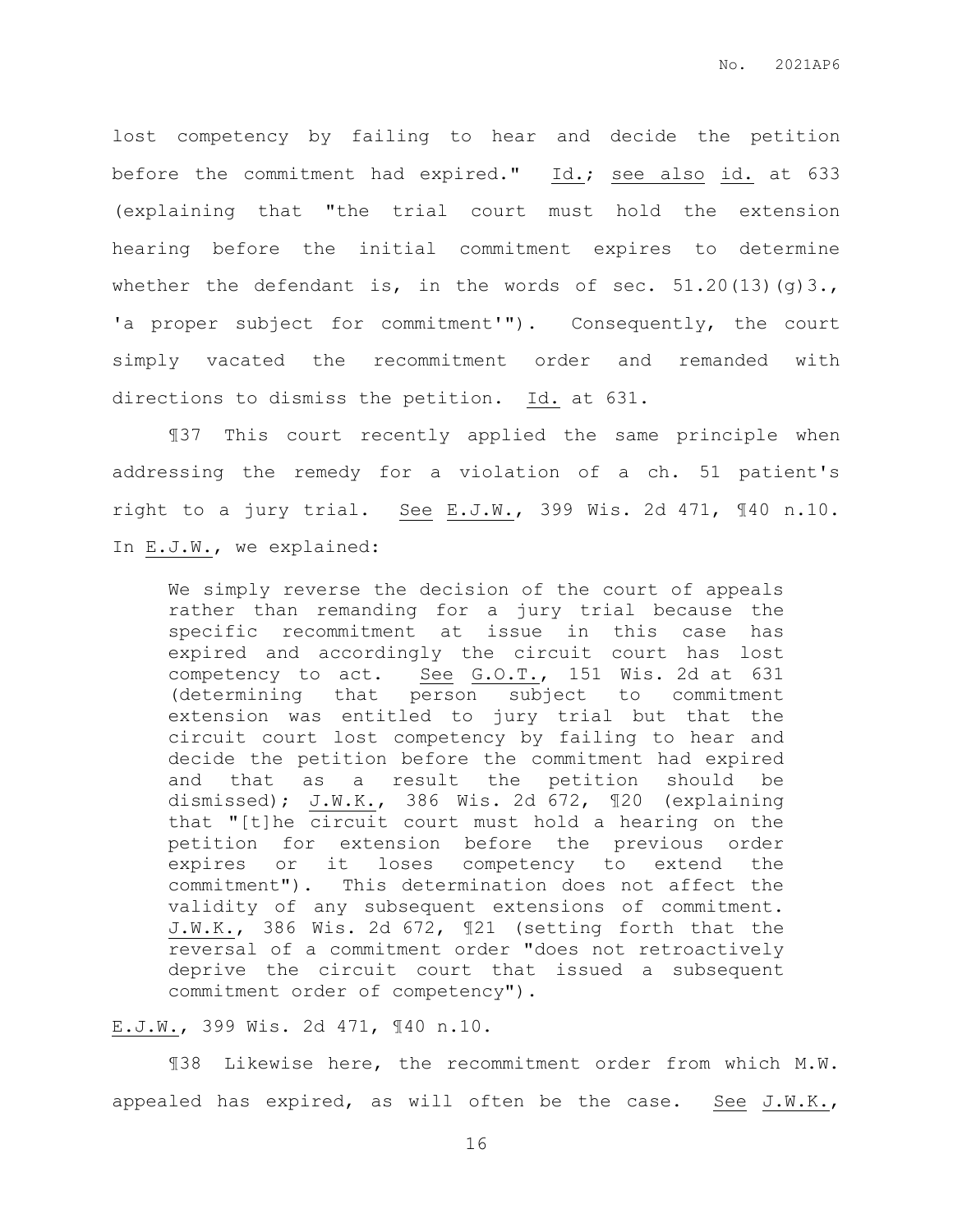386 Wis. 2d 672, ¶29 (acknowledging that "a recommitment order will likely expire before appellate proceedings conclude"). Indeed, the recommitment order from which M.W. appealed expired in October of 2021. We therefore conclude that the recommitment order at issue here has expired and as a consequence the circuit court lacks competency to conduct any proceedings on remand. This conclusion flows directly from the decisions in G.O.T., J.W.K., and E.J.W., which contain language on point to the situation at hand. Therefore, reversal is the appropriate remedy in this case.

¶39 Accordingly, we reverse the decision of the court of appeals.

*By the Court.*—The decision of the court of appeals is reversed.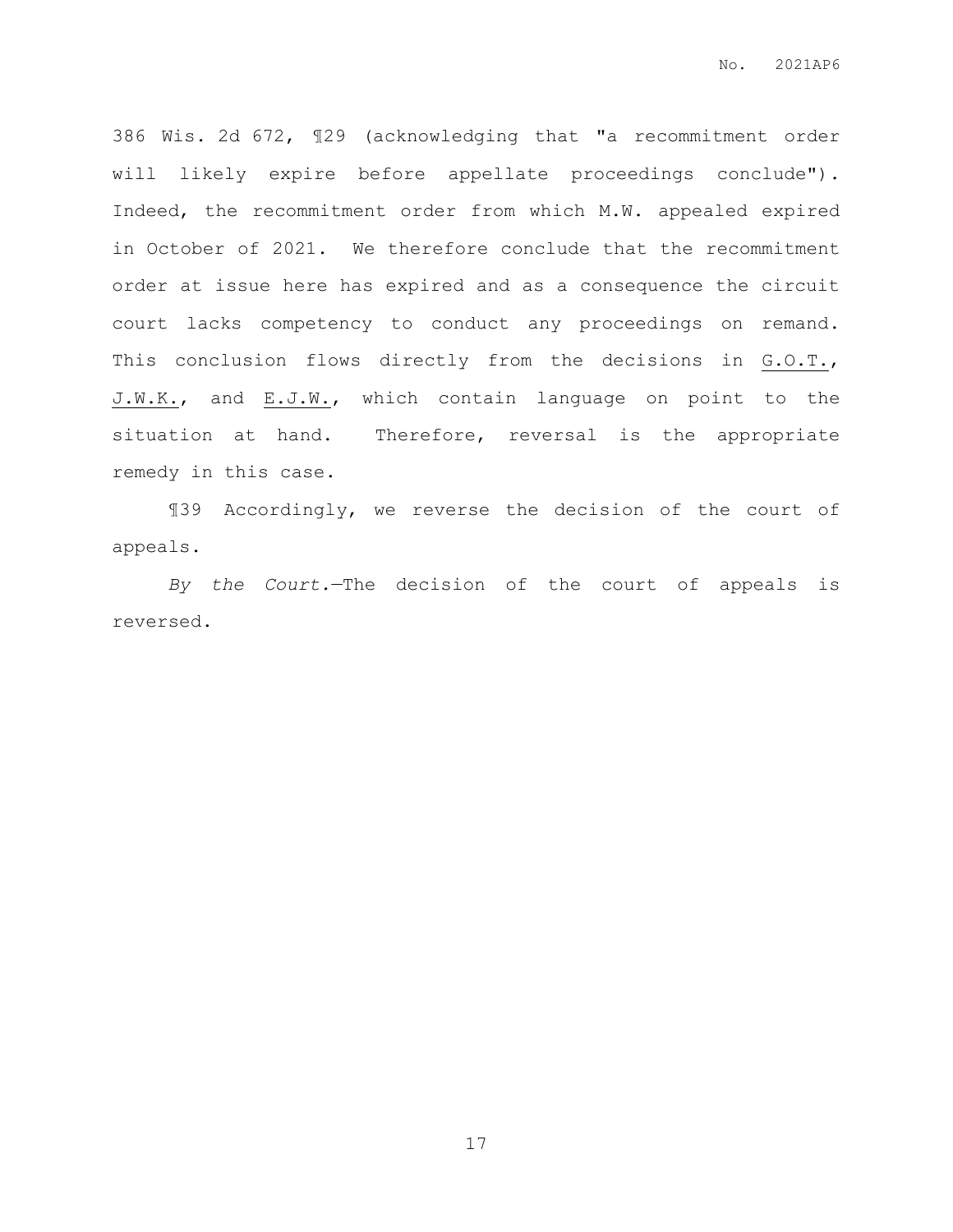¶40 BRIAN HAGEDORN, J. *(concurring).* The court today answers a narrow question: Is remand appropriate when (1) the court of appeals concludes the circuit court committed reversible error by failing to comply with the requirements we articulated in D.J.W., and (2) the commitment order that is the subject of the appeal has already expired? I join the majority because it correctly answers this question, holding that remand is not warranted because the circuit court lacks competency to rule on an expired commitment order. I write separately to address the dissent's contention that we should decide more than the narrow question presented.

¶41 To begin, it is helpful to reiterate what D.J.W. requires. In Langlade County v. D.J.W., we directed that "circuit courts in recommitment proceedings are to make specific factual findings with reference to the subdivision paragraph of Wis. Stat.  $\$ 51.20(1)$  (a) 2. on which the recommitment is based." 2020 WI 41, ¶3, 391 Wis. 2d 231, 942 N.W.2d 277. We explained that this requirement would "clarify issues raised on appeal" and "better equip appellate courts to do their job." Id., ¶44. Thus, a circuit court can fall short of our D.J.W. directive by failing to make specific factual findings or by failing to state which dangerousness standard the recommitment is based on.

¶42 Although the parties frame this case as addressing the appropriate "remedy for a D.J.W. error," we do not purport to answer that question in the broad strokes this framing suggests.<sup>1</sup>

 $\overline{a}$ 

<sup>1</sup> In briefing, M.W. described the issue before the court as follows: "Whether the remedy for a D.J.W. error is outright reversal of the underlying orders, rather than a reverse and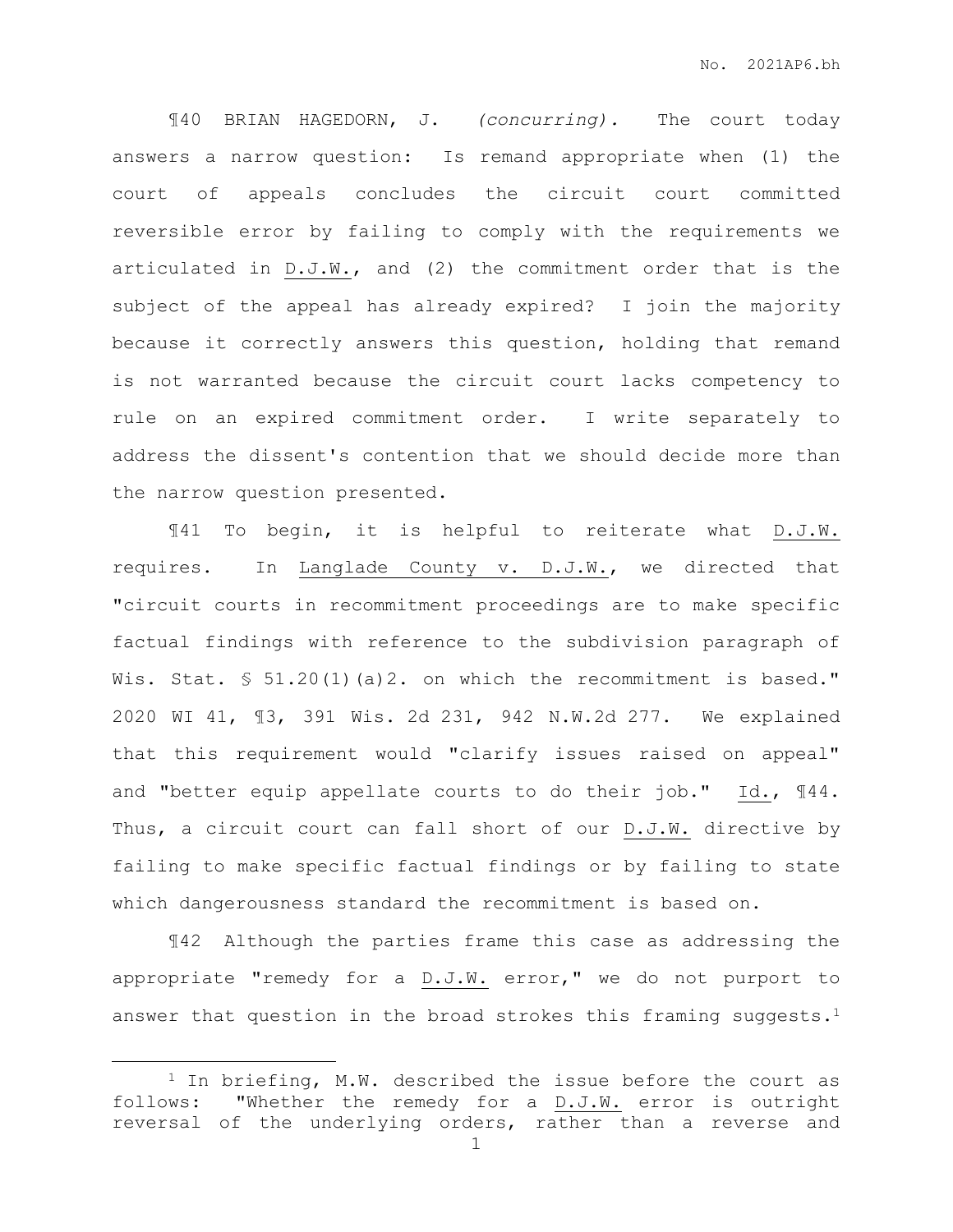This is in part because not all failures to follow our D.J.W. directive are created equal. A circuit court might, for example, neglect to explicitly reference the standard of dangerousness on which the recommitment is based, even as the transcript makes abundantly clear which standard was relied on. Other times, the transcript might fail to shed any light on which standard the circuit court employed. Alternatively, D.J.W.'s instructions could be violated by failing to make specific factual findings on a small or large scale. All of these "D.J.W. errors" technically violate our directive. Yet today's decision does not answer whether these warrant reversal, nor does it prescribe a universal remedy for even a reversible D.J.W. defect.

¶43 What we have before us is a remedy question regarding an already reversed commitment order. The County did not appeal the determination that reversal was necessary. Thus, the dissent inappropriately reviews the decision to reverse; this is not before us. And the dissent's further worry that the court is disregarding other judicial tools that may be applicable, such as harmless error, is grounded in a misunderstanding of the procedural posture of this case. The dissent's broader arguments, which have some force, should await a properly postured case. For now, the majority determines——rightly in my

 $\overline{a}$ 

remand?" The County agreed with this characterization, framing the issue this way: "What is the proper remedy when, in a Chapter 51 recommitment proceeding, the circuit court fails to make specific factual findings with reference to the statutory basis for its determination of dangerousness as required by Langlade County v. D.J.W.?" (Citation omitted.)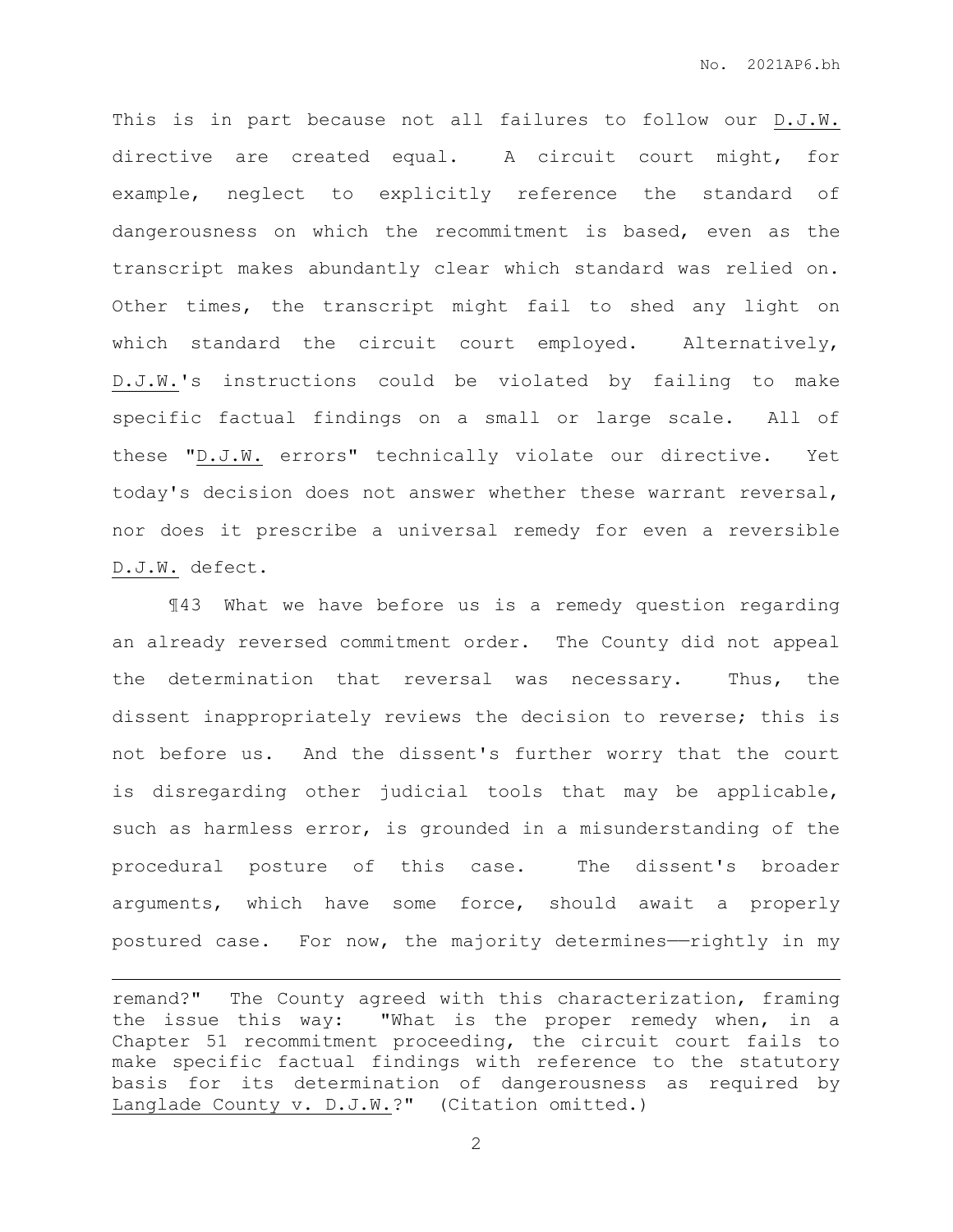view—that when a case is reversed for a  $D.J.W.$  error, and the commitment order is expired, the circuit court loses competency to rule on the expired order. For these reasons, I respectfully concur.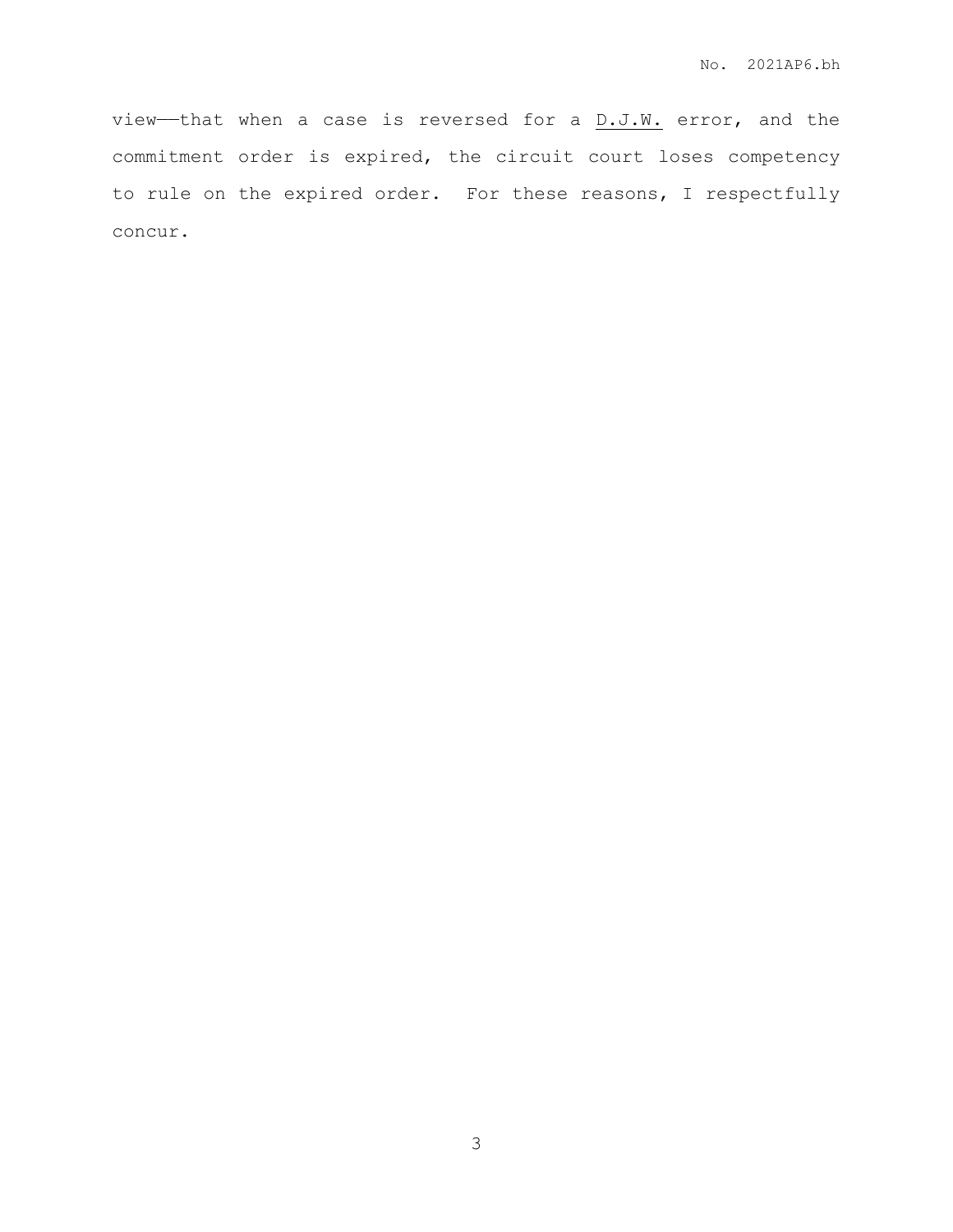¶44 ANNETTE KINGSLAND ZIEGLER, C.J. *(dissenting).* The court of appeals in this case reversed a mental recommitment which was supported in the record by substantial medical evidence and expert testimony, and it did so because the circuit court failed to use "magic words." We do not require courts to use magic words. In the process of overturning this recommitment, the court of appeals avoided any material discussion of the facts. Instead, it relied heavily on the lack of citation or quotation to specific statutory language in the circuit court transcript. Our case law does not require such specificity. It instead recognizes the reality of how these proceedings are factually individualized and our need to review the record. The court of appeals did not, and now our court does not, afford the deference due to the record and the circuit court's determinations. The majority errs in not only this regard but also in failing to engage in a harmless error analysis. As a result, I dissent.

¶45 Stated differently, our court misapplies the law. Just two years ago, we decided Langlade County v. D.J.W., 2020 WI 41, 391 Wis. 2d 231, 942 N.W.2d 277. D.J.W. provided guidance to lower courts to ensure clear and effective judicial decision-making in recommitment hearings. D.J.W. was consistent not only with recommitments, but also with historical practice and court proceedings in criminal and other civil contexts. The court in D.J.W. did not hold that a circuit court's failure to cite a statutory reference is enough to overturn a valid mental health commitment. D.J.W. did not hold that appellate courts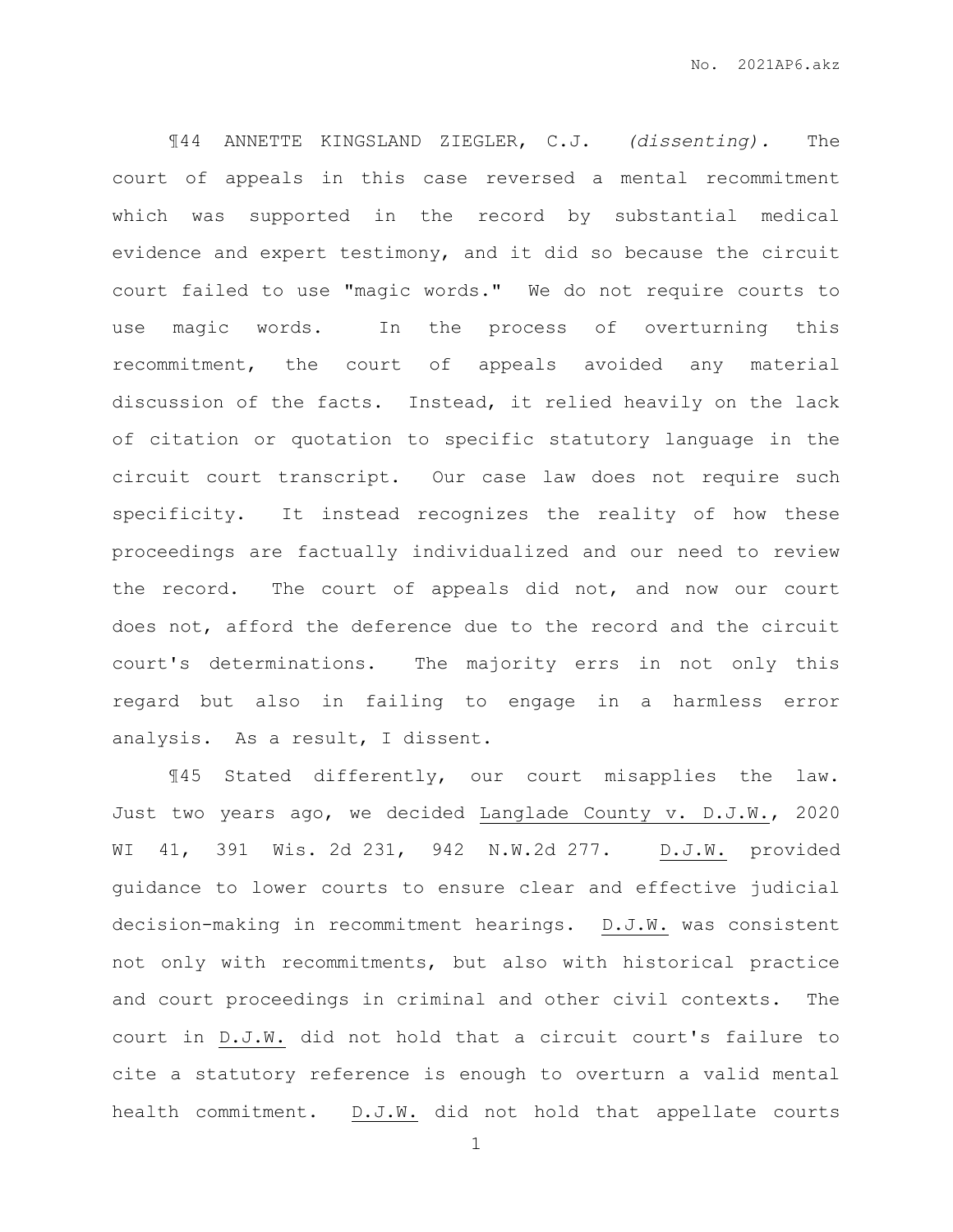can evade their own responsibilities. When reviewing recommitment orders on appeal, more than a swift and uncritical review is required. This is a textbook example of this court now requiring magic words. I would not depart from the court's duty to conduct a thorough review of the record, and I disagree with this court's adoption and adaptation of form over substance in now requiring magic words. At most, this record demonstrates harmless error. Again, the court errs in not conducting a harmless error analysis.

¶46 In line with precedents, statutes, and traditional judicial practice, appellate courts must examine the record as a whole and apply a harmless error analysis even when a D.J.W. error is found. The majority avoids discussion of these issues, but in doing so, it invites confusion and further litigation. Processes for valid Chapter 51 recommitments may be thrown into uncertainty, and committees may have their needed treatments interrupted or cut short due to circuit courts' procedural mistakes. Effective judicial administration will also be a casualty, along with common respect for the law. Ultimately, it is the individuals, families, and victims directly affected by severe mental illness who will bear the burden of the uncertainty created by this decision.

¶47 As the majority indicates, the issue we are asked to decide in this case is what "the proper appellate remedy for a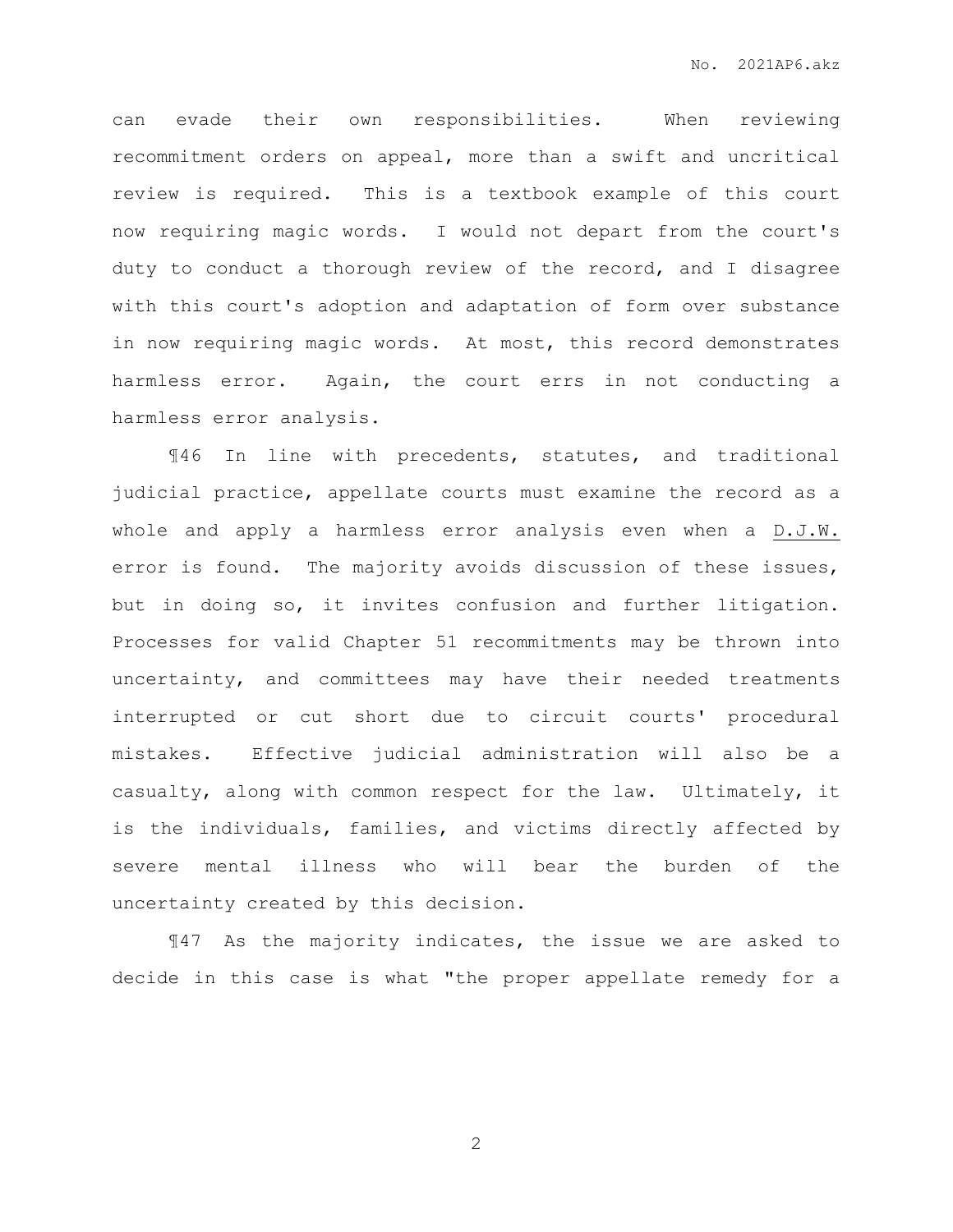D.J.W. violation" is.1 Majority op., ¶16. Justice Hagedorn's concurrence asserts that, given procedural limitations, the court cannot fully decide that issue. The concurrence explains that the majority opinion stands only for the proposition that "when a case is reversed for a D.J.W. error, and the commitment order is expired, the circuit court loses competency to rule on the expired order." Concurrence, ¶43. The concurrence does not foreclose review in future cases on "whether [D.J.W. errors] warrant reversal," whether there is a "universal remedy for even a reversible D.J.W. defect," or whether "other judicial tools . . . such as harmless error" may be applicable. Id., ¶¶42-43.

 $\overline{a}$ 

<sup>&</sup>lt;sup>1</sup> In the petition for review to this court, M.W. stated on the first page of her analysis: "Issue Presented: Proper Remedy for a D.J.W. error." In the petition, M.W. asserted "[o]nly one aspect of her appeal is the subject of this petition: the proper remedy for a D.J.W. error." In briefing, M.W. reiterated that "[t]he issue presented concerns the proper remedy for an error arising under the rule that this Court announced in [D.J.W.]." Sheboygan County described the issue presented in a similar manner: "What is the proper remedy when, in a Chapter 51 recommitment proceeding, the circuit court fails to make specific factual findings with reference to the statutory basis for its determination of dangerousness as required by [D.J.W.]?"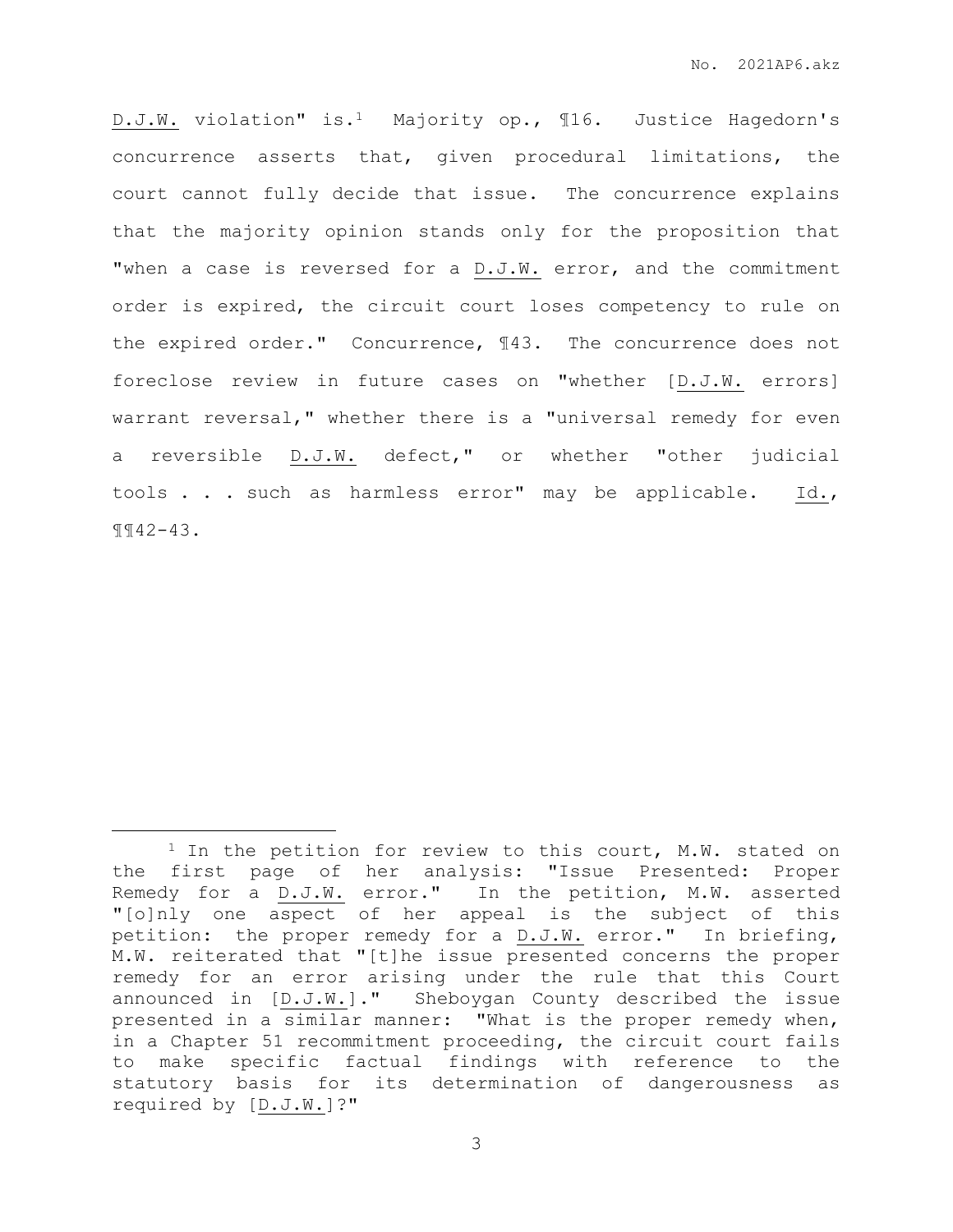¶48 The majority affirms the court of appeals' decision to reverse M.W.'s recommitment order.2 In addition, the majority reverses the court of appeals' decision to remand M.W.'s case to the circuit court for further proceedings. An appellate court cannot reverse a Chapter 51 recommitment on the basis of a D.J.W. error without first examining the record. The majority undertakes no such analysis here. In addition, the harmless error doctrine applies to D.J.W. errors. Because the court of appeals did not examine the record or apply a harmless error analysis, I would reverse the court of appeals' decision in full. M.W.'s recommitment should stand. The majority fails to adequately defer to the well-supported decision of the circuit court.

## I. MENTAL HEALTH COMMITMENTS, APPELLATE REVIEW, AND HARMLESS ERROR

¶49 It has been the law in Wisconsin for over a century that, when a circuit court enters a final judgment or order in a civil case, it must state its findings of facts and conclusions of law. See Wallis v. First Nat'l Bank, 155 Wis. 533, 535, 145

 $\overline{a}$ 

<sup>2</sup> The majority unambiguously agrees with the court of appeals' decision to reverse the recommitment order. The majority repeatedly asserts in its opinion that "reversal is the appropriate remedy in this case." Majority op., ¶¶4, 34, 38. Undoubtedly, the court of appeals' decision to reverse the recommitment order is not reversed by the majority opinion. Therefore, the majority mislabels its mandate as a reversal of the court of appeals' decision in full. In reality, the majority affirms the court of appeals' decision to reverse the recommitment order, and the majority reverses the decision to remand the case for rehearing. I disagree with the majority's reasoning, the lack of deference it provides to circuit court decision making, and the mischaracterized mandate. To be clear, the circuit court order should stand.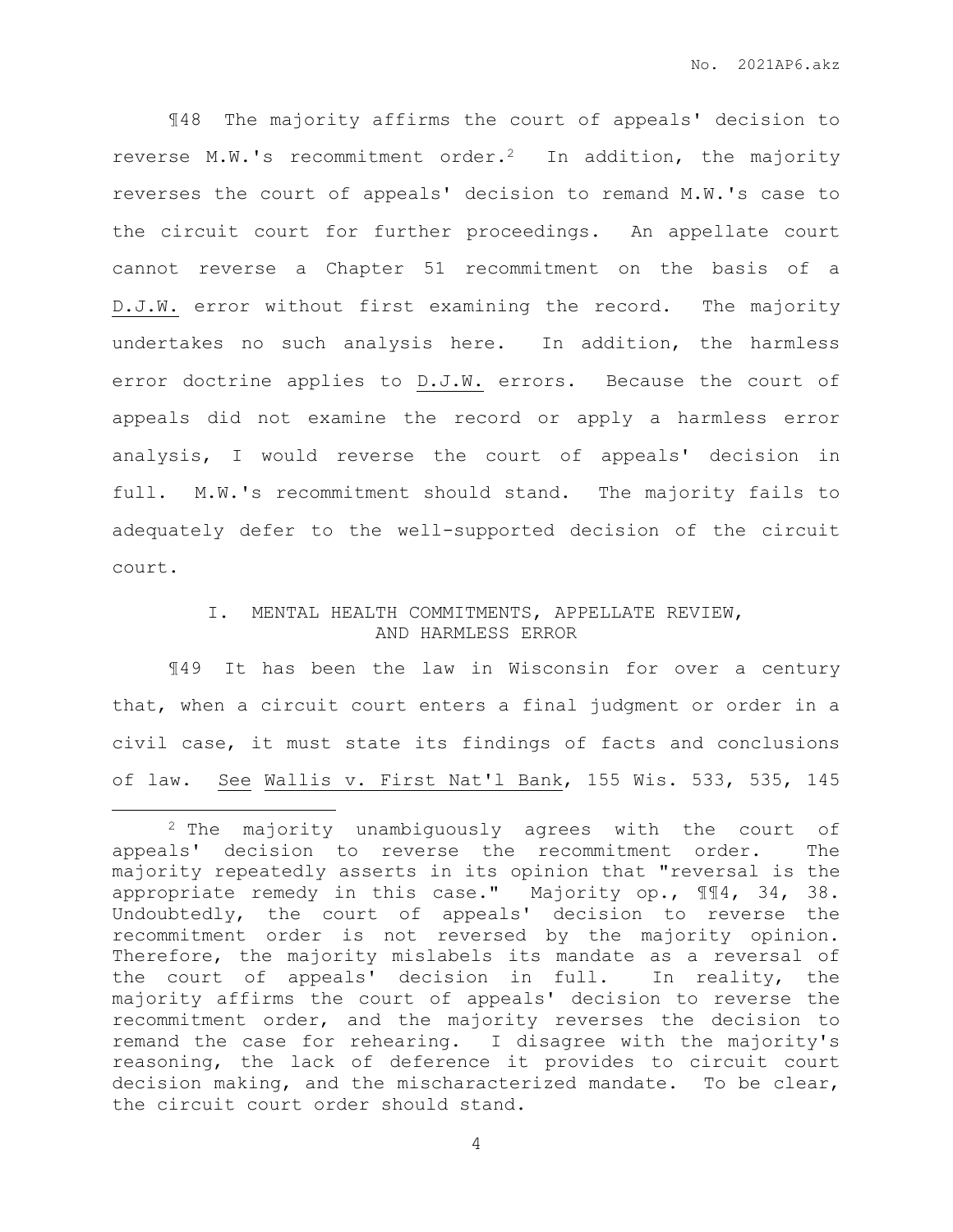N.W. 195 (1914) (explaining that a trial court must issue a decision "embodying its findings of fact and conclusions of law before judgment is entered"). This is embodied in Wis. Stat. § 805.17(2), which states that for all civil actions "tried upon the facts without a jury or with an advisory jury, the court shall find the ultimate facts and state separately its conclusions of law thereon." We have long required lower courts to articulate their reasoning in decisions in order to "protect the rights of the litigants and to facilitate review of the record by an appellate court." Hochgurtel v. San Felippo, 78 Wis. 2d 70, 85, 253 N.W.2d 526 (1977).

¶50 However, for just as long as we have required circuit courts to explain their reasoning, we have also refused to reverse valid judgments outright when such reasoning is not provided. Wallis, 155 Wis. at 536 ("The failure to make either findings of fact or conclusions of law is not reversible error, where the judgment shows that the necessary facts and conclusions must have been found in favor of the prevailing party and the evidence supports the judgment."). We have understood that outright reversal of a decision well supported by the record on the lack of circuit court findings would be draconian and would effect a miscarriage of justice. It would also undermine the respect due to circuit court judgments. Therefore, we have established three possible alternatives when reviewing a circuit court decision with incomplete findings. Appellate courts may "(1) affirm the judgment if clearly supported by the . . . evidence, (2) reverse if not so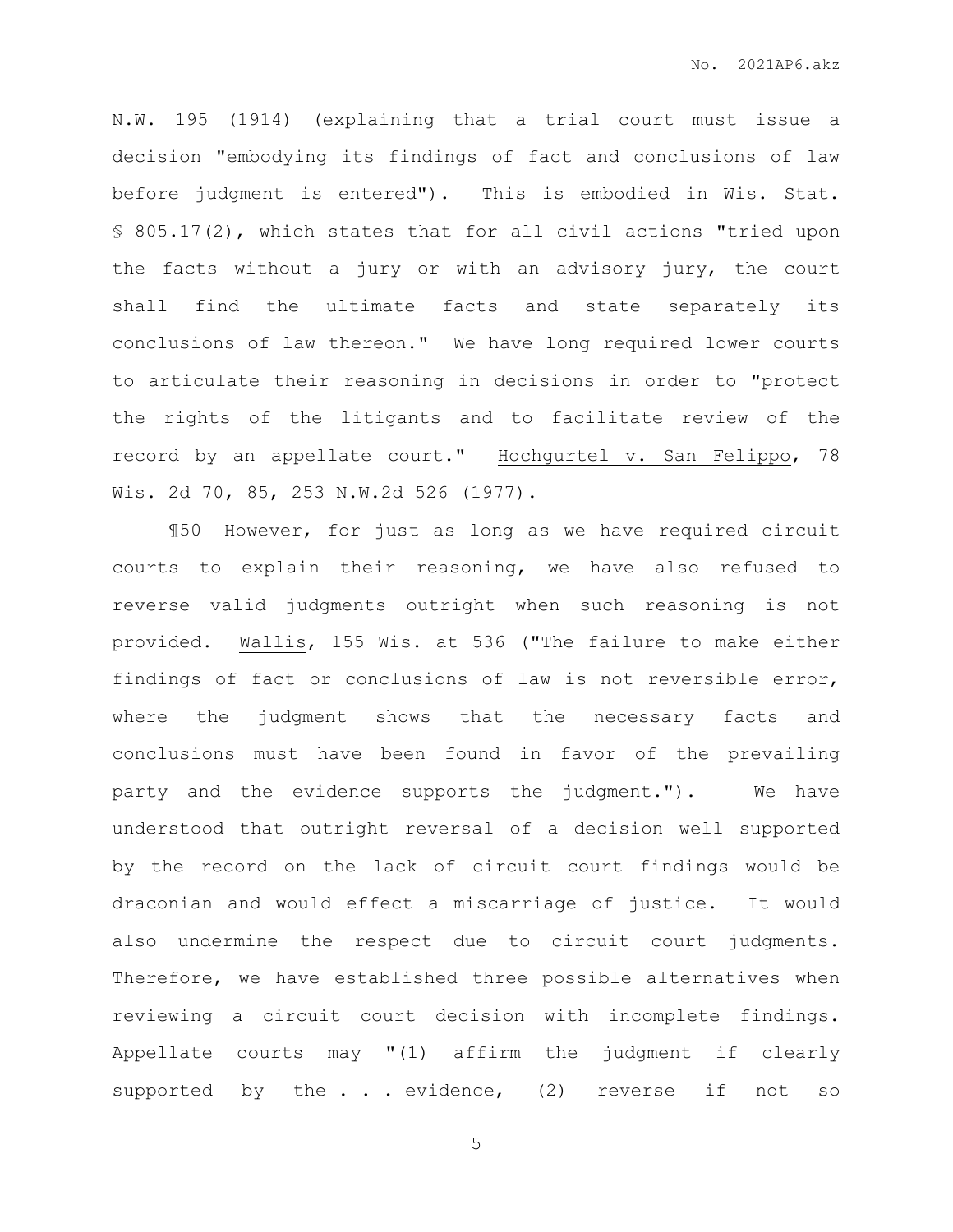supported, or (3) remand for the making of findings and conclusions." Kraemer v. Kraemer, 67 Wis. 2d 319, 320, 227 N.W.2d 61 (1975) (collecting cases); accord State v. Margaret H., 2000 WI 42, ¶37, 234 Wis. 2d 606, 610 N.W.2d 475; Wallis, 155 Wis. at 535-36.

¶51 This is in line with an equally storied principle in civil jurisprudence: harmless error. See Wis. Stat. § 805.18(1) (explaining that civil judgments cannot be reversed absent a finding of an error that "affect[s] the substantial rights of the adverse party"); Harran v. Klaus, 79 Wis. 383, 387, 48 N.W. 479 (1891) ("[T]he court [shall], in every stage of an action, [] disregard any error or defect in the pleadings or proceedings which shall not affect the substantial rights of the adverse party, and no judgment shall be reversed or affected by reason of such error or defect."); Martindale v. Ripp, 2001 WI 113, ¶30, 246 Wis. 2d 67, 629 N.W.2d 698 ("The appellate court must conduct a harmless error analysis to determine whether the error affected the substantial rights of the party." (quotations omitted)); 5 C.J.S. Appeal and Error § 982 (2022) ("[I]t is a fundamental principle of appellate procedure that a party cannot assign as error that which is not prejudicial to him or her."). The harmless error doctrine ensures finality, respect for judicial decisions, and fairness for all litigants. Rose v. Clark, 478 U.S. 570, 577 (1986) ("Reversal for error, regardless of its effect on the judgment, encourages litigants to abuse the judicial process and bestirs the public to ridicule it." (quotations omitted)); 5 C.J.S. Appeal and Error, supra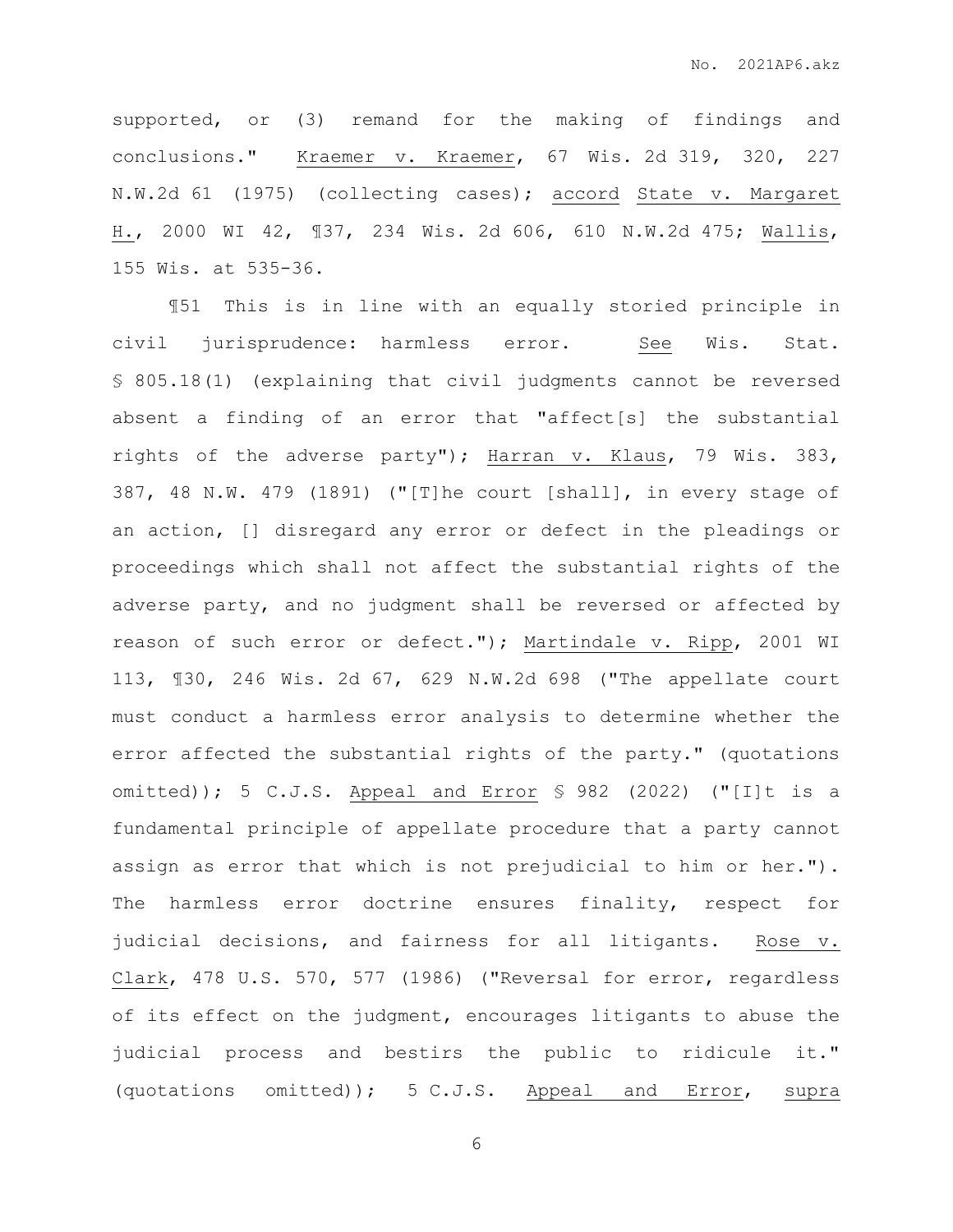(explaining that the harmless error doctrine ensures "the orderly administration of justice and . . . the avoidance of useless expense to litigants"). In all, appellate courts do not reverse civil judgments in favor of one party simply because the circuit court failed to follow proper procedure.

¶52 These basic principles of appellate review in civil cases are applicable to Chapter 51 recommitments. See Milwaukee County v. Mary F.-R., 2013 WI 92, ¶¶11-13, 351 Wis. 2d 273, 839 N.W.2d 581 (explaining that Chapter 51 commitments are "civil proceedings"); Wis. Stat. § 51.20(10)(c) (stating that Chapter 51 proceedings are governed by the rules of evidence and procedure in civil cases). Under § 51.20(13), absent a jury demand, the circuit court overseeing a Chapter 51 commitment proceeding must make factual findings and determine whether as a matter of law an individual is "mentally ill," "a proper subject for treatment," and dangerous. § 51.20(1)(a). This is in kind with all civil cases tried and decided by a judge. Accordingly, we recognized in Marathon County v. D.K. that it is best practice for circuit courts to state and explain their factual and legal conclusions. 2020 WI 8, 390 Wis. 2d 50, 937 N.W.2d 901. Every member of the court in D.K. agreed that the circuit court in the first instance must provide explicit and cogent analysis to facilitate appellate review. Id., ¶55 (Ziegler, J., joined by Roggensack, C.J., and Hagedorn, J.) ("[T]he circuit court could have made more detailed and thorough factual findings and clarified its legal conclusions."); id., ¶68 n.4 (Rebecca Grassl Bradley, J., concurring, joined by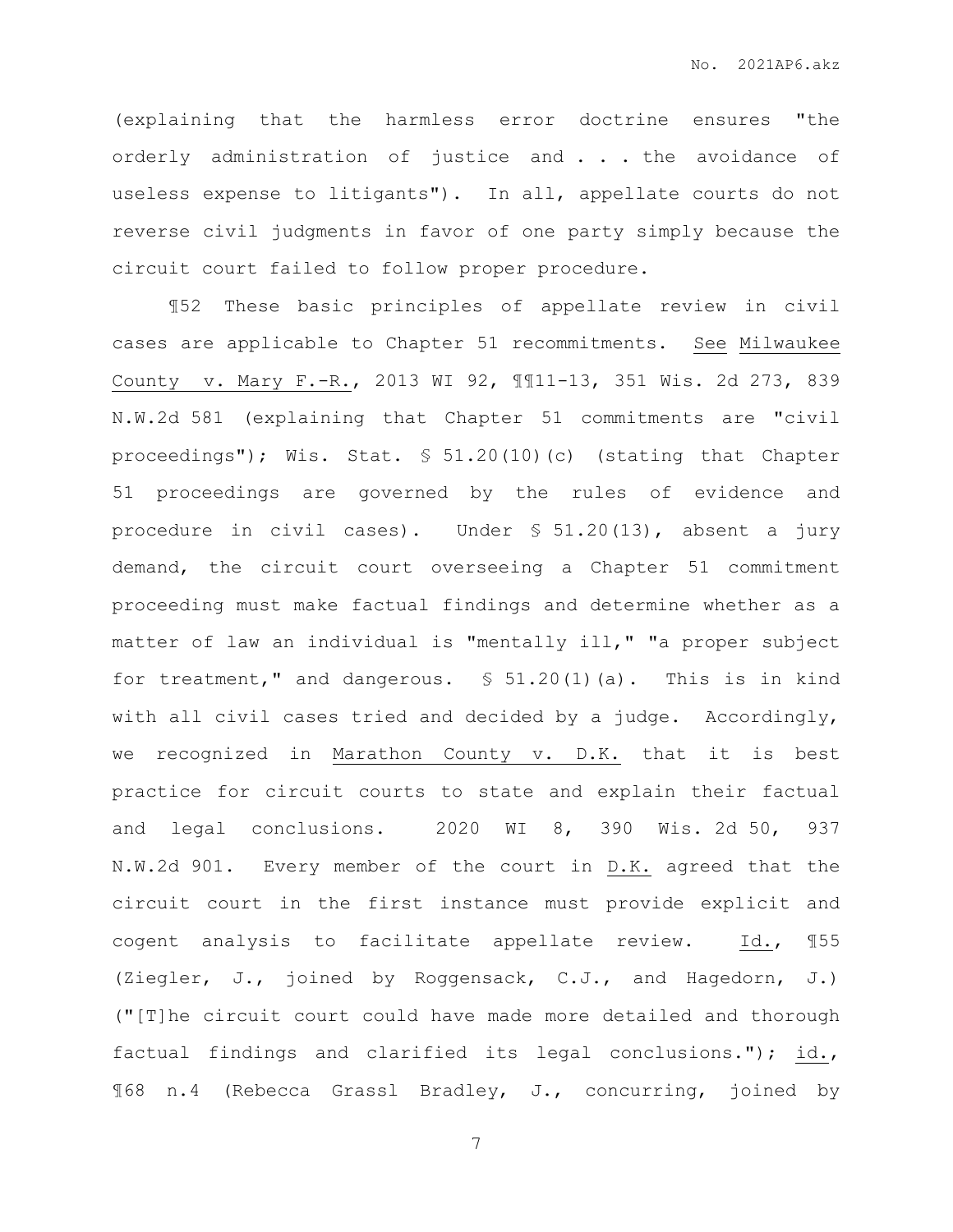Kelly, J.) ("[C]ircuit courts must expressly make independent factual findings on the record, separate from any legal conclusions."); id., 186 (Dallet, J., dissenting, joined by Ann Walsh Bradley, J.) ("[Chapter 51 proceedings] cannot be perfunctory under the law.").

¶53 It was in this legal environment that the court in D.J.W. held that circuit courts must state their recommitment findings on the record. Under Wis. Stat.  $\text{\$} 51.20(1)$  (am), an individual already subject to commitment can be recommitted if there is a finding that "the individual would be a proper subject for commitment if treatment were withdrawn." Prior to D.J.W., there was confusion as to whether this was a standalone basis for recommitment, or if a circuit court was required to cite back to one of the initial bases for committing mentally ill individuals along with  $\frac{1}{5}$  51.20(1)(am). See  $\frac{1}{5}$  51.20(1)(a)2. This confusion was in no small part due to the language used in our prior opinions to describe recommitment and subsection (am). See Portage County v. J.W.K., 2019 WI 54, ¶19, 386 Wis. 2d 672, 927 N.W.2d 509 ("[T]he County may, as an alternative to the options outlined in § 51.20(1)(a)2.a-e, prove dangerousness" under the recommitment pathway of  $\S$  51.20(1)(am)). D.J.W. clarified that, when an individual is recommitted, the circuit court must state its factual findings with reference to one of the initial commitment pathways, in addition to  $\$ 51.20(1)(am)$ . D.J.W., 391 Wis. 2d 231, ¶40 ("[W]e determine that going forward circuit courts in recommitment proceedings are to make specific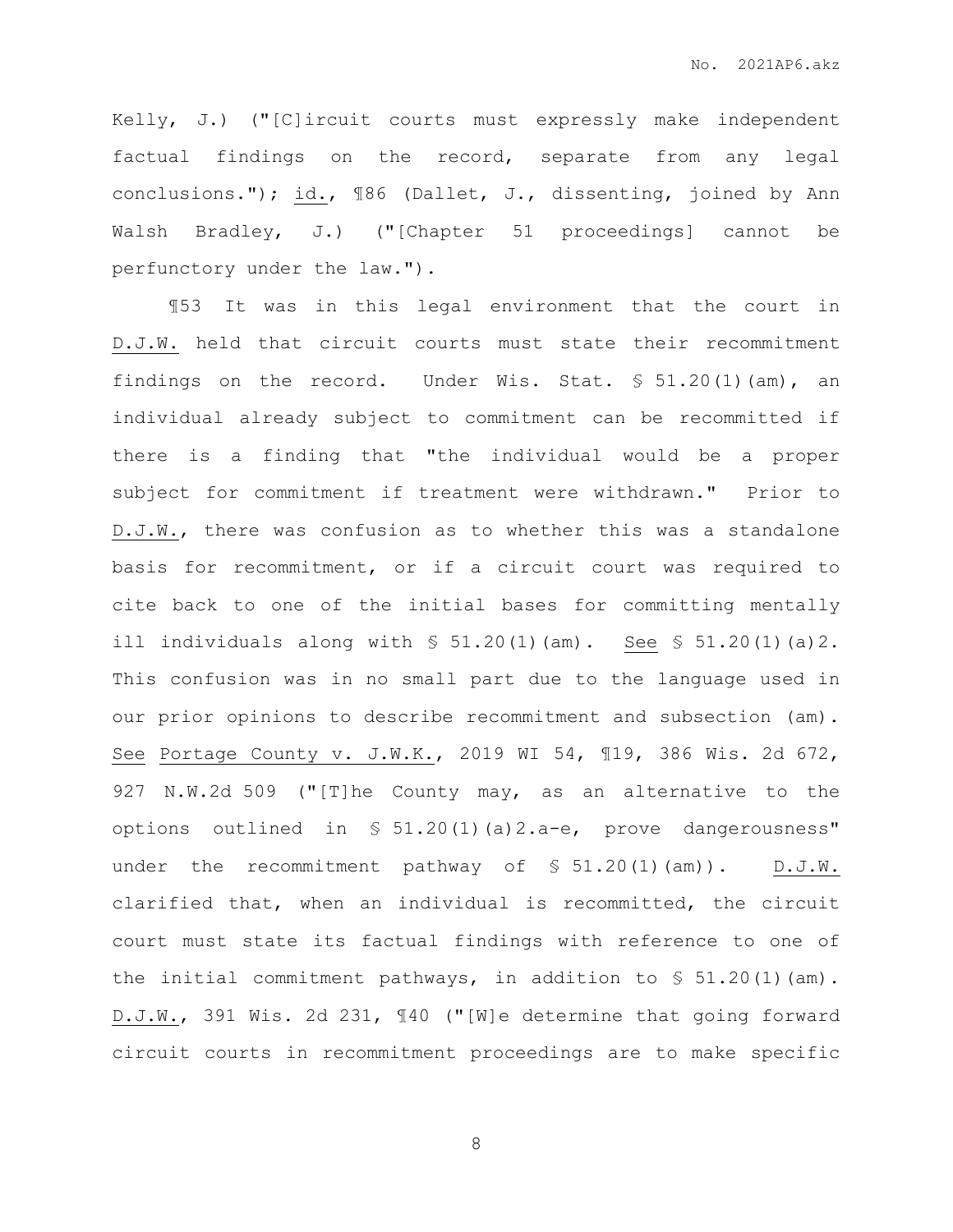factual findings with reference to the subdivision paragraph of  $$51.20(1)(a)2.$  on which the recommitment is based.").

¶54 In D.J.W., the circuit court did not cite one of the five pathways for initial commitment when it recommitted the individual at issue. Id., ¶45. Further, in oral arguments before the court, the county cited a different dangerousness pathway for recommitment than what was used to obtain the committee's initial commitment six months prior. Id., ¶¶38-39. Nonetheless, we examined the record to determine if recommitment was appropriate, and it was apparent that the county had failed to present the requisite proof. The strongest evidence in favor of commitment was testimony that without treatment the individual would be "unable to maintain a job, hav[e] to rely on disability for income, and liv[e] with family." Id., ¶51. We noted that this was a far cry from a "'substantial probability' that 'death, serious physical injury, serious physical debilitation, or serious physical disease' would ensue if treatment were withdrawn" under the fourth pathway, Wis. Stat.  $$51.20(1)(a)2.d.$  Id.,  $$53.$  Under the third pathway, § 51.20(1)(a)2.c., we explained that "schizophrenia, by itself, does not demonstrate the requisite 'substantial probability of physical impairment.'" Id., ¶57.

¶55 Thus, D.J.W. stands for the well-accepted proposition that circuit courts, as in all civil proceedings, must explain their factual findings and legal conclusions to facilitate effective appellate review. D.J.W. clarified that, in recommitment proceedings, these circuit court statements must be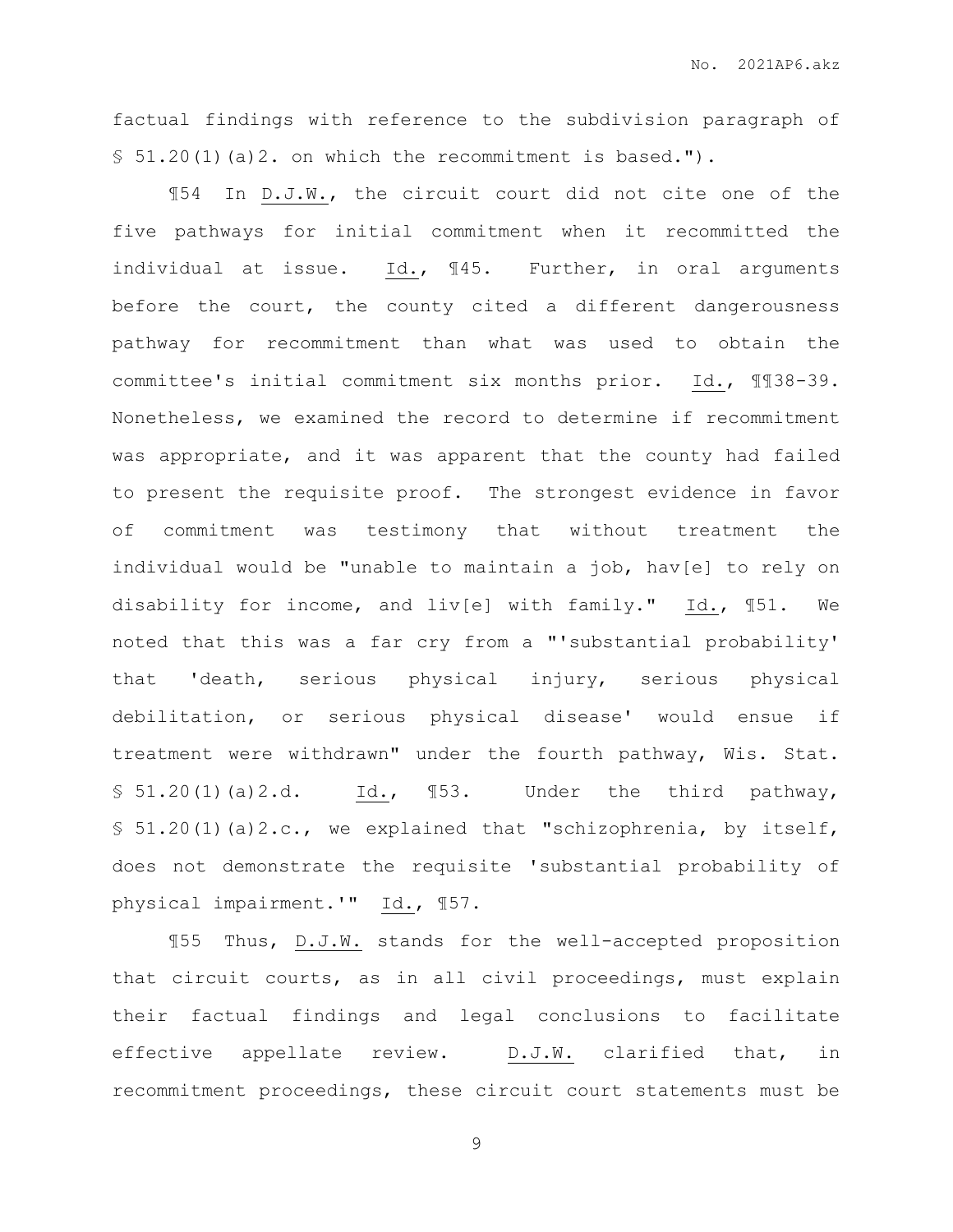made in reference to both an initial commitment pathway and Wis. Stat. § 51.20(1)(am). Nowhere in D.J.W. did we state that appellate courts would reverse any and all recommitment orders that, on a cursory review, lack citation to an initial commitment pathway. And nowhere in D.J.W. did the court indicate that traditional appellate review of lower court decisions would be amended or abrogated. In fact, D.J.W. stands for the proposition that any error is not reversible error if the record supports the recommitment or if the error is harmless.

¶56 When there are inadequate lower court findings in civil proceedings, we must "(1) affirm the judgment if clearly supported by the . . . evidence, (2) reverse if not so supported, or (3) remand for the making of findings and conclusions." Kraemer, 67 Wis. 2d at 320; Margaret H., 234 Wis. 2d 606, ¶37. D.J.W. did not change this law when the civil proceeding happens to be under Chapter 51. Here, the majority concludes that the court of appeals cannot remand the case for further findings and conclusions, citing the lack of competence. Majority op., ¶4. That leaves either affirming the judgment on the available evidence or reversing if the evidence is not available or apparent. Id. The majority conspicuously does not discuss this issue; it simply concludes "reversal is the appropriate remedy." Id. Although the majority provides no reasoning on the topic, the apparent result is an outright reversal without any discussion of the record. But no such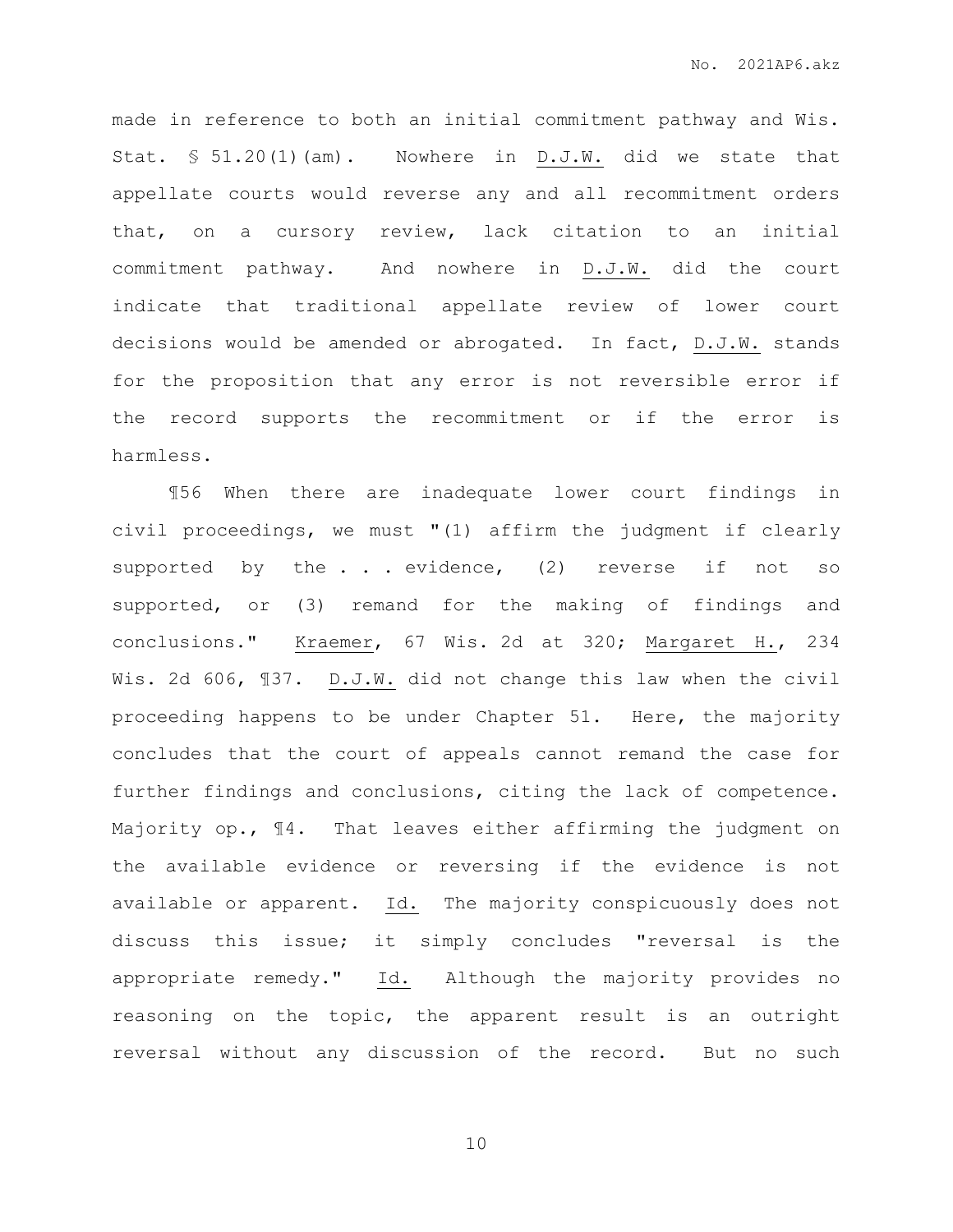remedy has ever been recognized in Wisconsin for civil proceedings.

¶57 In addition to this conflict with law and precedent, the majority fails to even mention harmless error in its analysis. In line with standard civil procedure, harmless error applies to Chapter 51 proceedings. Wisconsin Stat. § 51.20(10)(c) unambiguously states that "in every stage of an action, [the court shall] disregard any error or defect in the pleadings or proceedings that does not affect the substantial rights of either party." This language is regularly interpreted as requiring harmless error review. See Martindale, 246 Wis. 2d 67, ¶30; 5 C.J.S. Appeal and Error, supra ¶51, ("The reviewing court must disregard error, in every stage of the action, which does not affect the substantial rights of the party complaining."). Both this court and the court of appeals have recognized that harmless error applies to Chapter 51 proceedings. See S.Y. v. Eau Claire County, 162 Wis. 2d 320, 338-39, 469 N.W.2d 836 (1991) (noting that an admission of evidence on dangerousness was harmless); D.S. v. Racine County, 142 Wis. 2d 129, 135-36, 416 N.W.2d 292 (1987) (reviewing a Chapter 51 commitment, holding that the petition failed to comply with procedural drafting requirements, and explaining that "[t]here must be a further showing that this defect misled or caused prejudice before noncompliance with procedural statutory requirements may result in reversal" (citing Wis. Stat. § 51.20(10)(c) (1987-88)); see, e.g., Rock County v. J.J.K., No. 2020AP2105, unpublished slip op., 2021 WL 1803745,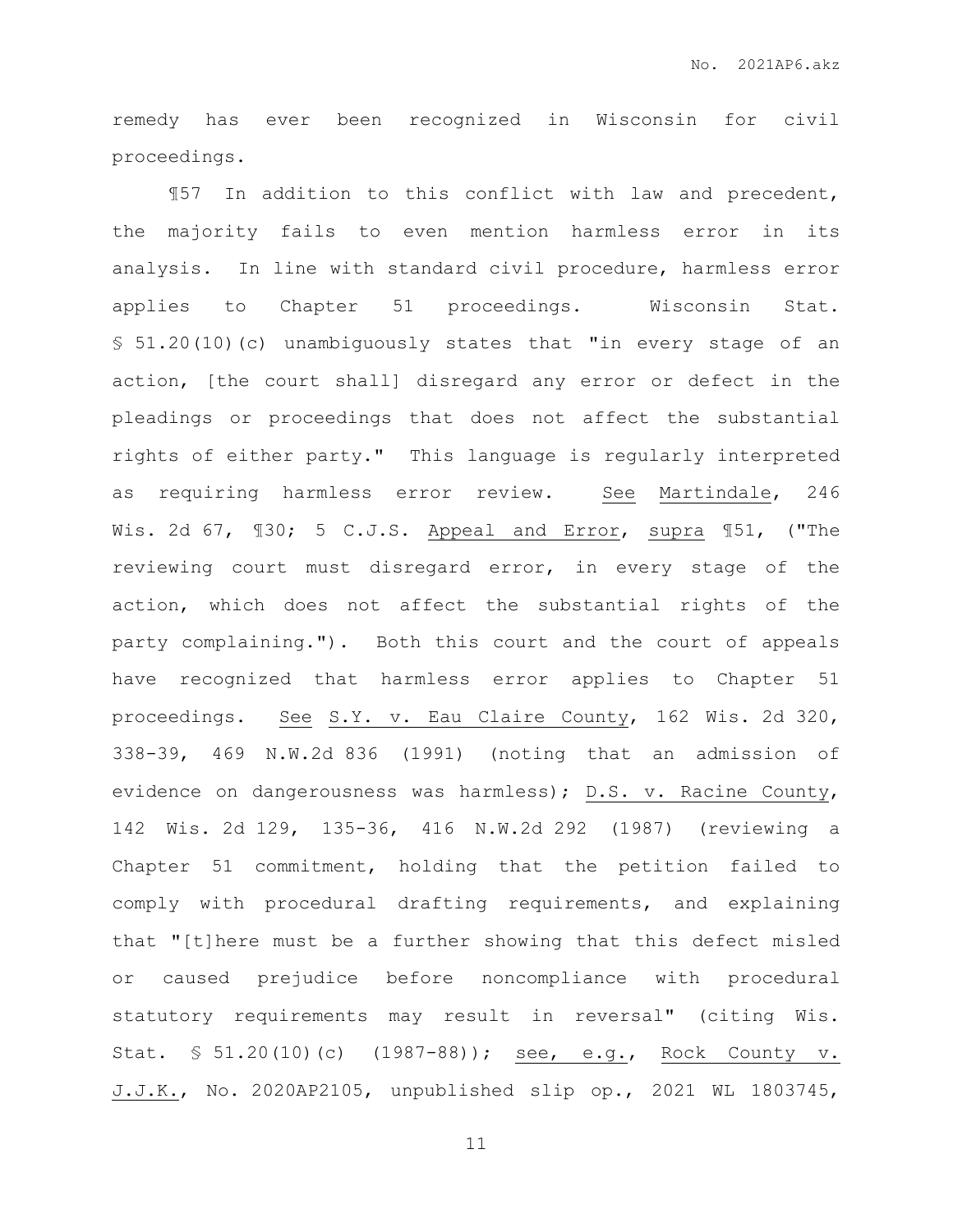at \*8-9 (Wis. Ct. App. May 6, 2021) (reviewing a circuit court transcript that failed to identify or cite the correct dangerousness pathway, concluding that any D.J.W. error was "harmless" because the record and the circuit court's analysis fit well within the fourth pathway, and reasoning that D.J.W. was not intended "to put form over substance in a manner that would require reversal on this record").

¶58 D.J.W. in no way implied that harmless error review was inapplicable to circuit courts' explanations of fact and law. To do so would mark a stark departure from established civil procedure (Wis. Stat. § 805.18; Harran, 79 Wis. at 387, Martindale, 246 Wis. 2d 67, 130; 5 C.J.S. Appeal and Error, supra ¶51) from statutes governing mental health commitments (Wis. Stat. § 51.20(10)(c)), and from our Chapter 51 precedents (S.Y., 162 Wis. 2d at 338-39, D.S., 142 Wis. 2d at 135-36). Moreover, it would place transcript clarity above some of our most cherished constitutional rights.

¶59 Criminal proceedings experience the same, if not greater constitutional scrutiny than civil commitments. Addington v. Texas, 441 U.S. 418, 427-31 (1979) (comparing the due process implications of criminal prosecutions and civil commitments; stating that civil commitments are not "punitive,"; they rely on medical expert opinion not the judgments of laypeople; the costs imposed on committees if they are wrongfully released can be substantial; and civil commitments by their nature involve less certainty). Nonetheless, in criminal cases, we have routinely applied harmless error to uphold valid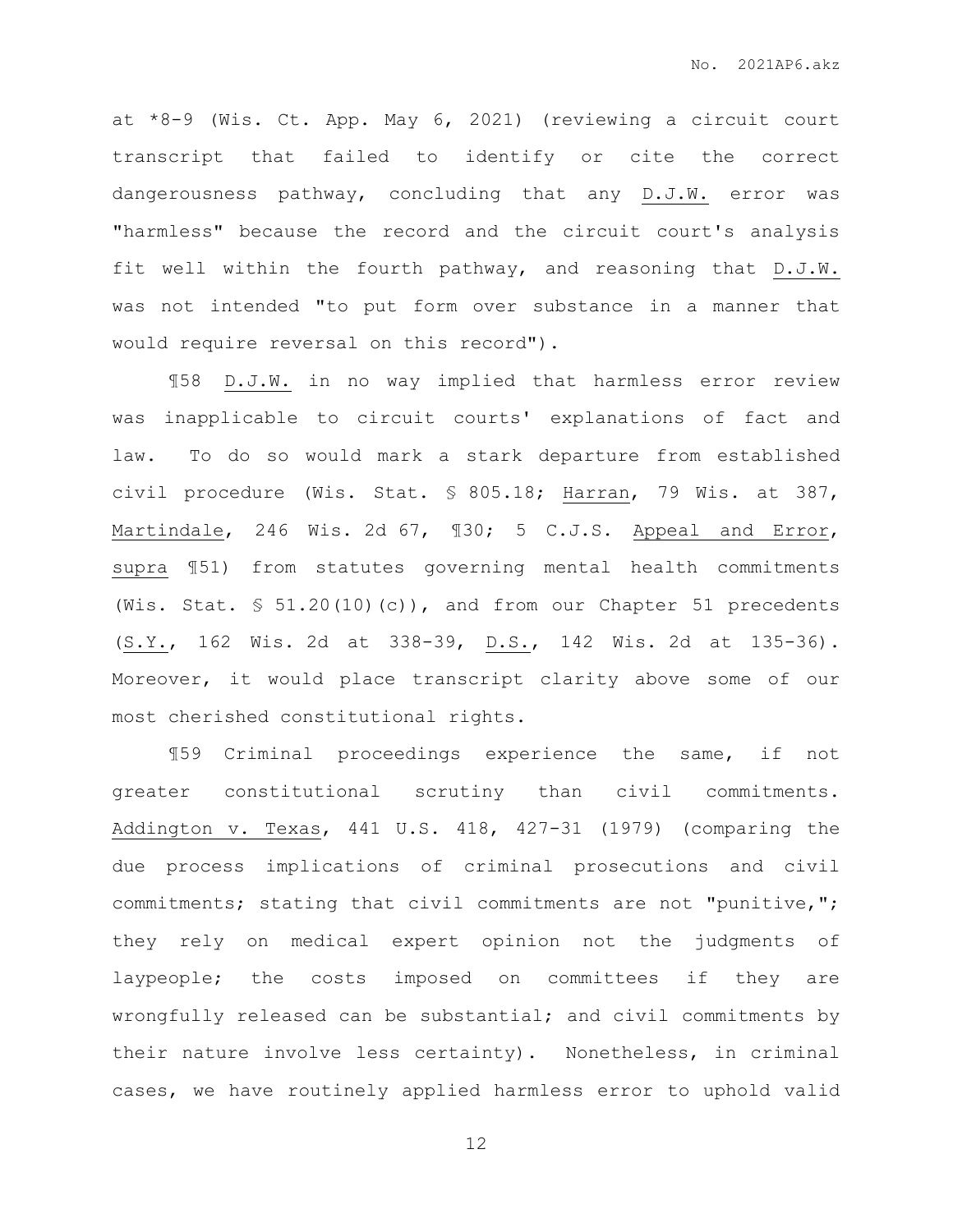circuit court judgments, even where the defendant's fundamental rights were abridged. As we stated in State v. Nelson, even in the most flagrant cases of error, Wisconsin "accords a 'strong presumption' that an error is subject to a harmless-error review." 2014 WI 70, ¶29, 355 Wis. 2d 722, 849 N.W.2d 317 (quoting Neder v. United States, 527 U.S. 1, 8 (1999)). "Accordingly, most constitutional errors can be harmless, and only a very limited class of cases require automatic reversal." Id. (quotations omitted).

¶60 We have applied harmless error to jury instructions that violated a criminal defendant's due process rights, State v. Harvey, 2002 WI 93, ¶47, 254 Wis. 2d 442, 647 N.W.2d 189; violations of criminal defendant's right to testify to her own behalf, State v. Anthony, 2015 WI 20, ¶101, 361 Wis. 2d 116, 860 N.W.2d 10; Miranda violations, State v. Martin, 2012 WI 96, ¶44, 343 Wis. 2d 278, 816 N.W.2d 270; and breaches of a criminal defendant's right to confrontation, State v. Hale, 2005 WI 7, ¶59, 277 Wis. 2d 593, 691 N.W.2d 637; to name a few.3 Only a limited number of circuit court errors are subject to automatic

 $\overline{a}$ 

<sup>3</sup> Any argument that applying harmless error to D.J.W. would make nonexistent D.J.W.'s holding is completely at odds with harmless error jurisprudence. No reasonable jurist actually contends that the Fourth, Fifth, and Sixth Amendments cease to exist simply because judgments are affirmed despite violations of those amendments. A circuit court or litigant who intentionally and knowingly violates the law, relying on the fact that harmless error applies on appeal, would be engaging in the unethical practice of law. See SCR 20:3.1(a)(1) (an attorney cannot "knowingly advance a claim or defense that is unwarranted under existing law"); SCR 60.04(1)(hm) ("A judge shall uphold and apply the law and shall perform all duties of judicial office fairly and impartially.").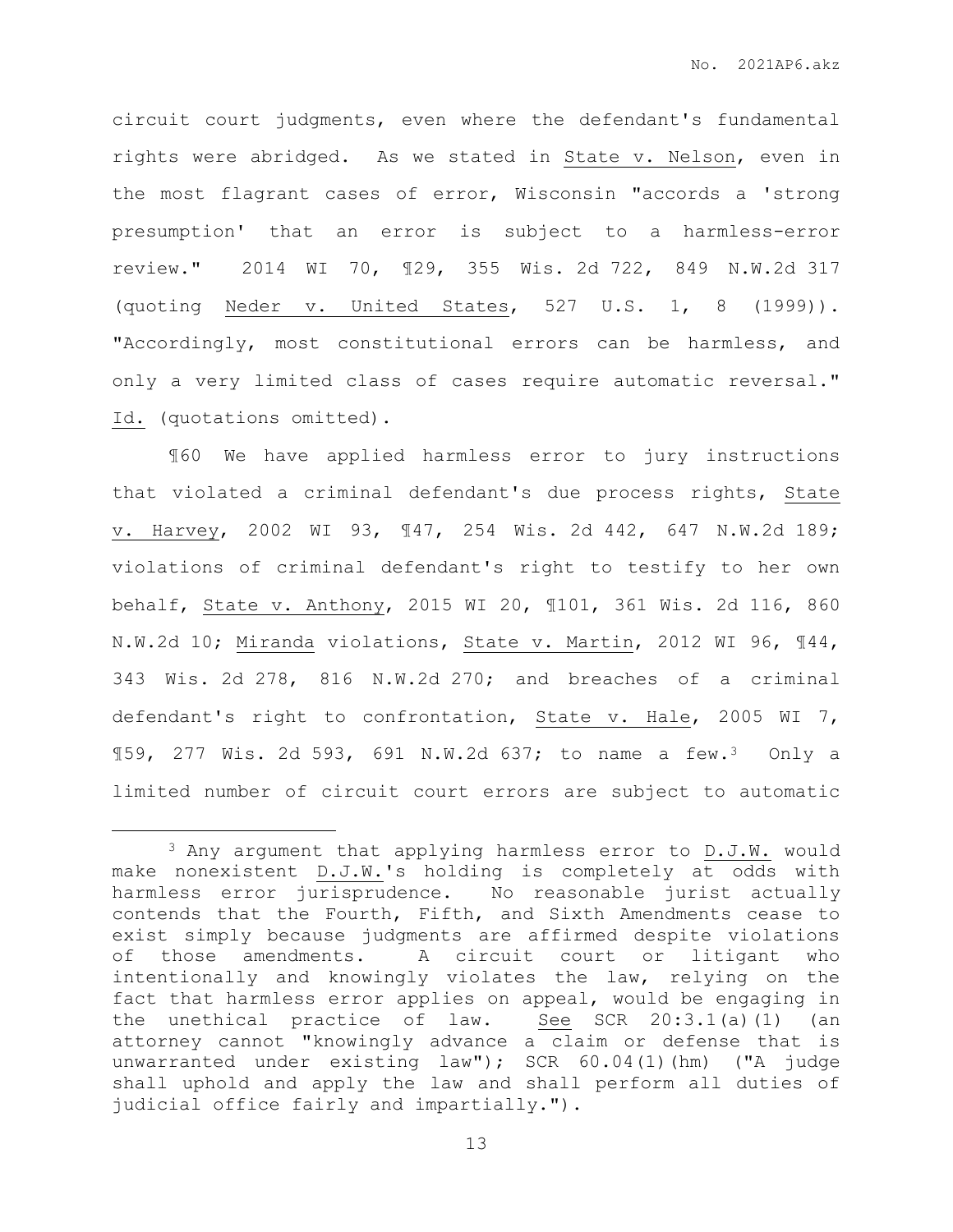reversal. These "structural errors" are constitutional in nature, affect the "entire conduct of the trial from beginning to end," and on appeal, the impact of the error on the trial cannot be readily determined. State v. Pinno, 2014 WI 74, ¶49, 356 Wis. 2d 106, 850 N.W.2d 207. Certainly, the failure of a circuit court to state factual conclusions upon review of an established record and the failure to cite a statutory subsection are not structural errors in line with the "complete denial of the right to counsel." Id., ¶50. Appellate courts are more than capable of reviewing a record, party arguments, and circuit court reasoning to determine if a dangerousness pathway has been met. In addition, the failure of a circuit court to be precise in its reasoning does not infect the entire recommitment proceeding with a constitutional violation.<sup>4</sup>

¶61 Our precedents in the criminal sentencing context also support the conclusion that automatic reversal for D.J.W. violations would be improper. When sentencing criminal

 $\overline{a}$ 

<sup>4</sup> The fact that Wisconsin appellate courts have, for over a century, examined the record when the circuit court's findings are inadequate and have applied harmless error analyses is proof positive that review of the record when there is a D.J.W. violation is both practical and administrable. Kraemer v. Kraemer, 67 Wis. 2d 319, 320, 227 N.W.2d 61 (1975); State v. Margaret H., 2000 WI 42, ¶37, 234 Wis. 2d 606, 610 N.W.2d 475; Harran v. Klaus, 79 Wis. 383, 387, 48 N.W. 479 (1891); Martindale v. Ripp, 2001 WI 113, ¶30, 246 Wis. 2d 67, 629 N.W.2d 698. If the record and the circuit court findings do not allow the appellate court to reasonably determine what pathway of dangerousness is supported by the record, the appellate court can reverse the recommitment order. This result would align with D.J.W.'s purpose in ensuring clarity and factual support in recommitment orders while also protecting the finality of valid circuit court judgments.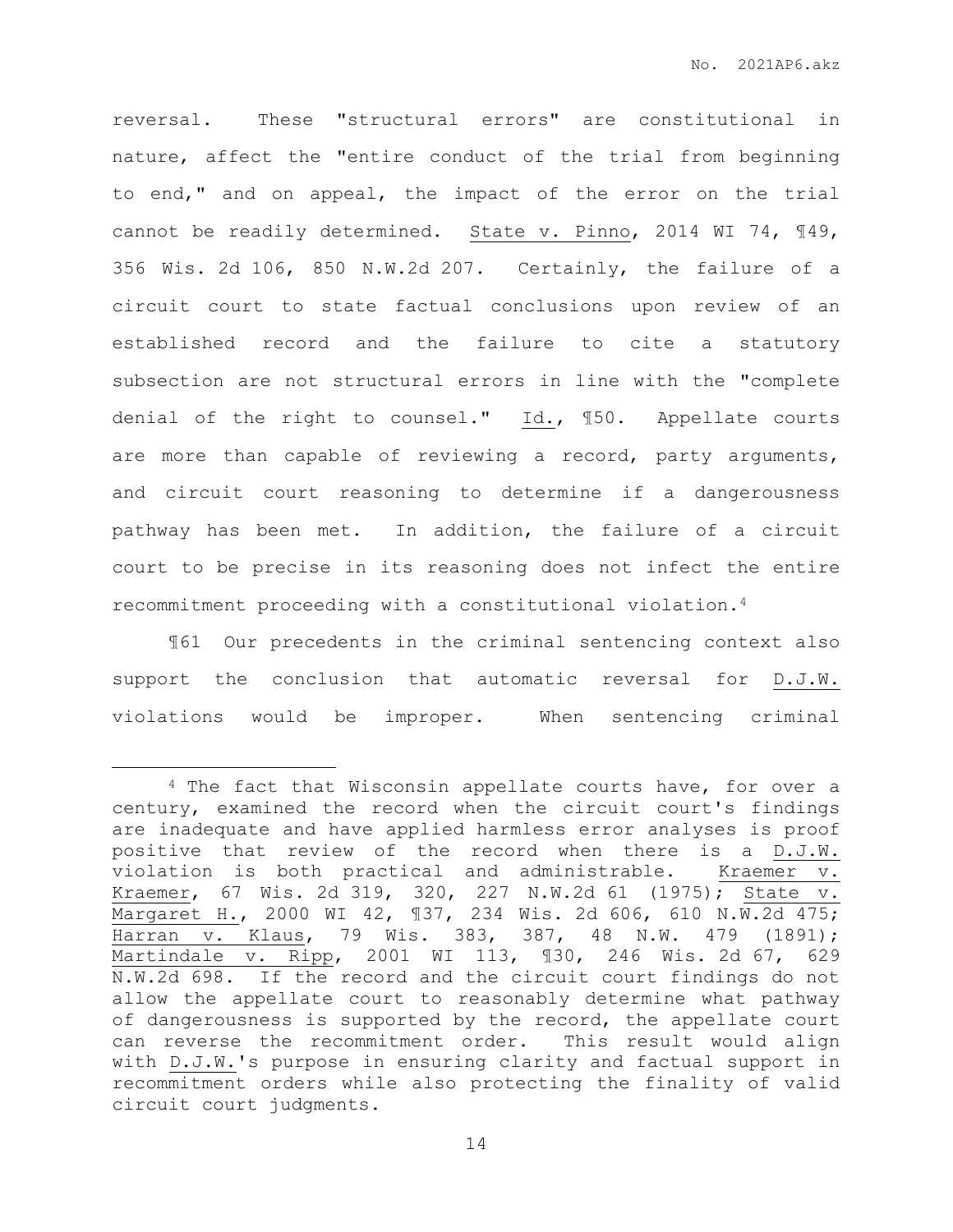defendants, we have held that circuit courts must, "by reference to the relevant facts and factors, explain how the sentence's component parts promote the [statutorily required] sentencing objectives." State v. Gallion, 2004 WI 42, ¶46, 270 Wis. 2d 535, 678 N.W.2d 197. This standard is very similar to D.J.W.'s requirement that circuit courts link their factual findings to Wis. Stat. § 51.20(1)(a)2.'s dangerousness pathways. However, unlike determinations of dangerousness for Chapter 51 proceedings, sentencing determinations are largely left to the discretion of circuit courts. Compare D.K., 390 Wis. 2d 50, ¶18 ("[O]ur review of statutory dangerousness requires us to apply the facts to the statutory standard and presents a question of law that we review independently."), with Gallion, 270 Wis. 2d 535, ¶18 ("[Appellate courts] follow[] a consistent and strong policy against interference with the discretion of the trial court in passing sentence." (quotations omitted)). It is therefore of special import that sentencing courts explain their reasoning so litigants, the public, and appellate courts can have confidence that the circuit court properly exercised its wide discretion.

¶62 Nonetheless, even in the sentencing context, we have made clear that circuit courts are not required to use "magic words." Gallion, 270 Wis. 2d 535, ¶49. We do not reverse convictions simply because a circuit court failed to explicitly quote or reference sentencing factors, even if that method would facilitate appellate review. McCleary v. State, 49 Wis. 2d 263, 280-81, 182 N.W.2d 512 (1971). Instead, "[i]f the facts are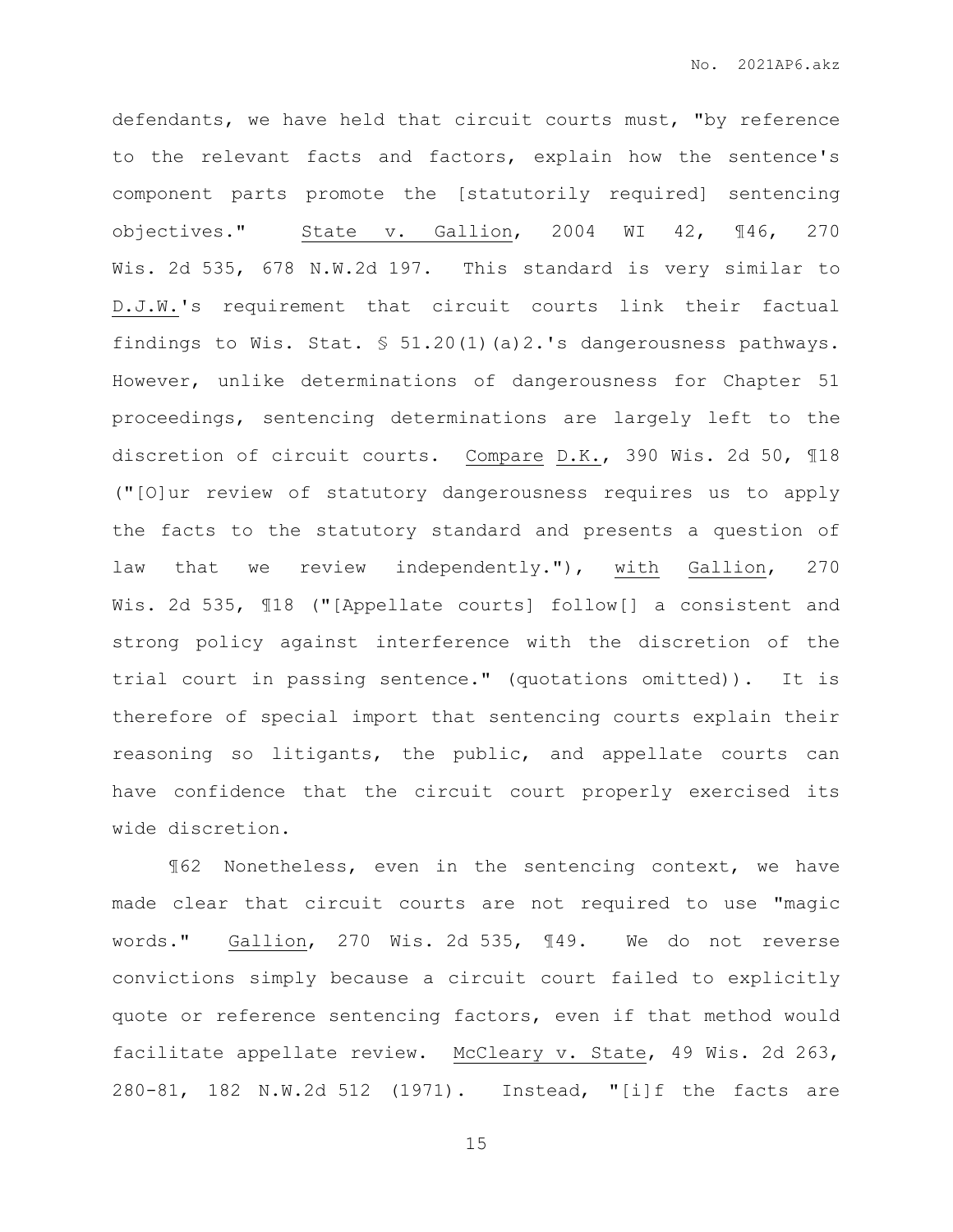fairly inferable from the record, and the reasons indicate the consideration of legally relevant factors, the sentence should ordinarily be affirmed." State v. Grady, 2007 WI 81, ¶33, 302 Wis. 2d 80, 734 N.W.2d 364.

¶63 If D.J.W. errors result in automatic reversal, without any consideration of the record as a whole or harmless error, we will transform Chapter 51 appeals into contests over magic words. Appellate courts would put aside any consideration of the merits. Instead, the driving focus would become whether the circuit court cited or quoted a subdivision paragraph of Wis. Stat. § 51.20(1)(a)2. This would create horrible incentives for litigants. If a commitment can be overturned on mere citations and labels, the opportunities for gamesmanship would substantially increase. Specifically, committees and their representatives will have no incentive to assist circuit courts in complying with D.J.W. Even in cases where the record overwhelmingly supports commitment and the individual desperately needs treatment, if a circuit court mistakenly fails to cite a subdivision paragraph of  $$51.20(1)(a)2.,$  the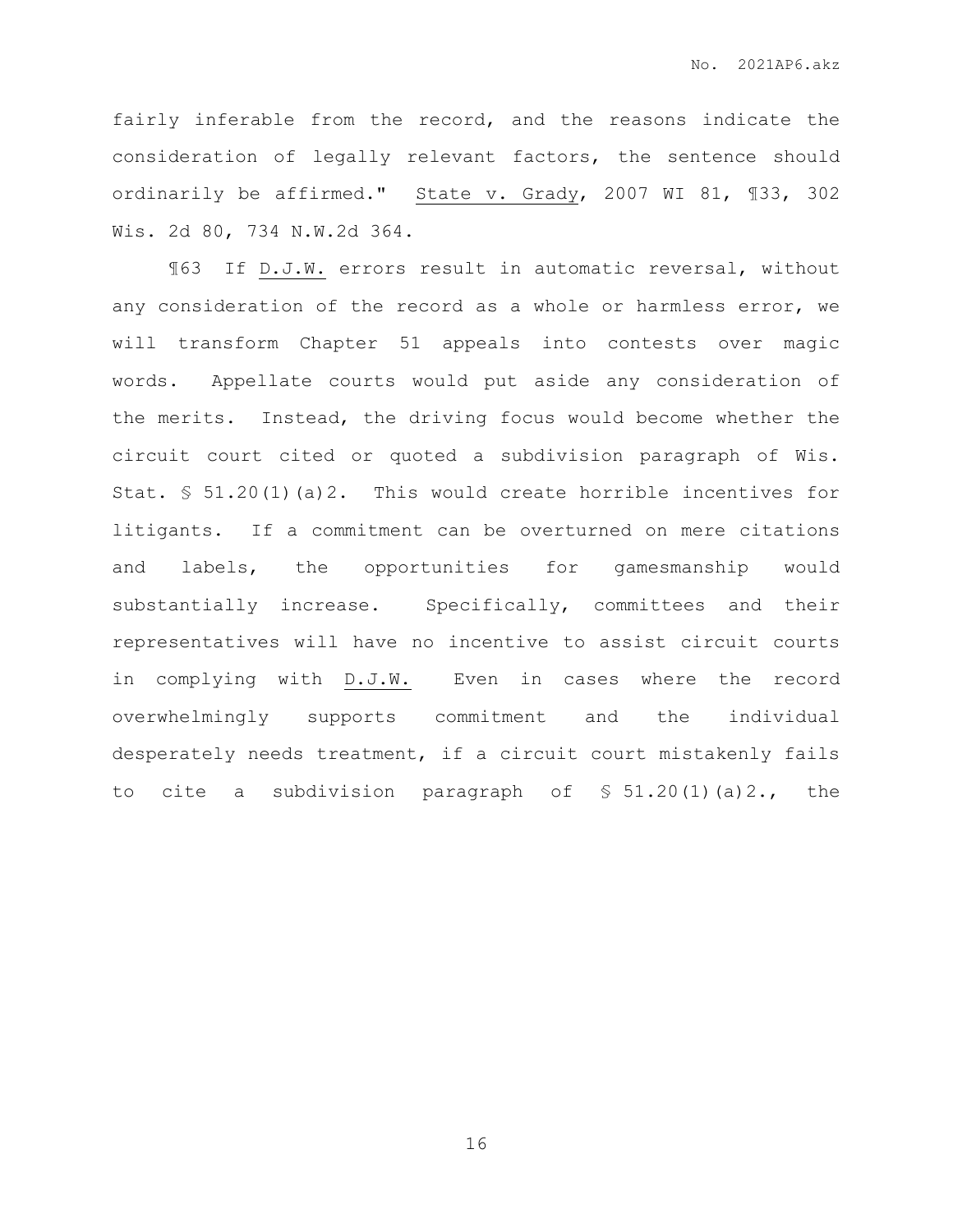committee can remain silent and overturn his or her commitment on appeal.<sup>5</sup>

¶64 D.J.W. reiterated the long-established principle that circuit courts must explain their reasoning and legal conclusions when they decide civil cases. 391 Wis. 2d 231, ¶40; D.K., 390 Wis. 2d 50, ¶¶55, 68 n.4, 86; Wallis, 155 Wis. at 535- 36. When circuit courts fail to do so, we must examine the record and determine whether their decision should be affirmed or reversed. Kraemer, 67 Wis. 2d at 320; Margaret H., 234 Wis. 2d 606, 137. In all legal proceedings, civil and criminal,

 $\overline{a}$ 

<sup>5</sup> Even if we create a new rule mandating automatic reversal of Chapter 51 commitments, for sake of basic judicial integrity, we must apply the forfeiture doctrine to D.J.W. violations. See Waukesha County v. S.L.L., 2019 WI 66, ¶42, 387 Wis. 2d 333, 929 N.W.2d 140 (reasoning that a Chapter 51 committee did not object to the sufficiency of the evidence and had thus forfeited the issue on appeal); Wis. Stat.  $\frac{1}{2}$  805.11(1), (3) (stating that "[a]ny party who has fair opportunity to object before a ruling or order is made must do so in order to avoid waiving error" and reiterating that "[e]xceptions shall never be made"). Committees and their counsel must have some incentive to encourage D.J.W. compliance. See State v. Ndina, 2009 WI 21, ¶30, 315 Wis. 2d 653, 761 N.W.2d 612 ("The purpose of the 'forfeiture' rule is to enable the circuit court to avoid or correct any error with minimal disruption of the judicial process, eliminating the need for appeal."). Otherwise, D.J.W. will become nothing more than a tripwire to easily overturn commitments, not a means to ensure effective court administration. Notably, there is no record here that M.W. objected to any lack of clarity on which statutory basis the recommitment was supported, nor at the time of the recommitment was she left unaware of possible dangerousness pathways under which she could be recommitted. At the hearing, M.W.'s counsel objected to an alleged lack of pre-hearing notice on the part of the County, but then directly addressed and opposed application of the fifth dangerousness pathway before the circuit court. After the circuit court provided its reasoning in favor of recommitment, the circuit court gave M.W.'s counsel an opportunity to comment or object.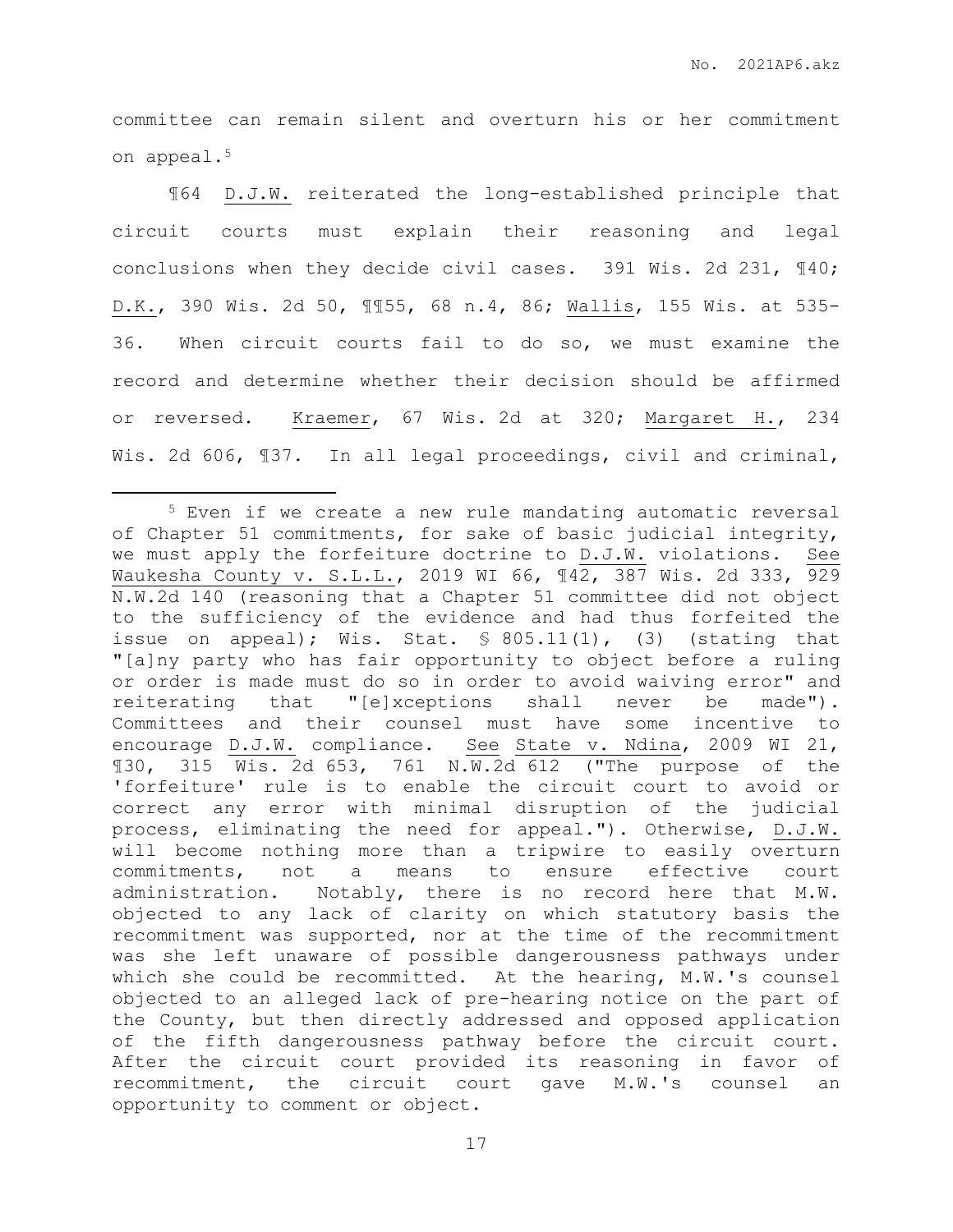appellate courts apply harmless error. Wis. Stat. § 805.18; Harran, 79 Wis. at 387; Martindale, 246 Wis. 2d 67, ¶30; 5 C.J.S. Appeal and Error, supra ¶51; Nelson, 355 Wis. 2d 722, ¶29; Pinno, 356 Wis. 2d 106, ¶49. And the harmless error doctrine extends to Chapter 51 commitments. See Wis. Stat. § 51.20(10)(c); S.Y., 162 Wis. 2d at 338-39; D.S., 142 Wis. 2d at 135-36.

¶65 D.J.W. correctly reversed a Chapter 51 commitment that was woefully lacking in factual support or a clear connection to a dangerousness pathway under Wis. Stat. § 51.20(1)(a)2. 391 Wis. 2d 231, ¶¶38-39, 51, 53, 57. The case did not remake appellate practice and procedure in this state. It did not create a judge-made structural error standard, nor did it mandate the use of magic words. In line with our historical practice, precedents, and statutes, we cannot reverse wholesale any and all Chapter 51 commitments when there is a D.J.W. error. If the commitment is supported by the evidence and the law, it must be affirmed. In addition, the County must be given the opportunity to argue for harmless error.

¶66 The stakes are high in Chapter 51 commitments. Although we hold the County to rigorous standards and safeguard committees' rights to fair and honest treatment, civil commitment ultimately ensures that mentally ill individuals receive the treatment they need before someone gets hurt. Automatic reversal of commitment orders solely due to the lack of precise wording on the part of a judge ignores substance and makes form paramount. And the potential costs would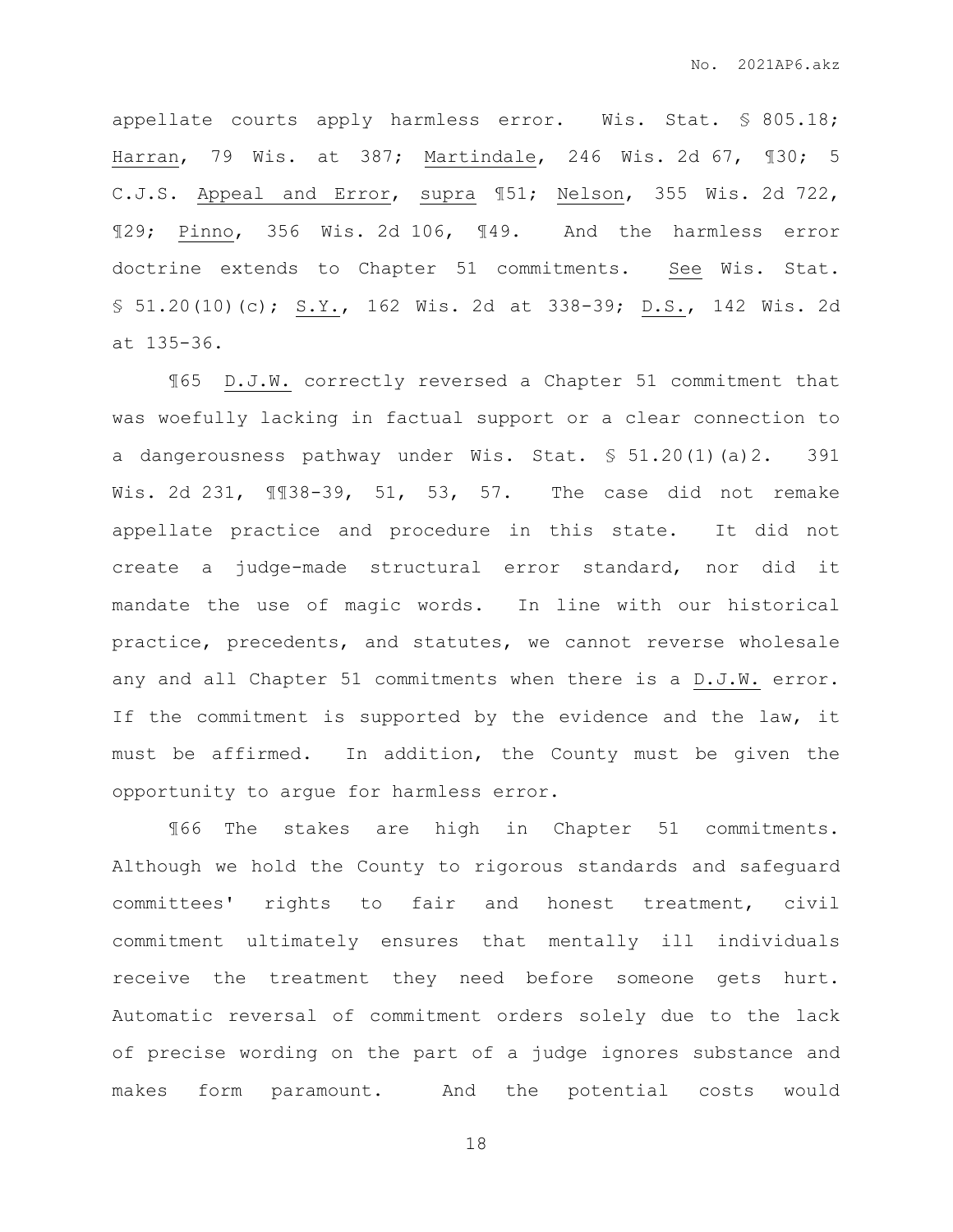significantly outweigh any intended benefits. Even the most suicidal or homicidal individuals may have their commitments overturned on the basis of a circuit court's procedural error. This would be a grave disservice to the fair and proper administration of justice. More significantly, it would symbolize a failure of the judiciary to the many victims of severe mental illness, who rely on Chapter 51 for safety and protection. In cruel irony, unjustified reversal will harm civil committees the most. Addington, 441 U.S. at 430 ("Such 'freedom' for a mentally ill person would be purchased at a high price.").

# II. THE COURT OF APPEALS' DECISION AND THE MAJORITY OPINION

¶67 Here, the court of appeals examined the circuit court transcript and determined that the circuit court did not quote or cite a dangerousness pathway under Wis. Stat.  $$51.20(1)(a)2$ . Shebogyan County v. M.W., No. 2021AP6, unpublished slip op., ¶¶10, 12 (Wis. Ct. App. May 12, 2021). The court of appeals reversed M.W.'s commitment, but remanded the case for the circuit court to clarify its findings. Id., ¶14. This is in line with established practice for reviewing circuit court findings in civil cases. Kraemer, 67 Wis. 2d at 320 (explaining that appellate courts may "remand for the making of findings and conclusions"); accord Margaret H., 234 Wis. 2d 606, ¶37. However, the court of appeals did not consider whether the record supported M.W.'s recommitment notwithstanding any D.J.W. error. The court of appeals also did not review M.W.'s recommitment under the harmless error doctrine, despite the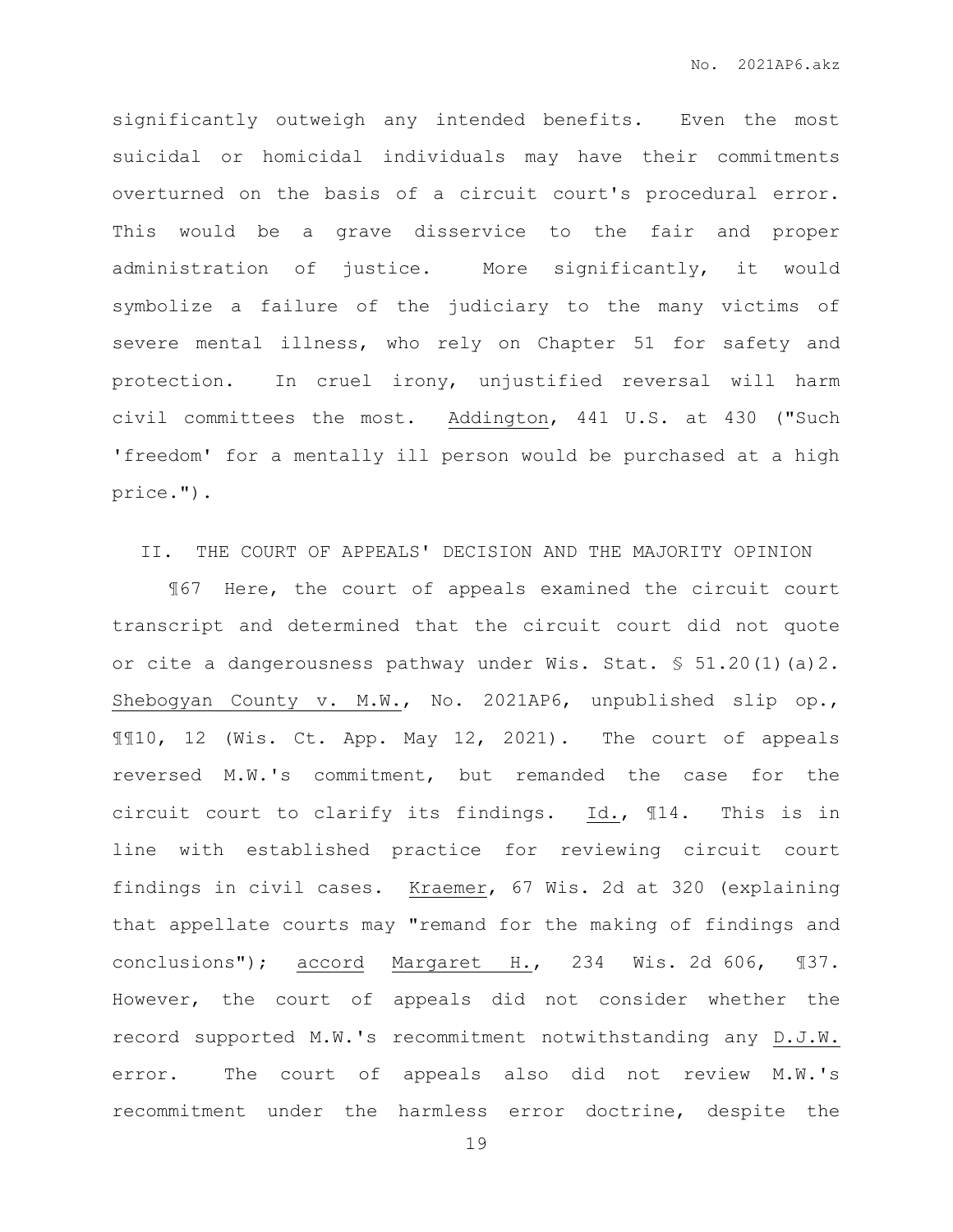County arguing explicitly in its court of appeals brief that harmless error applied: "Since the Court's ruling can easily be determined upon review, M.W. is not substantially prejudiced by the lack of specific statute number" (citing Wis. Stat.  $$51.20(10)(c))$ .

¶68 If the court of appeals examined the record or applied harmless error, it would not have reversed the recommitment order in this case. There was substantial evidence to support the fifth pathway on dangerousness, and both medical experts and the County argued for application of that pathway before the circuit court.

¶69 The record strongly favored recommitment. M.W. was initially committed in 2006 after attempting suicide at least 20 times. She was diagnosed with bipolar disorder, with acute psychotic symptoms, and has since received treatment in a stable environment. A registered psychiatrist with over 25 years of experience attempted to interview M.W. telephonically to determine the need for recommitment. M.W. hung up on the doctor during the examination, but the doctor observed in that time that M.W. was "manic, paranoid, angry, dysphoric, not rational, [and] making delusional comments." The doctor noted that M.W. eloped from her outpatient facility during the height of the COVID-19 pandemic (March 2020) without medication, money, or any sort of plan. Reviewing M.W.'s complete treatment record and applying his professional judgment, the doctor explained that M.W. has shown a "complete disregard for the need to get . . . help." The doctor stated "standard five" for mental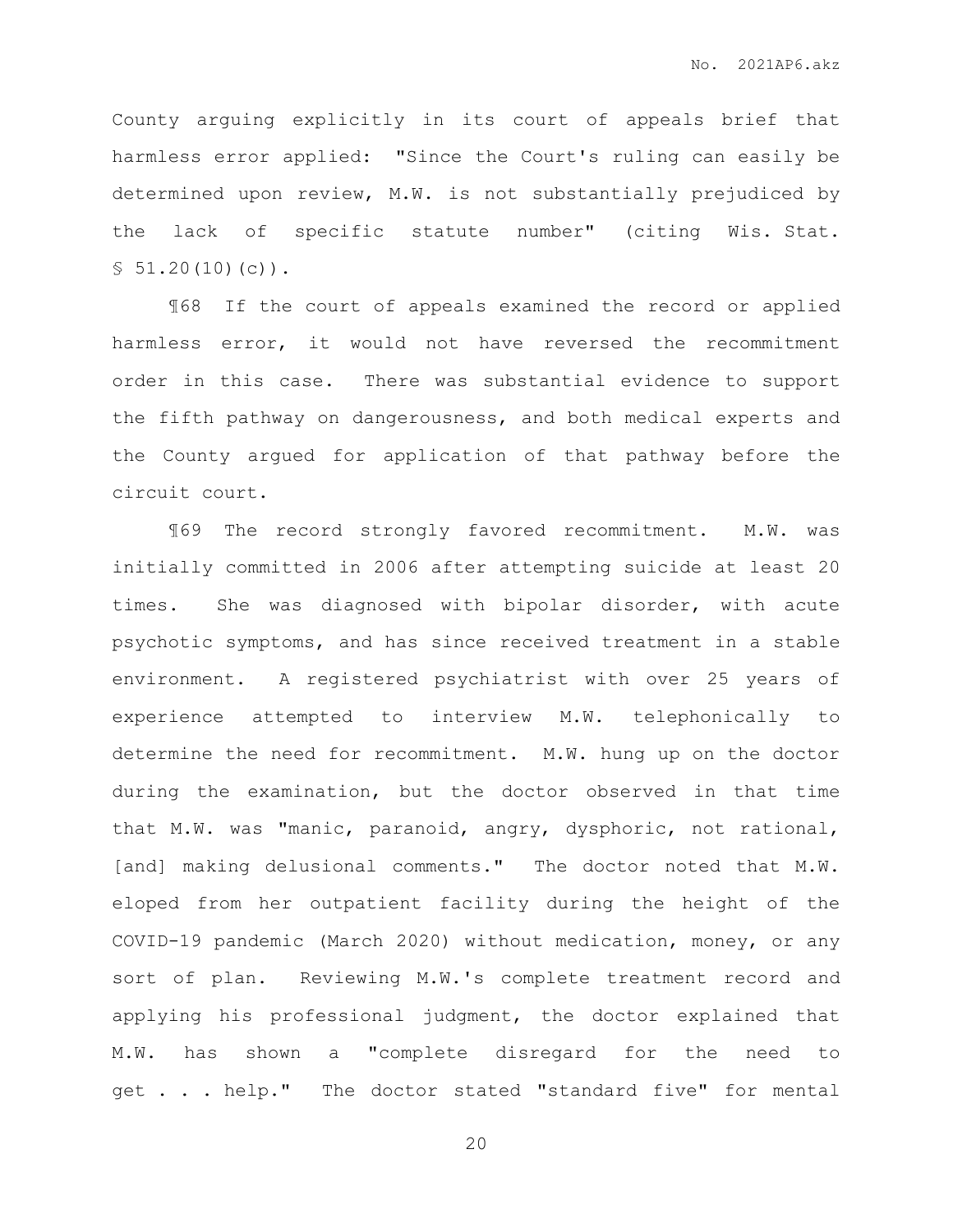health commitment was "exactly how [M.W.] would be dangerous" if she were not recommitted. A trained behavior health manager who had worked directly with M.W. for months, provided testimony supporting the doctor's account. The manager described M.W. as erratic, unable to receive care outside commitment, and hostile to medication and non-pharmaceutical treatment. The only evidence presented against recommitment was testimony from M.W. herself, who described herself as independent, stable, and medication compliant. During the hearing, M.W. also became agitated and interrupted witnesses and the circuit court in unsolicited outbursts. In closing arguments, the County argued for application of the fifth dangerousness pathway.

¶70 The circuit court findings further supported recommitment. The circuit court quoted the recommitment pathway (D.J.W. had been decided only six months prior) and cited in detail the doctor's testimony. The court stated that M.W. "can become so psychotic . . . she doesn't take care of herself and that endangers her" and explained that, without treatment, "she is going to lack the services necessary for her health and safety." Finally, the circuit court reasoned that the advantages of medication had been explained to M.W., but she was not competent to understand those advantages to make informed decisions. The court clearly did not find M.W.'s testimony credible. See State v. Anson, 2005 WI 96, ¶32, 282 Wis. 2d 629, 698 N.W.2d 776 ("When . . . the trial court acts as the finder of fact it is the ultimate arbiter of both the credibility of the witnesses, and the weight to be given to each witness'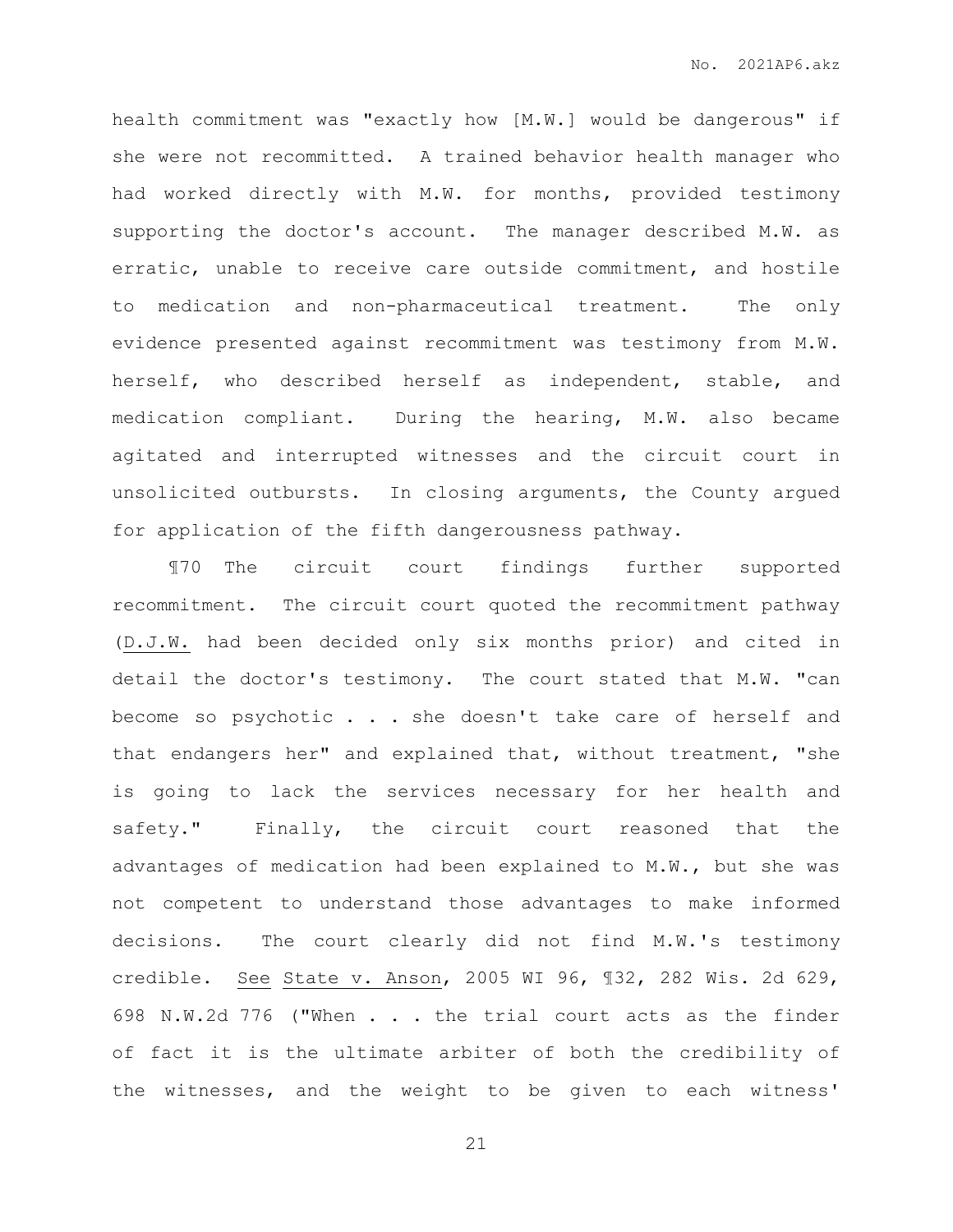testimony." (quotations omitted)); Wis. Stat. § 805.17(2) (stating that findings of fact from a trial court are reviewed with "due regard  $\ldots$  to the opportunity of the trial court to judge the credibility of the witnesses"). In all, if the court of appeals examined the record as a whole and the circuit court's statements, M.W.'s recommitment would have been affirmed under the fifth dangerousness pathway.

¶71 After the court of appeals reversed the recommitment order and remanded for further proceedings, M.W. appealed to this court challenging the court of appeals' chosen remedy for a D.J.W. violation. In the process, the County did not appeal the determination that D.J.W. was not adequately followed. The majority states that remand is not possible in this case because the circuit court lost competency. Majority op., ¶4. That is not true of all cases, and the majority opinion does not state that it is applying a categorical rule. See id., ¶4 ("As a consequence, reversal is the appropriate remedy in this case" due to the lack of competency). As members of a competent and well-trained judiciary, appellate courts should prudently analyze each case and determine the proper remedy case-by-case, as is done in all civil cases with inadequate circuit court findings. In cases where the circuit court still retains competency and can efficiently correct any D.J.W. errors, appellate courts must be permitted to consider remand to correct any D.J.W.-specification errors. The concern in D.J.W. was the lack of clarity in circuit court decisions; if a circuit court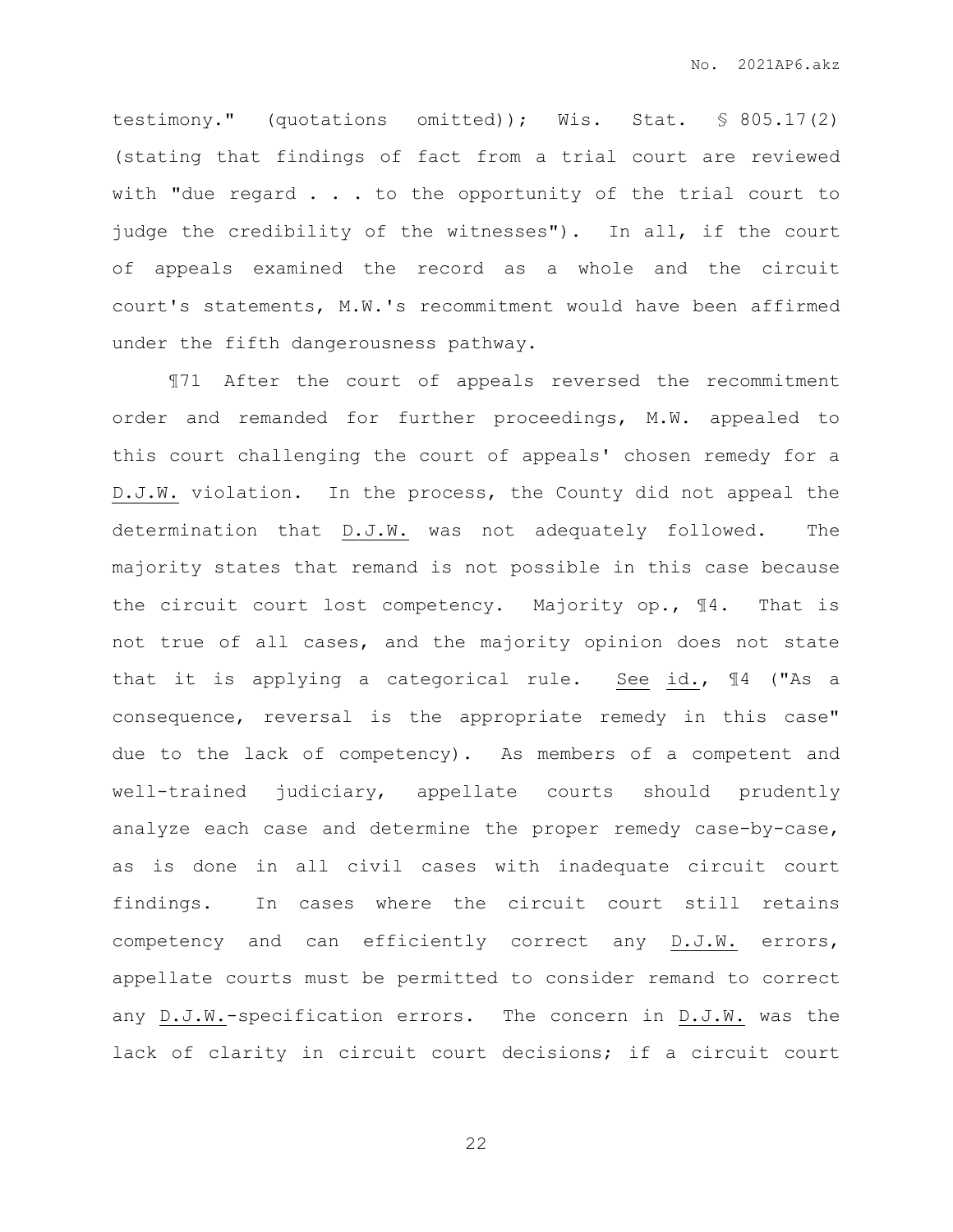can effectively resolve the uncertainty on remand, appellate courts should facilitate that result.

¶72 In holding that remand is not an available remedy in this case, the majority makes no effort to describe if, when, or how appellate courts can review whether the record supports commitment and affirm a circuit court's judgment even where there is a D.J.W. violation. The majority simply concludes "reversal is the appropriate remedy in this case." Majority op., ¶4. Harmless error is not mentioned once in the analysis. This is all despite the fact that the County thoroughly examined the evidence in support of M.W.'s commitment, asserted that M.W. should be recommitted under the fifth dangerousness pathway, and claimed that the only error in this case was a "procedural violation" whereby "the circuit court did not make its findings clear enough as to what standard it was basing its decision on." It was abundantly clear in its arguments that the County believed reversal in this case solely on the basis of a D.J.W. violation would be inappropriate given that the merits so strongly supported recommitment. Furthermore, M.W. argued "action in the court of appeals," in which the court of appeals would affirm the recommitment notwithstanding a D.J.W. violation, could be a possible remedy in this case. We have been asked to determine what the appropriate remedy is when a D.J.W. violation has been found; the issue is squarely before us. Affirming a recommitment on appeal upon review of the record is a remedy that can and should be used. And if that remedy were applied in this case, M.W.'s recommitment would be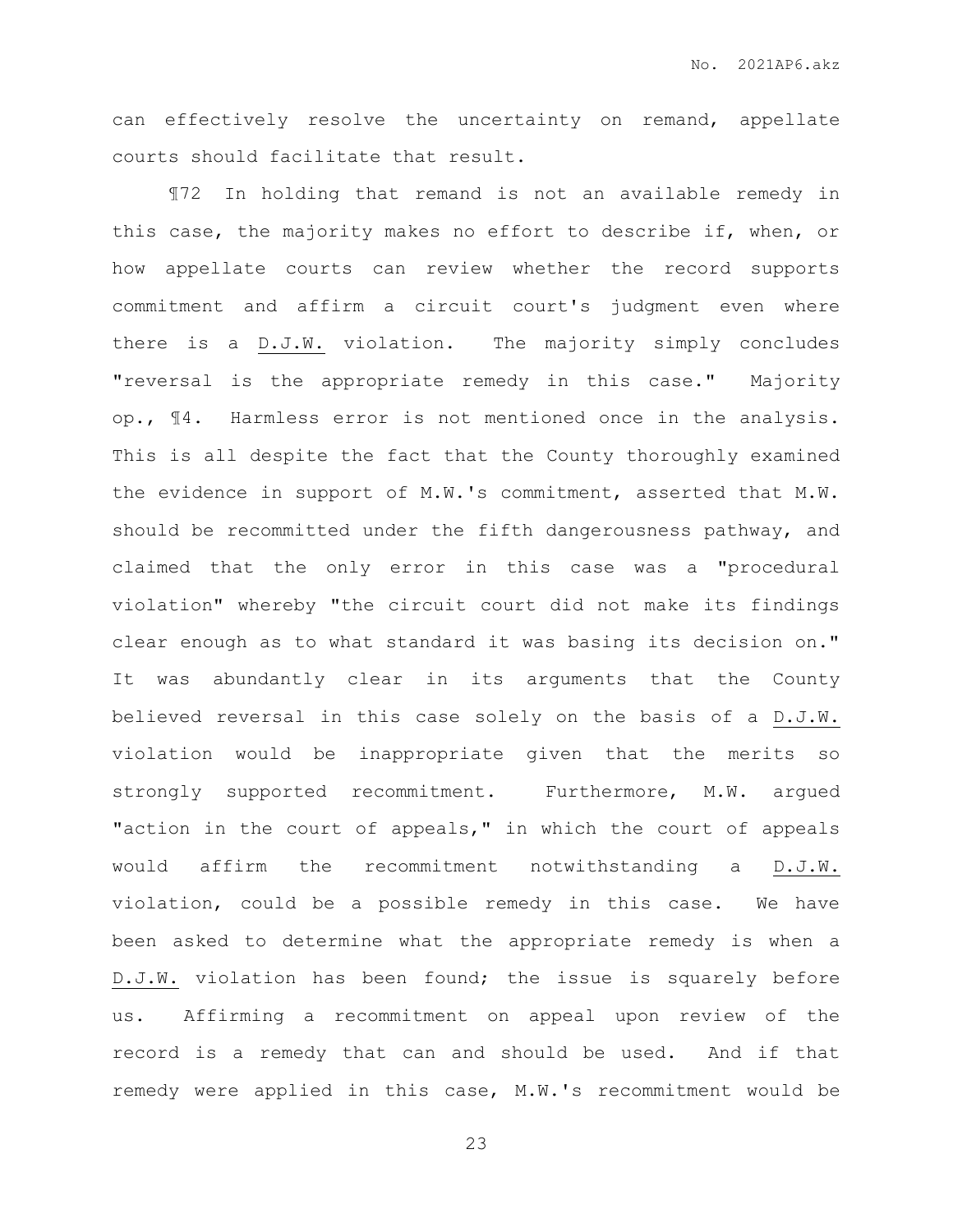affirmed. The failure of the majority to address the record and the circuit court's reasoning deprives the circuit court decision of the deference it is due.

¶73 This is a profound and extraordinarily important legal issue for this state. If D.J.W. requires automatic reversal of civil commitments for the lack of correct wording on the part of the circuit court, without any showing of structural error or prejudice, the court will be creating a remedy never before recognized in this state. It would cast aside over a century of appellate practice and precedents, and it would ignore explicit and on-point statutory language in favor of novel, judicially devised law. Wis. Stat. § 51.20(10)(c) ("[I]n every stage of an action, [the court shall] disregard any error or defect in the pleadings or proceedings that does not affect the substantial rights of either party."); Kraemer, 67 Wis. 2d at 320; Margaret H., 234 Wis. 2d 606, ¶37; Wis. Stat. § 805.18; Harran, 79 Wis. at 387; Martindale, 246 Wis. 2d 67, ¶30; 5 C.J.S. Appeal and Error, supra ¶51; Nelson, 355 Wis. 2d 722, ¶29; Pinno, 356 Wis. 2d 106, ¶49; S.Y., 162 Wis. 2d at 338-39; D.S., 142 Wis. 2d at 135-36.

¶74 While bearing the appearance of a limited decision, the majority opinion in this case has potentially significant consequences. The majority refuses to provide guidance to future courts as to how they should actually deal with D.J.W. errors. Can appellate courts review the record to determine if commitment is supported, despite a circuit court's failure to cite or reference a subdivision paragraph of Wis. Stat.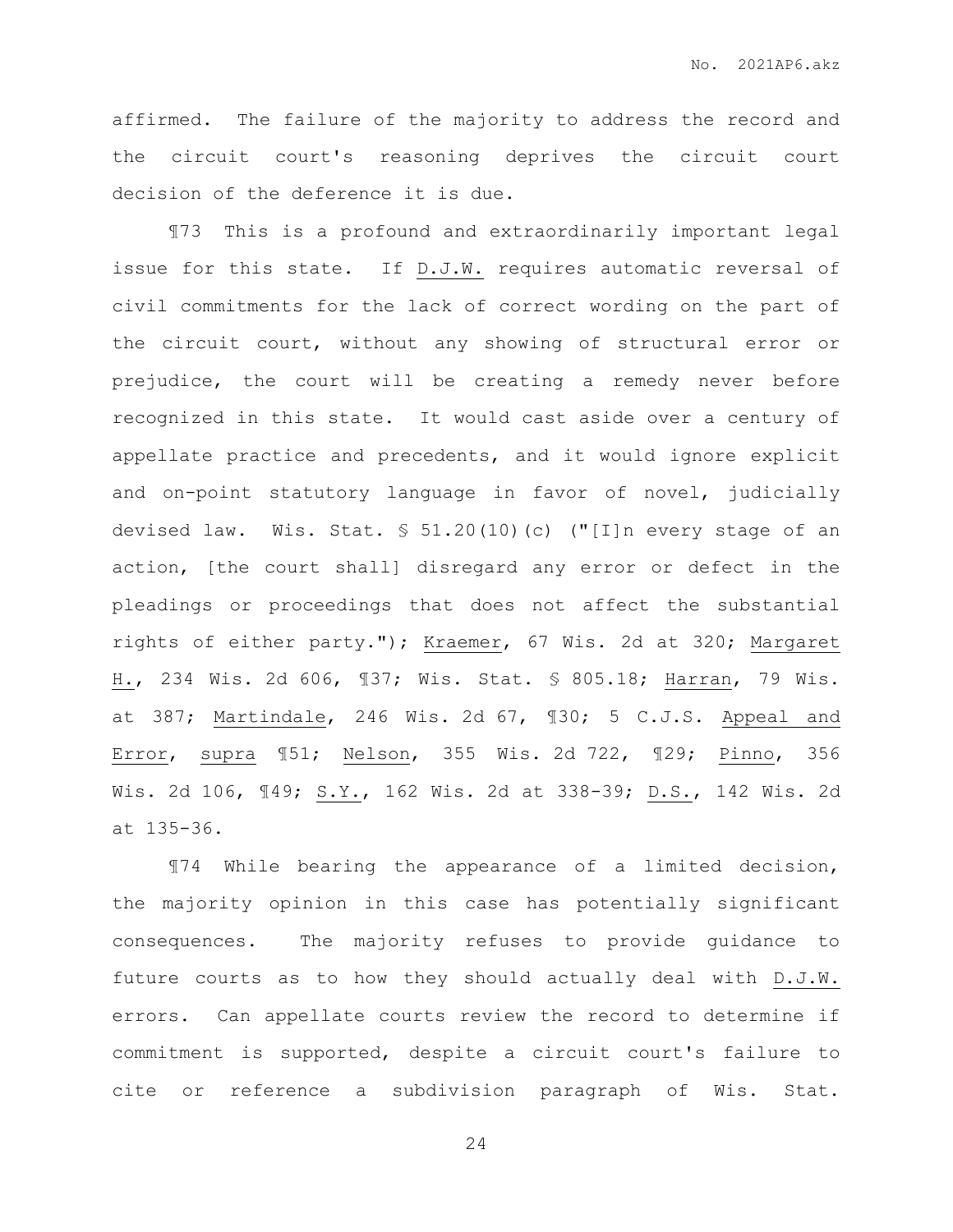§ 51.20(1)(a)2.? Can appellate courts apply harmless error, or must they reverse as a matter of course all mental commitments, even those with overwhelming support in the record and in circuit court findings? The majority opinion leaves lower courts and Chapter 51 litigants in the dark. In so doing, today's decision practically guarantees further litigation and confusion. It may very well be that in the process, valid and necessary commitments are reversed for the lack of magic references to subdivision paragraphs of  $$51.20(1)(a)2$ . Appellate courts can cite the majority's rejection of remand procedures in this case, its conclusion that "reversal is the appropriate remedy," and its conspicuous silence on other methods of review. Majority op. ¶4. They can observe that M.W.'s recommitment was reversed without any examination of the record. Other appellate courts, by contrast, may look to how every other civil and criminal appeal operates, and how every other Chapter 51 error is reviewed, and affirm valid commitments supported by the record and the circuit court's findings. Inconsistent standards and legal uncertainty work only to the detriment of those subject to Chapter 51 commitment proceedings.

¶75 By relying on a procedural error, and conducting no other analysis, the majority's decision avoids significant determinations that are due the state of Wisconsin and M.W. There is a time and place for avoiding extraneous legal issues, and there is a time and place for this court to provide clarity for Wisconsin's legal system. See Cook v. Cook, 208 Wis. 2d 166, 189, 560 N.W.2d 246 (1997) ("The purpose of the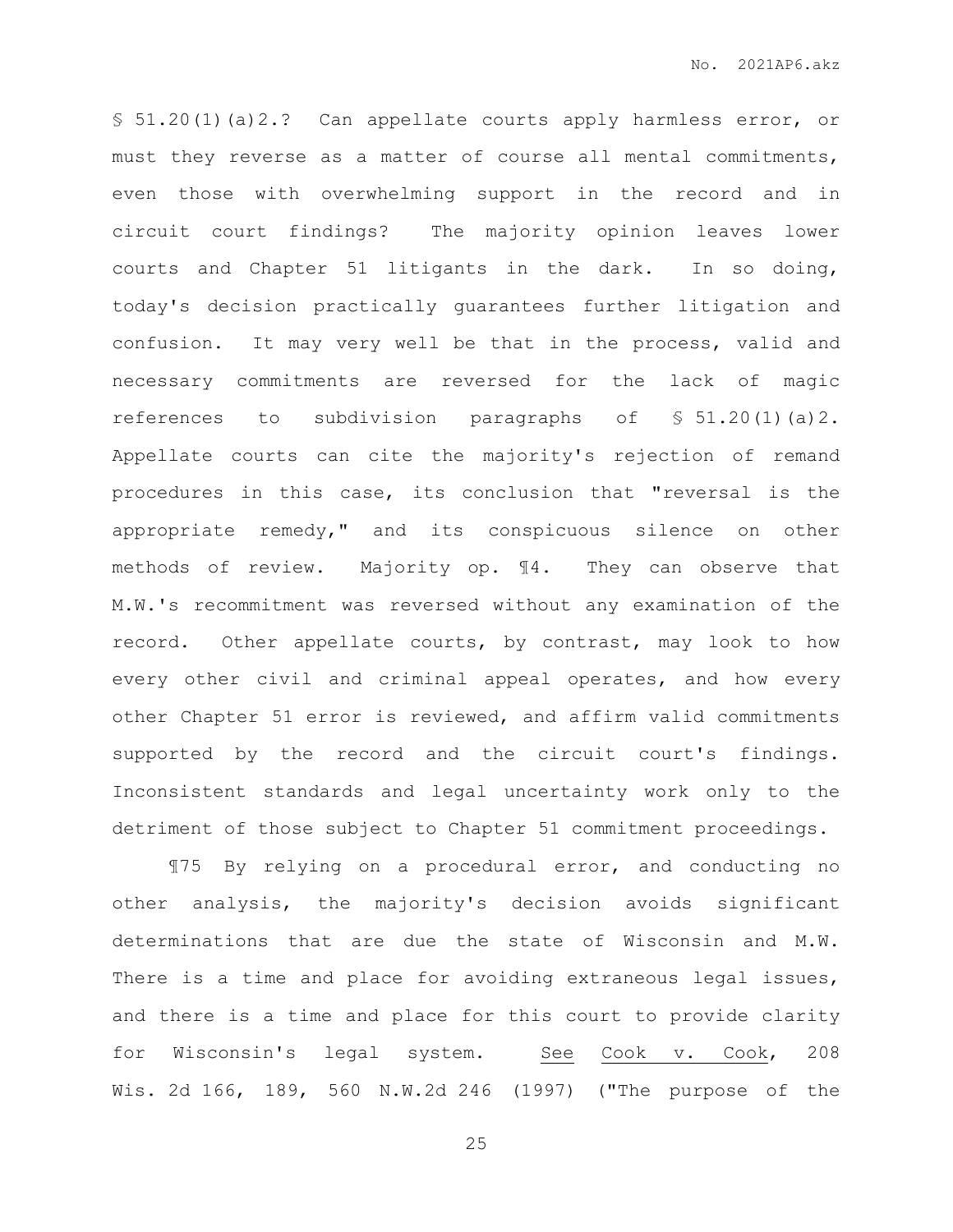supreme court is to oversee and implement the statewide development of the law." (quotations omitted)). By taking this case, but refusing to fully address the issues presented, the most consequential result of the majority's decision is increased legal uncertainty. If this court believes any and all Chapter 51 commitments should be reversed if the circuit court fails to reference a subdivision paragraph of Wis. Stat.  $$51.20(1)(a)2.,$  the court should make that clear. If the court does so, the legislature would at least have the opportunity to consider legislation to avoid the manifest injustice such a decision would engender.

### III. CONCLUSION

¶27 The majority affirms the court of appeals' decision to reverse M.W.'s recommitment order. In addition, the majority reverses the court of appeals' decision to remand M.W.'s case to the circuit court for further proceedings. An appellate court cannot reverse a Chapter 51 recommitment on the basis of a D.J.W. error without first examining the record. The majority undertakes no such analysis here. In addition, the harmless error doctrine applies to D.J.W. errors. Because the court of appeals did not examine the record or apply a harmless error analysis, I would reverse the court of appeals' decision in full. M.W.'s recommitment should stand. Hopefully, this court will have the opportunity to properly address the issues identified in Justice Hagedorn's concurrence, including the appropriate appellate remedy for D.J.W. errors, in future